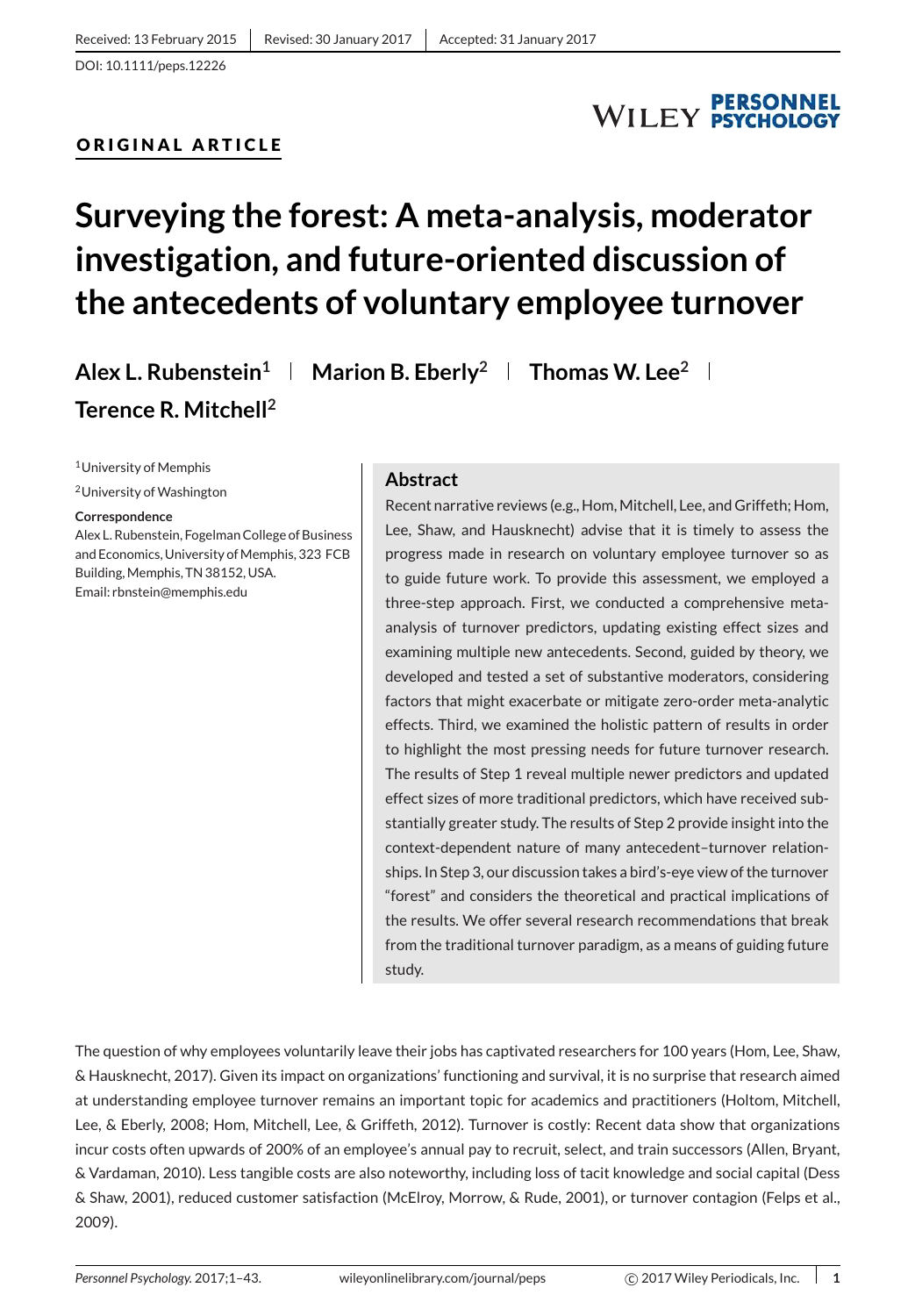### **2** WILEY **PERSONNEL** RUBENSTEIN ET AL.

Nearly 2 decades have passed since Griffeth, Hom, and Gaertner (2000) conducted the broadest meta-analysis of the turnover literature. Since then, narrower meta-analyses have sharpened our empirical understanding of turnover processes via more isolated snapshots of select precursors or outcomes (e.g., Berry, Lelchook, & Clark, 2012; Hancock, Allen, Bosco, McDaniel, & Pierce, 2013; Jiang, Liu, McKay, Lee, & Mitchell, 2012), thereby offering some clarity in predicting what has proved an elusive behavior. Since the turn of the millennium, however, a sizable number of primary studies have been published, also seeking to understand this phenomenon. Some effect sizes are out of date, whereas other antecedent–turnover relationships have yet to be meta-analyzed. Moreover, given the large amount of heterogeneity existing around many effect size estimates, it is also worthwhile to scrutinize moderators that would account for this variability.

The purpose of this paper is to present an updated and holistic picture of how oft-studied constructs operate within the turnover literature. Our focus is on individual voluntary turnover, defined as "voluntary cessation of membership in an organization, by an individual who receives monetary compensation for participation in that organization" (Hom & Griffeth, 1995, p. 5).<sup>1</sup> With the abundance of theoretical and empirical work advanced in recent years, it is prudent to assess the progress that has been made in describing, explaining, and predicting turnover.

In a recent narrative review of the literature, Holtom et al. (2008) tracked the nomological network development of turnover research since March and Simon (1958) introduced the first formal turnover theory, focusing mainly on the desire to leave (i.e., job satisfaction) and the ease of leaving (i.e., job alternatives) as the primary reasons why people quit. Almost 60 years have passed since this seminal theoretical work—and a century since the first empirical (mostly atheoretical) turnover articles surfaced (Hom et al., 2017)—such that the number of turnover predictors has dramatically increased in this time. Based on an extensive review of the literature, Holtom et al. (2008) acknowledged a total of 50 broad antecedents as having scientific value, of which some (like personality and role states) subsume even more variables. This sheer number of antecedents highlights the myriad perspectives by which researchers have studied turnover but also raises questions regarding which constructs have made the greatest impact. As such, it is timely, if not necessary, to assess what progress has been made since the first empirical tests of March and Simon emerged in the mid-1970s.

Our holistic effort begins with an updated meta-analytic empirical assessment of turnover research to assess main effect relationships (Step 1). Since Griffeth et al. (2000), a bevy of new constructs have entered into the academic vernacular, whereas other constructs have been studied in considerably more depth, perhaps warranting a revision of earlier estimates. As a point of illustration, whereas the Griffeth et al. analysis examined 45 predictors and 843 effect sizes, we include 57 predictors across 1,800 effect sizes (a 27% increase in constructs and a 114% increase in effects). We provide insight into new and influential predictors such as engagement, justice, and job characteristics, as well as examining potential changes in effect sizes compared to previous work.

Along with this initial meta-analysis, we developed and tested a set of substantive, a priori moderation hypotheses, grounded in theory, to account for variability in predictor–turnover effects (Step 2). Due to the context-driven nature of the turnover process, this section highlights those higher level factors (at the sample or economy level) that exacerbate or mitigate antecedent–turnover effects. Whereas some antecedents might not be strong predictors of turnover in a zero-order sense, it is possible that they become more or less impactful after accounting for the context in which they are embedded.

Third, because so many predictors have been tested in this literature, it is timely to highlight the major developments visible in our results and to draw conclusions for future work. We integrate the results of our first two steps to consider trends such as what variables appear to be predictive across a variety of contexts, what variables are not predictive across contexts, what variables appear highly context driven, and what variables still require more research. Humphrey (2011) asserted that every meta-analysis should answer the question, "Where are we going?" by providing a substantive analysis of one's results and what they mean. We concur, and conclude with a constructive discussion with eyes looking toward the most promising constructs and methods, along with specific recommendations to guide future turnover study and practice. In short, we seek parsimony and improved focus for this very large literature.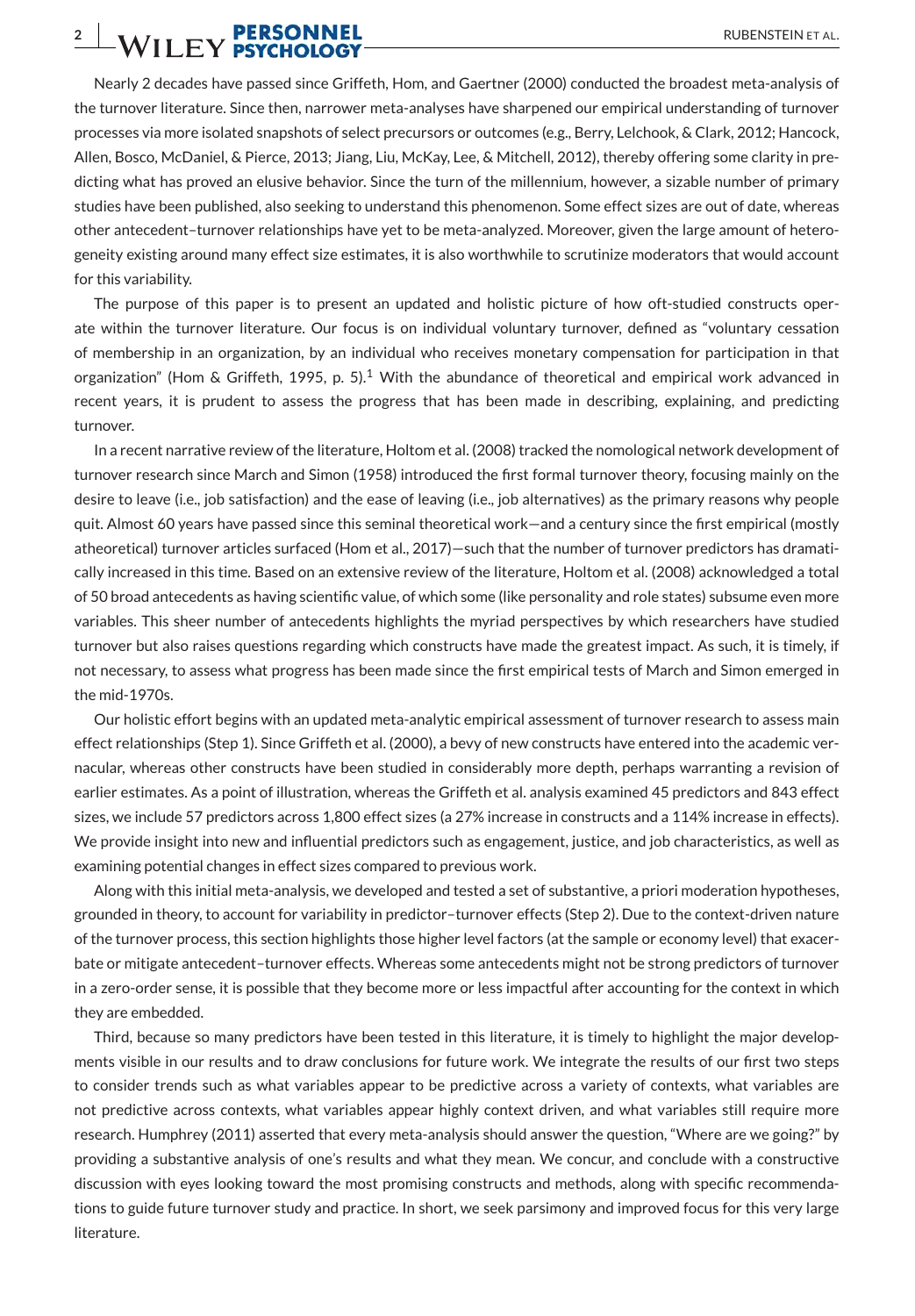#### **1 STEP 1: IN IT IAL META -ANALYS IS**

To begin our systematic exploration, we first conducted a zero-order meta-analysis to determine correlational relationships of multiple antecedents with turnover. For reasons of completeness, we coded all turnover antecedents examined in previous studies.

#### **1.1 Method**

#### **1.1.1 Literature search and inclusion criteria**

We first identified published empirical articles that examined any turnover antecedents. The articles were identified through an online search of the PsycINFO, EBSCO, JSTOR, and Google Scholar databases, as well as searching conference proceedings from the Academy of Management and Society for Industrial and Organizational Psychology annual meetings. We restricted our search to the time frame of 1975 through July 2016, because it was in the mid-1970s when the first theory-based, empirical studies on turnover emerged (Hom et al., 2017). We reviewed the abstracts from this initial search and eliminated studies of a theoretical nature (e.g., literature reviews), studies that only focused on employee involuntary turnover, studies that treated employee voluntary turnover as an independent variable, previous meta-analyses, and studies that treated "turnover" as withdrawal cognitions or attitudes (i.e., turnover intentions as the criterion). To be included in the meta-analysis, the study had to report sufficient data to calculate an effect size, had to use a design such that it measured predictors before turnover took place, and had to measure individual turnover behavior. In cases where there were not sufficient results reported to calculate an effect size, we reached out to one of the study authors to request information. These criteria led to a final primary study population of 316 articles.

#### **1.1.2 Coding procedures**

In a first step, the first two authors extracted all information according to the coding scheme from the articles. Each author coded approximately half of the total set of manuscripts. In a second step, we grouped the various independent variables according to their conceptual overlap. In conducting this meta-analysis, we attempted to be as comprehensive as possible in capturing all relevant and empirically investigated antecedents. At the same time, we recognized the need to reduce the abundance of data to a manageable and interpretable level. For example, although there is undoubtedly much to be learned by examining the relationships among dimensions of commitment (i.e., affective, normative, and continuance) or fit (i.e., person-organization, person-job, person-vocation), we opted for parsimony over specificity and combined dimensions to represent overarching constructs. For instance, leadership was aggregated using its most common positive indicators: measures of leader–member exchange, consideration, and transformational leader style. Further, we do not report effects for any variables for which there were *k* ≤ 3 studies (this included 14 variables, such as shocks, emotional labor strategies, and subjective norms). Throughout the coding process, we engaged in an iterative process and continued discussion to identify and resolve other trade-offs between parsimony and specificity. This resulted in a final set of 57 predictors. In order to verify agreement in coding, the first two authors independently coded a random sample of 10% of the others' articles. We found minimal differences, resolved by checking the original manuscripts and then collaboratively discussing disagreements.

#### **1.1.3 Meta-analytic procedures**

Following Hunter and Schmidt (2004), we used psychometric procedures for a random effects meta-analytic model, in which we corrected for attenuation due to unreliability as well as for sampling error by weighting each study's effect size by its sample size. Random effects models are preferred over fixed effect models when the relationships tested in primary studies are presumed to be heterogeneous across studies, which is typically the case in turnover studies (Borenstein, Hedges, Higgins, & Rothstein, 2010).We computed composite correlations for those studies that included multiple measures of the same construct. Studies that included multiple independent samples were coded separately. We used Cronbach's  $\alpha$  to correct for measurement error in the predictors. These values were provided in the majority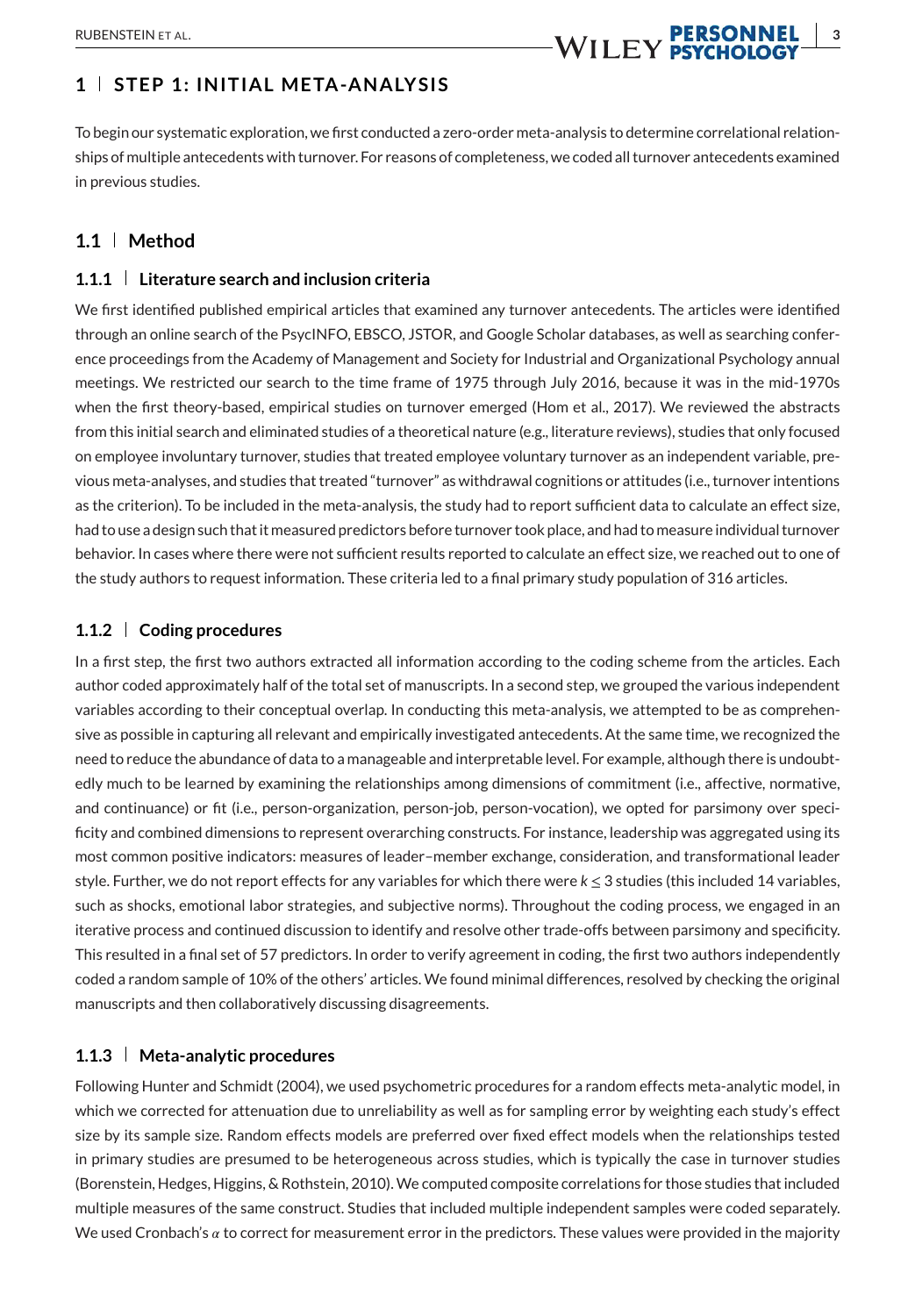# -WILEY PERSONNEL<br>Alley PSYCHOLOGY **All and State Contract Construct Contract Construct Construct Construct Construct AL.**

of the studies. However, when studies did not report this reliability coefficient, we used means across other studies. Reliabilities for objective variables, such as for employee age, pay, and turnover, were set to 1.00. With additional corrections for artifactual variance due to sampling error, we then performed random-effects meta-analyses based on the average sample-size weighted correlations and corrected correlations. We also report Cochran's *Q* statistic and the *I* <sup>2</sup> index. The former statistic is an absolute measure of the absence or presence of significant heterogeneity, whereas the latter statistic considers the percentage of variance attributable to heterogeneity in a predictor–turnover relationship, which, as a percentage, is advantageous for comparing across meta-analyses of different study sizes (Higgins, Thompson, Deeks, & Altman, 2003). Values of 1<sup>2</sup> between 0-40% represent minor heterogeneity, 40-70% medium heterogeneity, and 70–100% substantial heterogeneity (Borenstein, Hedges, Higgins, & Rothstein, 2009).

Following previous research, relationships involving turnover behavior were corrected based on the nature of a point-biserial correlation including a dichotomous criterion. Such correlations may be downwardly biased if they violate assumptions of bivariate normality due to an uneven split of stayers and leavers (Kemery, Dunlap, & Griffeth, 1988). Hunter and Schmidt (2004) provide a correction formula, which requires coding for the mean turnover base rate across samples in the meta-analysis. For this procedure, where turnover rate data were unavailable (∼4% of studies), we used the average rate across studies in the most closely related industry (using standard industrial classification codes) from which the sample was obtained.

Across the primary studies coded, the mean sample size across studies was 1,053, mean base rate of turnover was 23.5% (*SD* = 14.6%), mean time lag between predictor and turnover measurement was roughly 16 months (mode = 12 months), mean response rate was 67.9% (*SD* = 23.6%), grand mean employee age was 35.3 (*SD* = 6.7), grand mean sex distribution was 53.3% male (*SD* = 24.0%), and grand mean organizational tenure was 6.5 years employed (*SD* = 4.0). Among countries represented, a large majority (78.9%) came from the United States. Among occupations, 25.9% were involved with some sort of hospital work, nursing, or healthcare services; 12.6% were involved with banking or other financial services; 12.3% performed what would be considered "blue collar" work (e.g., manufacturing, food processing); 9.1% were military; the remaining studies represented smaller occupational percentages.

#### **1.2 Results and discussion**

To facilitate interpretation of the results, we organized the 57 predictors by labels based on Holtom et al. (2008). Definitions and sample studies for each predictor are provided in Table 1, whereas Table 2 shows the results for each predictor. Although readers can examine the complete results in Table 2, there are two aspects of the results on which we focus here: (a) what effects have significantly changed compared to what Griffeth et al. (2000) reported and (b) what predictors are new and noteworthy, given increased empirical study in recent years.

To compare our effect sizes with those reported by Griffeth et al. (2000) and determine which antecedent–turnover relationships have significantly changed, we could not perform independent samples comparisons because the correlations we obtained were dependent with theirs (i.e., all antecedent–turnover samples we coded were partially redundant with theirs). Their study also did not report confidence intervals, so we were also unable to directly compare nonoverlapping estimates. If samples are independent and confidence intervals are available, these approaches would be recommended to test for significant effect differences (Steiger, 1980; Zou, 2007). To circumvent this issue, we used three alternative approaches, which we list in order of greater to lesser objectivity. Ultimately, no approach is perfect, so we suggest a combination be used based on data availability rather than relying on any single method alone: First, we reanalyzed all correlations in our data using only estimates from 2000 to 2016 (i.e., after the Griffeth et al. article) and examined whether those values—which are independent—were significantly different. To compare estimates, we followed the modified asymptotic method of correlational differences, outlined in Zou (2007, equation 15). This approach invokes Fisher's *r-*to-*z* transformation to compute a confidence interval for the difference in correlations. To test for significance, we used the mean study sample size, excluding outliers (*N*=1,053). Second, we compared whether the Griffeth et al. estimates were different than those of this study by comparing 95% confidence intervals of their effects to our own. This is an approach widely used in meta-analyses to compare effect size differences between or among groups/subgroups. However, since Griffeth et al. did not report standard errors, we input those obtained for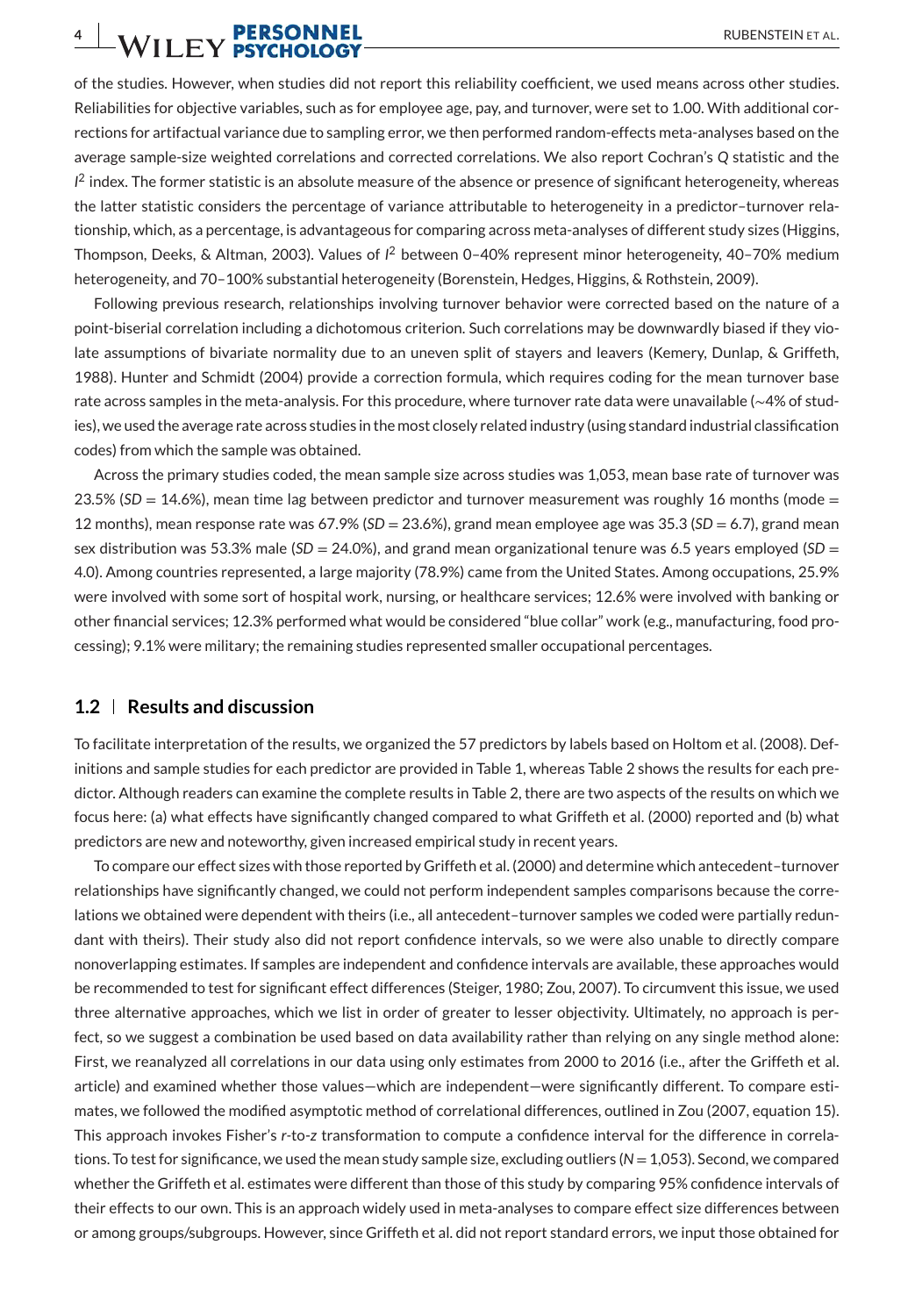| Variable name                        | Definition/Clarification                                                                                                                                                                                                                                                                                        | Sample studies                                                                           |
|--------------------------------------|-----------------------------------------------------------------------------------------------------------------------------------------------------------------------------------------------------------------------------------------------------------------------------------------------------------------|------------------------------------------------------------------------------------------|
| (1) Individual attributes            |                                                                                                                                                                                                                                                                                                                 |                                                                                          |
| Abilities and skills                 | Proficiency in doing something, whether learned or innate. In this context, it refers to abilities or skills<br>that relevant to the job (e.g., cognitive ability, managerial skills).                                                                                                                          | Liden, and Bravo (2011);<br>Kraimer, Seibert, Wayne,<br>Trevor 2001                      |
| Age                                  | Chronological number of years an individual has lived.                                                                                                                                                                                                                                                          | Stumpf and Dawley (1981)                                                                 |
| Agreeableness                        | Personality trait capturing the extent to which individuals are courteous, trusting, cooperative, and<br>empathic. Part of the five-factor model of personality (the Big Five, McCrae & Costa, 1987).                                                                                                           | Barrick and Mount (1996);<br>Timmerman (2006)                                            |
| Children                             | Number of children an individual reports having, primarily, the number of children living at home<br>(dependents).                                                                                                                                                                                              | Blegen, Mueller, and Price<br>(1988); Lee and Maurer<br>1999                             |
| Conscientiousness                    | Personality trait capturing the extent to which individuals are dependable, organized, persistent, and<br>achievement-oriented. Part of the five-factor model of personality (the Big Five, McCrae & Costa,<br>1987).                                                                                           | (2009); Timmerman (2006)<br>Barrick and Zimmerman                                        |
| Education                            | An individual's maximum level of education attained                                                                                                                                                                                                                                                             | Bretz, Boudreau, and Judge<br>(1994)                                                     |
| Emotional stability                  | Personality trait capturing the extent to which individuals are calm, secure, and not moody; part of the<br>five-factor model of personality (the Big Five, McCrae & Costa, 1987).                                                                                                                              | Boswell, Roehling, and<br>Barrick and Zimmerman<br>(2009); Cavanaugh,<br>Boudreau (2000) |
| Ethnicity/race                       | this information is assessed. It is possible our dataset includes studies that inquired about biological<br>distinctions (race), whereas others inquired about cultural distinctions (ethnicity).<br>An individual's identification as being $0 =$ White or $1 =$ non-White. Often, studies do not disclose how | Zatzick, Elvira, and Cohen<br>Elvira and Cohen (2001);<br>(2003)                         |
| Extraversion                         | Personality trait capturing the extent to which individuals are sociable, talkative, active, and ambitious<br>(Barrick & Mount, 1996); part of the five-factor model of personality (the Big Five, McCrae & Costa,<br>1987).                                                                                    | Roehling, and Boudreau<br>(2000); Liao and Joshi<br>Cavanaugh, Boswell,<br>(2008)        |
| Internal motivation                  | Б<br>Motivation based on internal factors such as enjoyment of the task, a sense of confidence, or<br>normative belief in the importance of work in general.                                                                                                                                                    | Iverson (1999); Mirvis and<br>Lawler (1977)                                              |
| Locus of control (higher = external) | events-whether successes or failures-either to the self (internal locus of control) or to the<br>Personality trait capturing the extent to which an individual attributes the cause of personal<br>environment (external locus of control)                                                                      | Allen, Weeks, and Moffitt<br>2005; Blau (1987)                                           |
| Marital status                       | Whether an individual is currently married ( $0$ = nonmarried, $1$ = married).                                                                                                                                                                                                                                  | Hom and Hulin (1981)                                                                     |
|                                      |                                                                                                                                                                                                                                                                                                                 |                                                                                          |

**TABLE 1** Definitions of turnover antecedents

TABLE 1 Definitions of turnover antecedents

#### -WILEY PERSONNEL<br>WILEY PSYCHOLOGY **5**

(Continues) (Continues)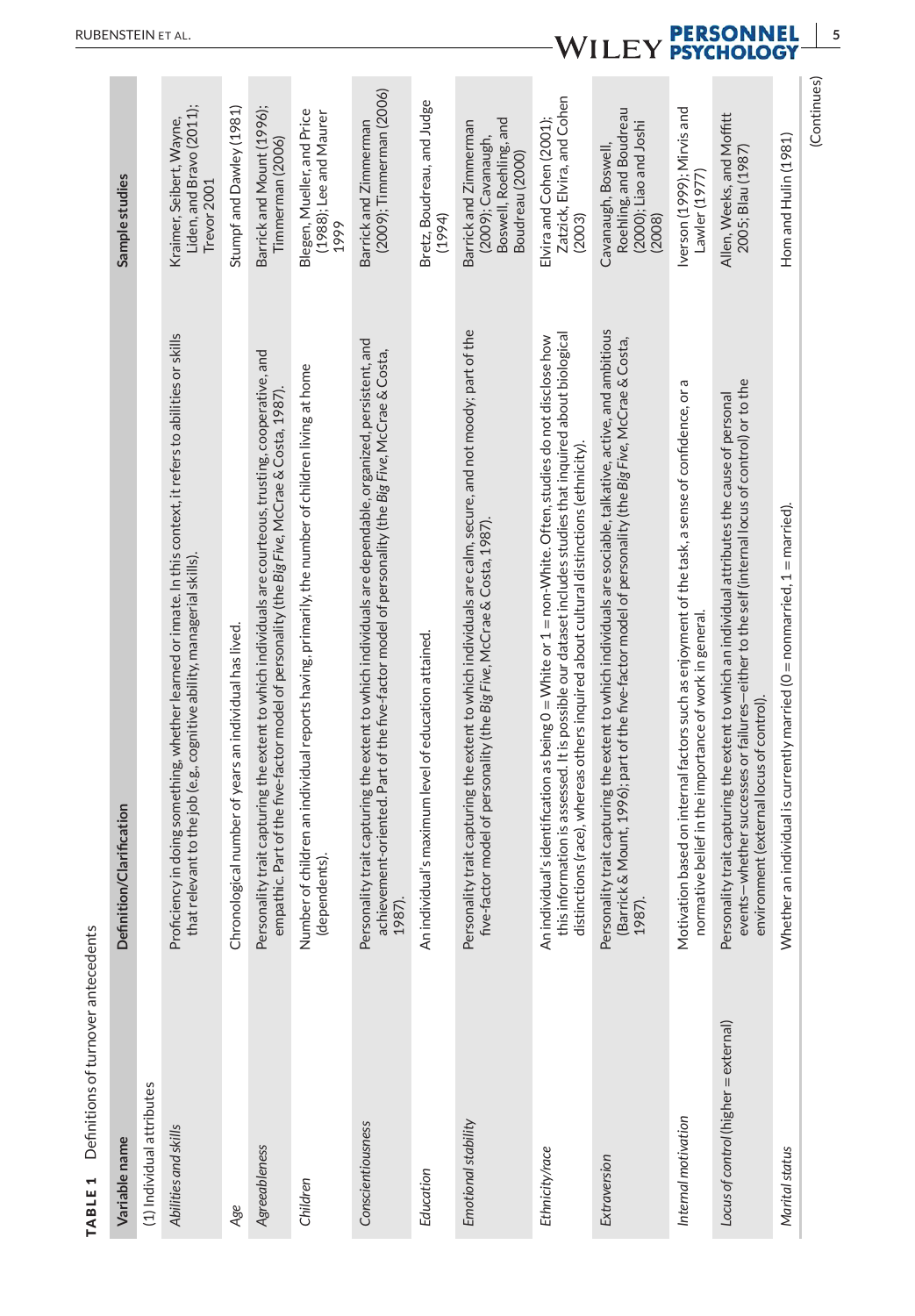| (Continued)<br>TABLE <sub>1</sub> |                                                                                                                                                                                                                                                                                                                                                                                                                                                                                                                                               |                                                                         |
|-----------------------------------|-----------------------------------------------------------------------------------------------------------------------------------------------------------------------------------------------------------------------------------------------------------------------------------------------------------------------------------------------------------------------------------------------------------------------------------------------------------------------------------------------------------------------------------------------|-------------------------------------------------------------------------|
| Variable name                     | Definition/Clarification                                                                                                                                                                                                                                                                                                                                                                                                                                                                                                                      | Sample studies                                                          |
| Openness to experience            | Personality trait capturing the extent to which individuals are imaginative, cultured, broad-minded, and<br>flexible (Barrick & Mount, 1996); part of the five-factor model of personality (the Big Five, McCrae &<br>Costa, 1987).                                                                                                                                                                                                                                                                                                           | Barrick and Mount (1996);<br>Timmerman (2006)                           |
| Sex                               | Biologically based categories of 0 = female and 1 = male.                                                                                                                                                                                                                                                                                                                                                                                                                                                                                     | Lyness and Judiesch (2001)                                              |
| Tenure                            | Time employed with one's current organization (measured in years).                                                                                                                                                                                                                                                                                                                                                                                                                                                                            | Benson, Finegold, and<br>Mohrman (2004)                                 |
| (2) Aspects of the job            |                                                                                                                                                                                                                                                                                                                                                                                                                                                                                                                                               |                                                                         |
| Instrumental communication        | Degree to which organizations formally transmit information to employees about their job. $\,$                                                                                                                                                                                                                                                                                                                                                                                                                                                | (1988); Price and Mueller<br>Blegen, Mueller, and Price<br>1981         |
| Job characteristics (VISAF)       | provides tasks with visible outcomes), task significance (degree to which the job is important for other<br>people), autonomy (degree to which the job provides discretion in how to do the work), and feedback<br>variety (degree to which the job offers different proficiencies), task identity (degree to which the job<br>Composite including five core features of Hackman and Oldham's (1976) job characteristics model:<br>(degree to which the job provides specific and actionable information about one's<br>performance/results). | Colarelli, Dean, and Konstans<br>$(1987)$ ; Schmidt and<br>Daume (1993) |
| Job security                      | Degree to which one is confident about having stable present or future employment in their current job.                                                                                                                                                                                                                                                                                                                                                                                                                                       | Arnold and Feldman (1982);<br>Iverson and Pullman<br>(2000)             |
| Participation                     | Degree to which an individual can exercise power, has opportunity for input, and can make decisions on<br>the job (Price & Mueller, 1981).                                                                                                                                                                                                                                                                                                                                                                                                    | (2003); Price and Mueller<br>Allen, Shore, and Griffeth<br>1981         |
| Pay                               | Amount of money an individual receives for the job. We include all basic monetary compensation such<br>as base salary and commission.                                                                                                                                                                                                                                                                                                                                                                                                         | Motowidlo (1983); Tekleab,<br>Bartol, and Lui (2005)                    |
| Role ambiguity                    | Degree to which role expectations are unclear.                                                                                                                                                                                                                                                                                                                                                                                                                                                                                                | Spector (1991)                                                          |
| Role conflict                     | Degree to which employee role expectations are conflicting or incompatible.                                                                                                                                                                                                                                                                                                                                                                                                                                                                   | Iverson (1999); Spector<br>(1991)                                       |
| Routinization                     | Degree to which the job is repetitive and is subject to rules and regulations (Price & Mueller, 1981).                                                                                                                                                                                                                                                                                                                                                                                                                                        | Martin (1980); Parasuraman<br>and Alutto (1984)                         |
| Task complexity                   | Degree to which the job is intricate and has many cognitive requirements.                                                                                                                                                                                                                                                                                                                                                                                                                                                                     | Parasuraman and Alutto<br>(1984)                                        |
|                                   |                                                                                                                                                                                                                                                                                                                                                                                                                                                                                                                                               | (Continues)                                                             |

### **6** UWILEY PERSONNEL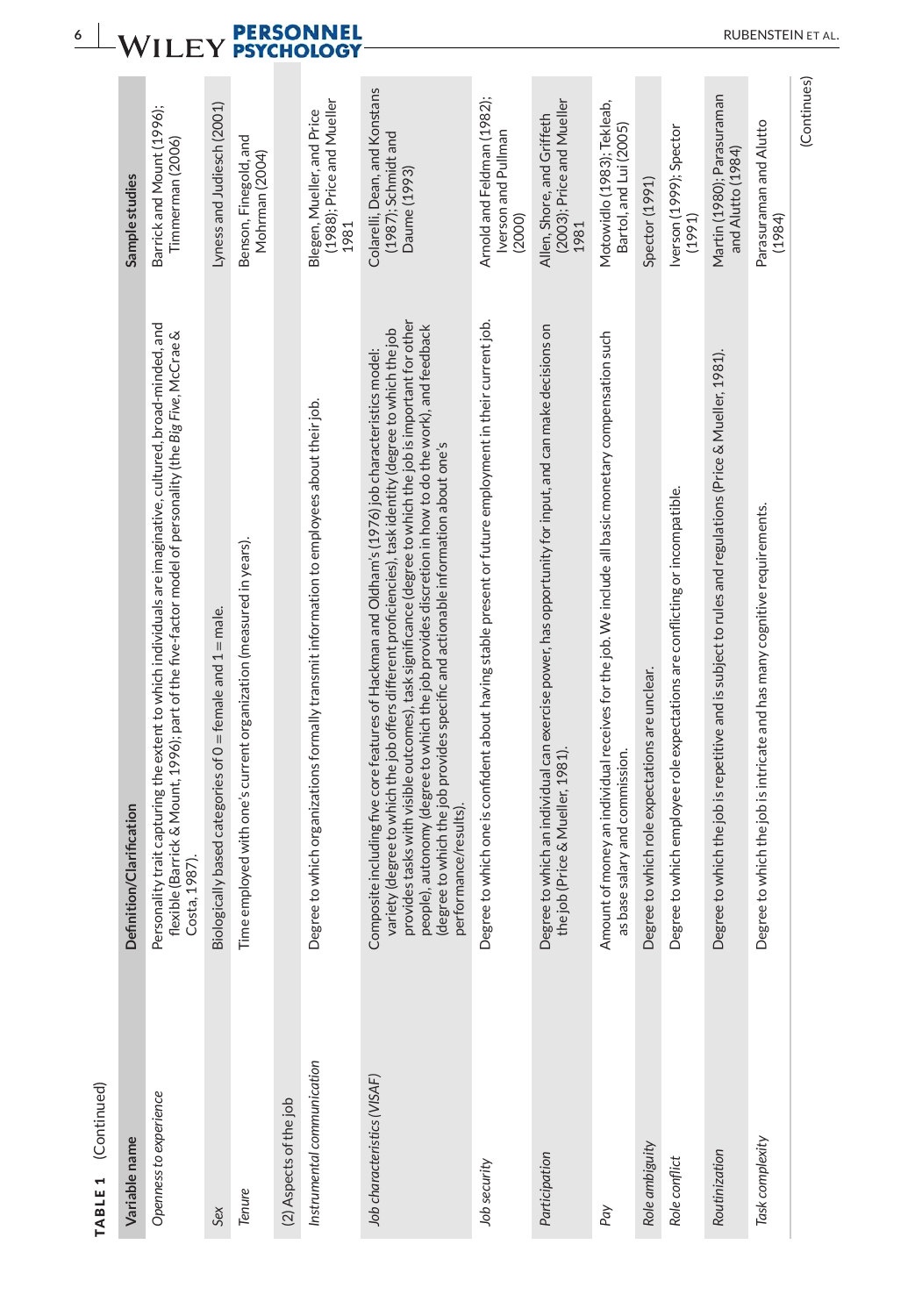| (Continued)<br><b>TABLE 1</b> |                                                                                                                                                                                                                                                                                                                                              |                                                                                                                                         |
|-------------------------------|----------------------------------------------------------------------------------------------------------------------------------------------------------------------------------------------------------------------------------------------------------------------------------------------------------------------------------------------|-----------------------------------------------------------------------------------------------------------------------------------------|
| Variable name                 | Definition/Clarification                                                                                                                                                                                                                                                                                                                     | Sample studies                                                                                                                          |
| Workload                      | Amount of work required by the individual; includes mostly measures of hours worked or how hard and<br>an individual works.<br>fast                                                                                                                                                                                                          | Huffman, Adler, Dolan, and<br>Castro (2005); Spector<br>(1991)                                                                          |
| (3) Traditional job attitudes |                                                                                                                                                                                                                                                                                                                                              |                                                                                                                                         |
| Job involvement               | Degree to which an individual identifies with his or her job.                                                                                                                                                                                                                                                                                | Hollenbeck and Williams<br>(1986)                                                                                                       |
| Job satisfaction              | Degree to which an individual likes his or her job, measured globally or via the job's different facets (e.g.,<br>the work itself, peers, etc.).<br>pay,                                                                                                                                                                                     | Boswell, Boudreau, and Tichy<br>(2005); Judge (1993)                                                                                    |
| Organizational commitment     | Degree to which an individual experiences loyalty to the organization and desires to stay. Includes all<br>three facets of organizational commitment: affective (a desire to stay), normative (an obligation to<br>stay), and continuance (a need to stay) commitment (Meyer & Allen, 1991)                                                  | Lee, Ashford, Walsh, and<br>Vandenberghe and<br>Mowday 1992;<br>Bentein (2009)                                                          |
| Other commitment              | Degree to which an individual experiences loyalty to targets other than the organization, such as his or<br>her occupation or career.                                                                                                                                                                                                        | Blau (1989); Cohen (2000)                                                                                                               |
| Other satisfaction            | Degree to which an individual likes other aspects relevant to employment, such as his or her career or<br>life in general.                                                                                                                                                                                                                   | Boswell, Boudreau, and<br>Dunford 2004                                                                                                  |
| (4) Newer personal conditions |                                                                                                                                                                                                                                                                                                                                              |                                                                                                                                         |
| Coping                        | An individual's abilities to manage internal and external demands that are perceived as exceeding<br>available resources.                                                                                                                                                                                                                    | Wright and Bonett (1993)<br>Riolli and Savicki (2006)                                                                                   |
| Engagement                    | Degree to which an individual invests their entire self into their work role; their dedication, vigor, and<br>devotion toward work.                                                                                                                                                                                                          | Mitchell (2010); Spell, Eby,<br>and Vandenberg (2014)<br>Owens, Johnson, and                                                            |
| Stress/exhaustion             | tension (being bothered by stressful work incidents), and emotional exhaustion (the experience of<br>work), burnout (a state where emotional resources are depleted and can no longer be recovered),<br>Various well-being-related variables such as strain (an aversive psychological reaction to stressful<br>being emotionally depleted). | Sheridan and Vredenburgh<br>Riolli and Savicki (2006);<br>Frings-Dresen (2004);<br>de Croon, Sluiter, Blonk,<br>Broersen, and<br>(1978) |
| (5) Organizational context    |                                                                                                                                                                                                                                                                                                                                              |                                                                                                                                         |
| Centralization                | Degree to which power is concentrated and held by few individuals in an organization at higher<br>hierarchical levels.                                                                                                                                                                                                                       | Bluedorn (1982); Martin<br>(1980)                                                                                                       |
|                               |                                                                                                                                                                                                                                                                                                                                              | (Continues)                                                                                                                             |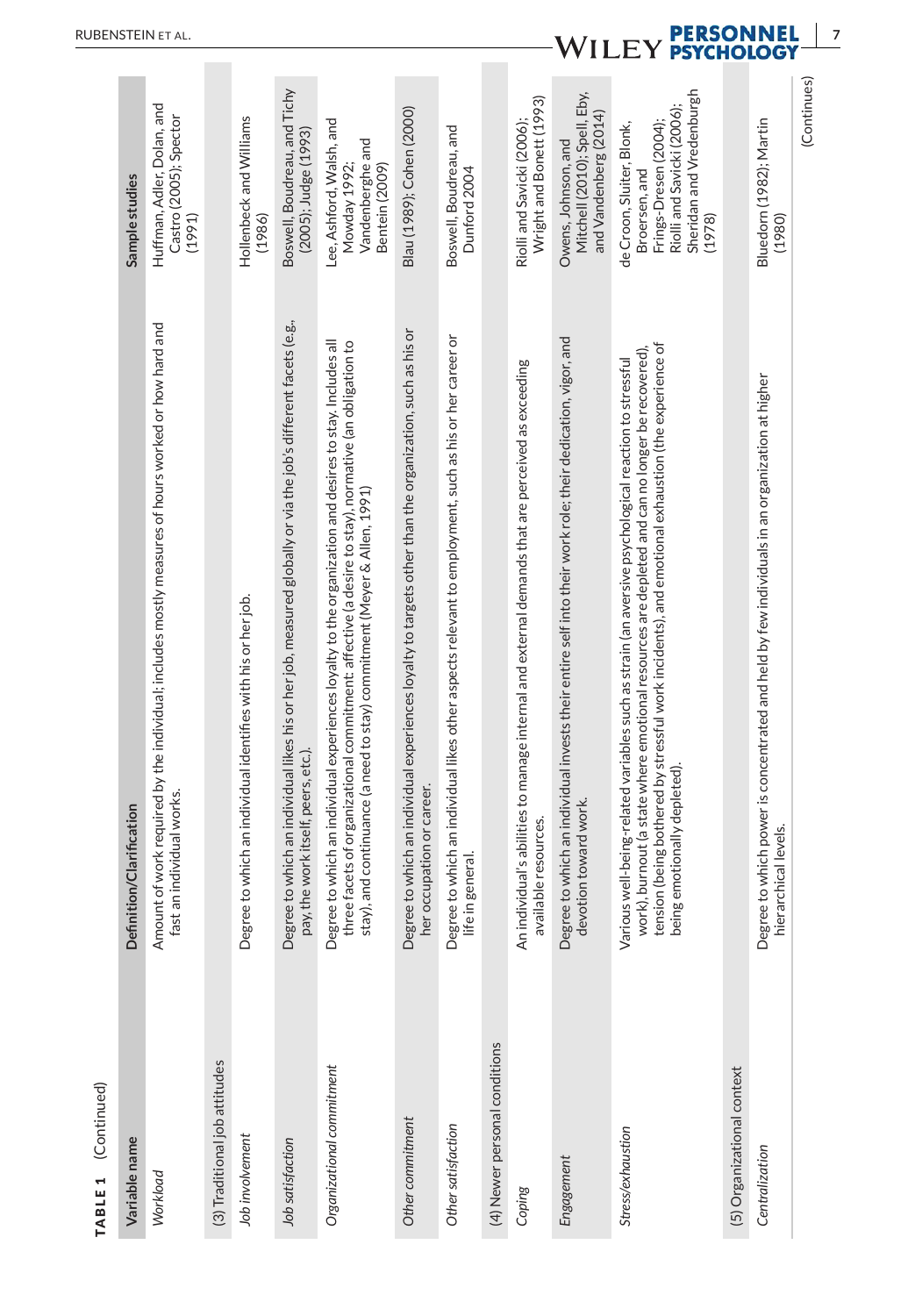| Variable name                | Definition/Clarification                                                                                                                                                                                                                                                                                                                                                                                                                                          | Sample studies                                                                               |
|------------------------------|-------------------------------------------------------------------------------------------------------------------------------------------------------------------------------------------------------------------------------------------------------------------------------------------------------------------------------------------------------------------------------------------------------------------------------------------------------------------|----------------------------------------------------------------------------------------------|
| Climate                      |                                                                                                                                                                                                                                                                                                                                                                                                                                                                   |                                                                                              |
|                              | The shared experiences, perceptions, and behavioral tendencies among a group of employees. A higher<br>score denotes a more positive climate.                                                                                                                                                                                                                                                                                                                     | Spreitzer and Mishra (2002);<br>Suszko and Breaugh<br>(1986)                                 |
| Organization prestige        | Degree to which an organization is well regarded or is perceived as being high-status (Mael & Ashforth,<br>1992).                                                                                                                                                                                                                                                                                                                                                 | Joseph, Ang, and Slaughter<br>(2015); Ramesh and<br>Gelfand (2010)                           |
| Organization size            | Number of employees of a focal organization.                                                                                                                                                                                                                                                                                                                                                                                                                      | Elvira and Cohen (2001)                                                                      |
| Organization support         | Degree to which an individual believes that the organization values their contributions and cares about<br>their well-being (Eisenberger, Huntington, Hutchison, & Sowa, 1986).                                                                                                                                                                                                                                                                                   | Eisenberger, and Armeli<br>Allen, Shore, and Griffeth<br>(2003); Rhoades,<br>(2001)          |
| Reward contingency           | Degree to which compensation is based on an individual's performance.                                                                                                                                                                                                                                                                                                                                                                                             | Allen and Griffeth (2001);<br>Williams (1999)                                                |
| Rewards offered              | Rewards provided to employees beyond pay. Includes benefits, career/growth opportunities, and<br>training time.                                                                                                                                                                                                                                                                                                                                                   | Liden, and Bravo (2011)<br>Kraimer, Seibert, Wayne,                                          |
| (6) Person-context interface |                                                                                                                                                                                                                                                                                                                                                                                                                                                                   |                                                                                              |
| Fit                          | are well matched" (Kristof-Brown, Zimmerman, & Johnson, 2005, p. 281). Includes various facets, but<br>"Compatibility between an individual and a work environment that occurs when their characteristics<br>most prominently coded as person-organization fit and person-job fit.                                                                                                                                                                                | Cable and DeRue (2002);<br>Ramesh and Gelfand<br>(2010)                                      |
| <b>Influence</b>             | The effect an individual can have on another person, for example, by persuasion or informal leadership. $\;$                                                                                                                                                                                                                                                                                                                                                      | Buchko (1992); Clausen and<br>Borg (2010)                                                    |
| Job embeddedness             | activities), fit (environmental compatible with the individual's values and needs), and sacrifice (what<br>(on-the-job) and the community (off-the-job). Encompasses links (connections to other people and<br>"stuckness" within a larger social system as a function of external forces within the organization<br>A broad constellation of influences on why an individual stays within their job. An individual's<br>an individual would give up by quitting) | Harris, Wheeler, and Kacmar<br>(2011); Mitchell, Holtom,<br>Lee, Sablynski, and Erez<br>2001 |
| Justice                      | outcomes), procedural (fairness of processes used to arrive at outcomes), informational (fairness of<br>information provided), and interpersonal (fairness of interpersonal treatment received) justice<br>Experience of fairness within one's work. Includes all facets of justice: distributive (fairness of<br>(Colquitt, Conlon, Wesson, Porter, & Ng, 2001).                                                                                                 | Erdogan and Bauer (2010);<br>Spreitzer and Mishra<br>(2002)                                  |
|                              |                                                                                                                                                                                                                                                                                                                                                                                                                                                                   | (Continues)                                                                                  |

### **8** WILEY PERSONNEL

**TABLE 1** (Continued)

TABLE 1 (Continued)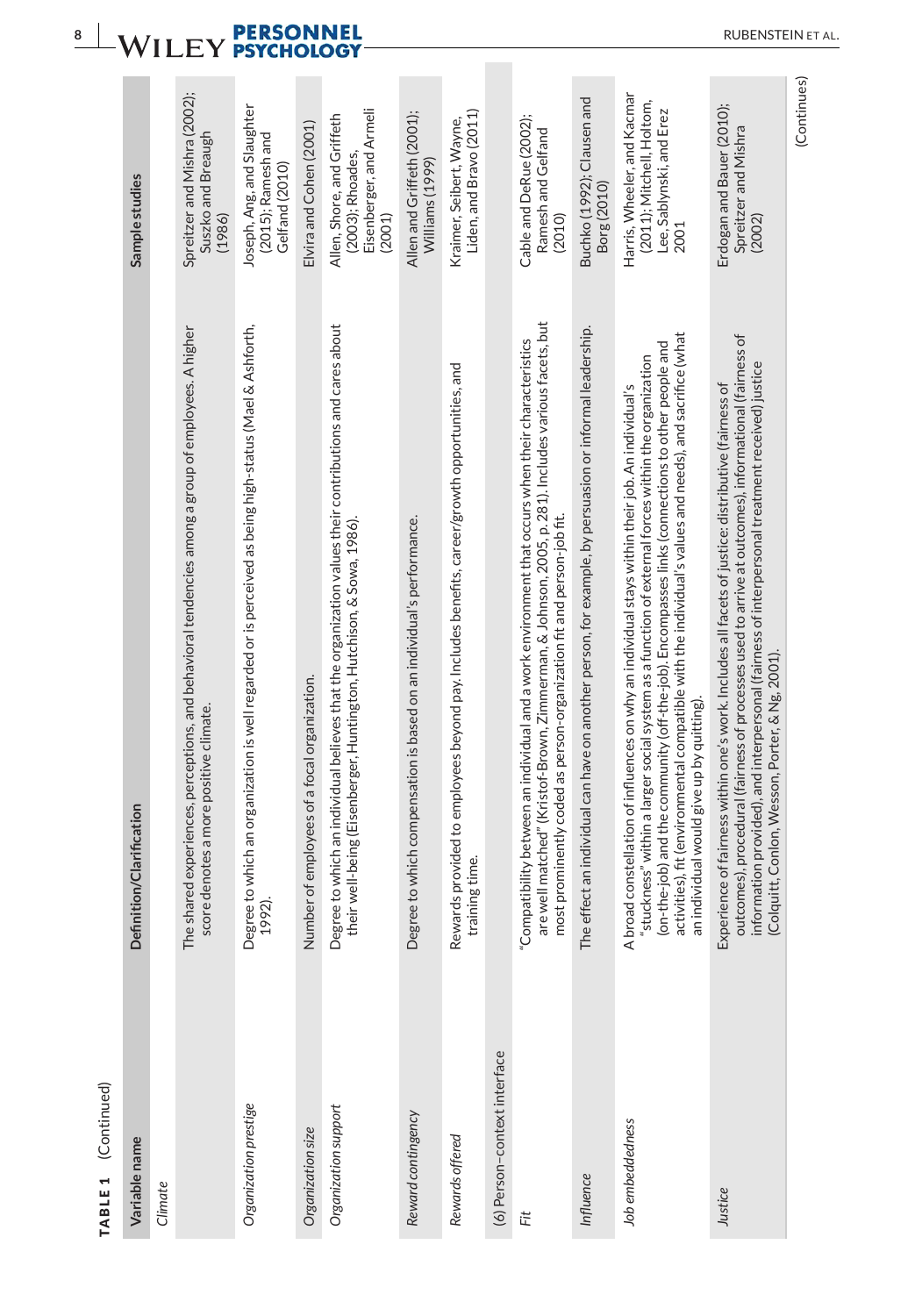| (Continued)<br>TABLE <sub>1</sub> |                                                                                                                                                                                                                                                                                                                                                                                                                |                                                                     |
|-----------------------------------|----------------------------------------------------------------------------------------------------------------------------------------------------------------------------------------------------------------------------------------------------------------------------------------------------------------------------------------------------------------------------------------------------------------|---------------------------------------------------------------------|
| Variable name                     | Definition/Clarification                                                                                                                                                                                                                                                                                                                                                                                       | Sample studies                                                      |
| Leadership                        | "A process whereby intentional influence is exerted by one person over other people to guide, structure,<br>facilitate activities and relationships in a group or organization" (Yukl, 2002). Primarily measured with<br>leadership styles (e.g., transformational leadership) and quality of leader-follower relationship (e.g.,<br>leader-member exchange). A higher score denotes more positive leadership. | (1982); Tse, Huang, and<br>Graen, Liden, and Hoel<br>Lam (2013)     |
| Met expectations                  | to which what an individual encounters at work is in line with the expectations they had for such<br>experiences (Porter & Steers, 1973).<br>Degree                                                                                                                                                                                                                                                            | Hom, Griffeth, Palich, and<br>Bracker (1998)                        |
| Peer/group relations              | members. Most often measured by coworker support but also with feelings of cohesion or social<br>Degree to which an individual reports positive interpersonal experiences with coworkers or group<br>integration.                                                                                                                                                                                              | Price and Mueller 1981;<br>Sheridan (1985)                          |
| Psychological contract breach     | An individual's cognition that the employer has failed to meet one or more obligations of the<br>employment relationship (Morrison & Robinson, 1997).                                                                                                                                                                                                                                                          | Karagonlar, Eisenberger,<br>and Aselage (2016)<br>Bunderson (2001); |
| Work-life conflict                | to which one's work role interferes with nonwork roles, and vice versa.<br>Degree                                                                                                                                                                                                                                                                                                                              | Hom and Kinicki (2001);<br>Huffman, Casper, and<br>Payne (2013)     |
| (7) External job market           |                                                                                                                                                                                                                                                                                                                                                                                                                |                                                                     |
| Alternatives                      | Availability of employment opportunities. Includes subjective (e.g., perceived alternatives) and objective<br>unemployment rate) measures.<br>(e.g.,                                                                                                                                                                                                                                                           | Dunford 2004; Trevor<br>Boswell, Boudreau, and<br>2001              |
|                                   |                                                                                                                                                                                                                                                                                                                                                                                                                | (Continues)                                                         |

#### RUBENSTEIN ET AL .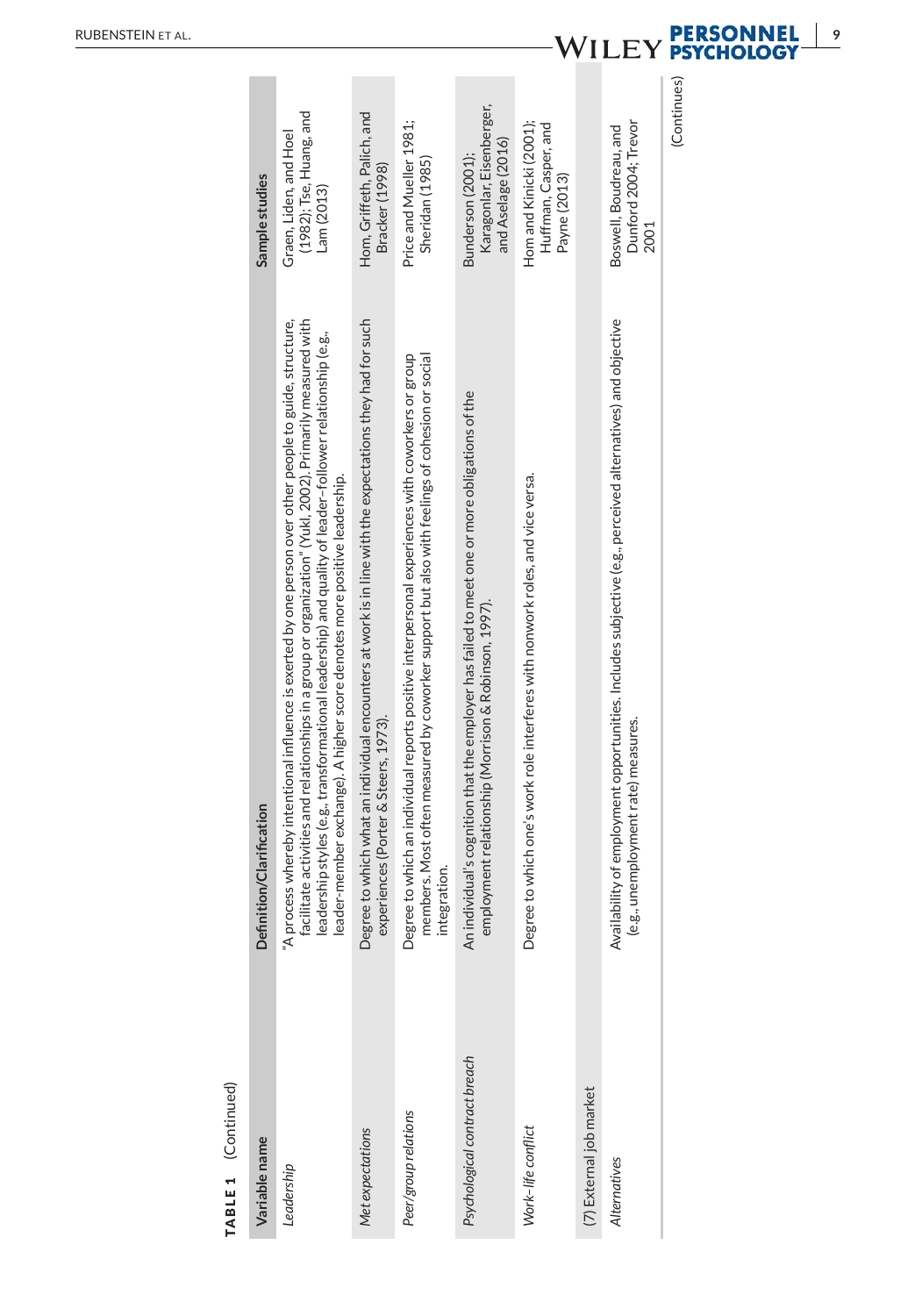| TABLE 1 (Continued)                            |                                                                                                                                                                                                                                |                                                                                        |
|------------------------------------------------|--------------------------------------------------------------------------------------------------------------------------------------------------------------------------------------------------------------------------------|----------------------------------------------------------------------------------------|
| Variable name                                  | Definition/Clarification                                                                                                                                                                                                       | Sample studies                                                                         |
| (8) Attitudinal withdrawal                     |                                                                                                                                                                                                                                |                                                                                        |
| Withdrawal cognitions                          | Thoughts about leaving or related withdrawal attitudes. Encompasses turnover intentions, thoughts of<br>quitting, search intentions, and expected utility of withdrawal (Hom, Caranikas-Walker, Prussia, &<br>Griffeth, 1992). | 2005; Griffeth, Steel, Allen,<br>Allen, Weeks, and Moffitt<br>and Bryan (2005)         |
| (9) Employee behaviors                         |                                                                                                                                                                                                                                |                                                                                        |
| Selection process performance                  | How an individual has performed on a given task during the selection process (i.e., on prehire<br>performance tasks or an interview).                                                                                          | Hausknecht, Trevor, and Farr<br>(2002); Kinicki, Lockwood,<br>Hom, and Griffeth (1990) |
| Job search                                     | Behavioral methods to general alternative employment opportunities.                                                                                                                                                            | (1994); Linnehan and Blau<br>Bretz, Boudreau, and Judge<br>(2003)                      |
| Absenteeism                                    | Missing from work entirely when one is expected to be in attendance.                                                                                                                                                           | Fenton (1995); Rosse 1988<br>McElroy, Morrow, and                                      |
| Lateness                                       | Arriving to work at a time beyond expected by the employer.                                                                                                                                                                    | Blau (1994); Clegg (1983)                                                              |
| Employee performance                           | Activities that contribute to the technical core of the organization, often prescribed by an employee's<br>job description.                                                                                                    | Breckenridge (1986)<br>Jackofsky, Ferris, and                                          |
| Organizational citizenship behaviors<br>(OCBS) | but that promote organizational effectiveness in the broader psychological and social environment.<br>Individual discretionary actions that are not explicitly recognized by an organization's reward system,                  | Burton, and Holtom (2004)<br>Chen, Hui, and Sego (1998);<br>Lee, Mitchell, Sablynski,  |
|                                                |                                                                                                                                                                                                                                |                                                                                        |

### **10** WILEY **PERSONNEL**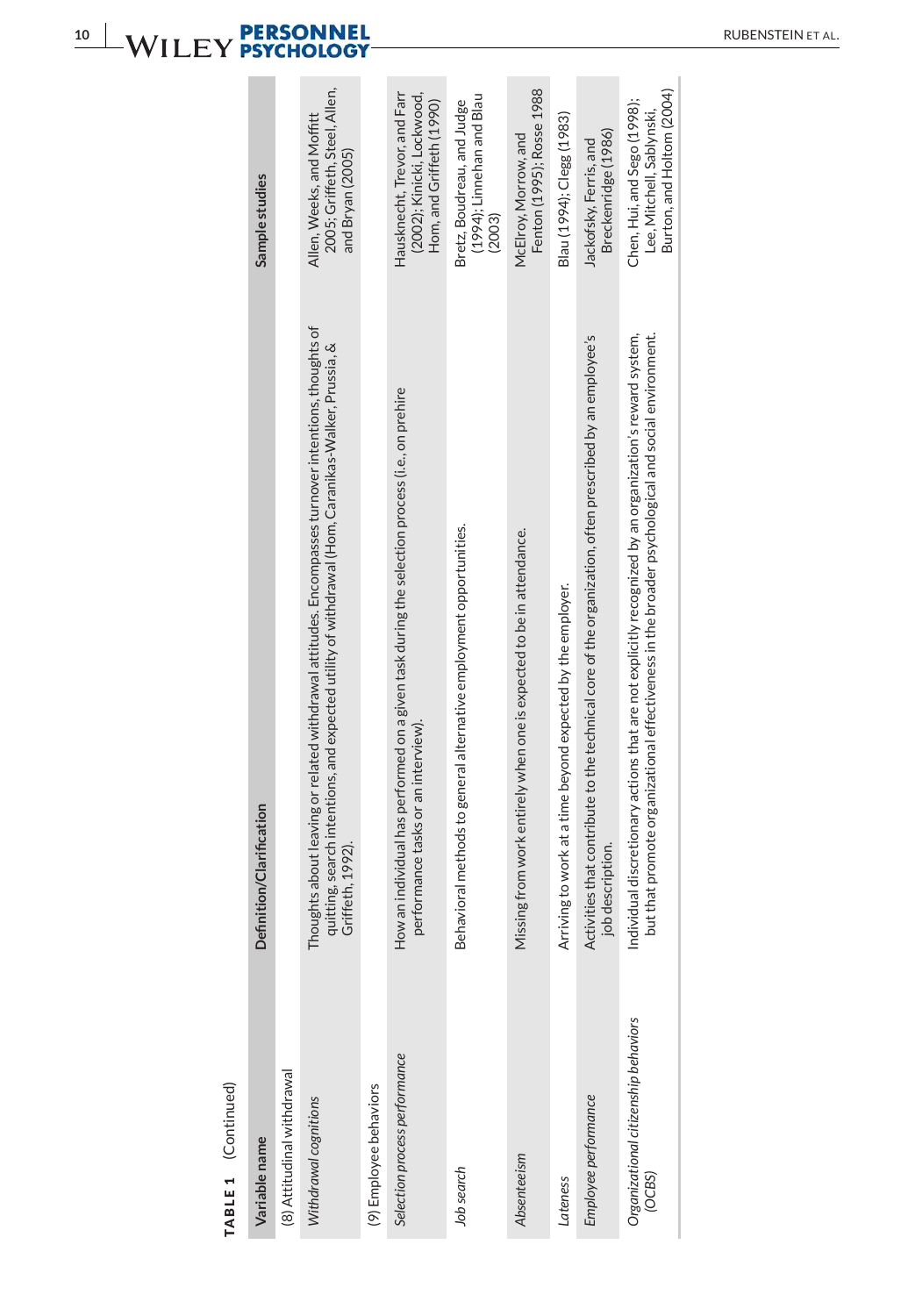| Meta-analytic predictors of voluntary turnover<br><b>TABLE 2</b> |                 |         |                     |                |                          |                                           |                          |                                          |                          |                |
|------------------------------------------------------------------|-----------------|---------|---------------------|----------------|--------------------------|-------------------------------------------|--------------------------|------------------------------------------|--------------------------|----------------|
| Variable name                                                    | ¥               | z       | FPoint-<br>biserial | $\hat{\rho}$   | $\text{SD}_{\hat{\rho}}$ | interval (CV) [LB, UB]<br>90% Credibility | $\mathsf{SE}_\hat{\rho}$ | interval (CI) [LB, UB]<br>95% Confidence | Q-Statistic              | $12$ Index (%) |
| (1) Individual attributes                                        |                 |         |                     |                |                          |                                           |                          |                                          |                          |                |
| Abilities and skills                                             | 15              | 17,651  | $-06$               | $-06$          | $\overline{11}$          | $[-.20, .08]$                             | <b>CO</b>                | $[-.12, .00]$                            | 217.38"                  | 93.56          |
| Age                                                              | 121             | 209,588 | $-21$               | $-21$          | $\ddot{c}$               | $[-39, -04]$                              | $\overline{C}$           | $[-24, -19]$                             | 4,247.00**               | 97.17          |
| Agreeableness                                                    | $\circ$         | 2,449   | $-0.07$             | $-0.8$         | 08                       | $[-.18, .02]$                             | $\overline{5}$           | $[-.15, .00]$                            | 14.78                    | 66.17          |
| Children                                                         | 25              | 40,201  | $-19$               | $-20$          | $\Xi$                    | $[-.34, -.05]$                            | $\Omega$                 | $[-.24, -.15]$                           | 458.33**                 | 94.76          |
| Conscientiousness                                                | $\infty$        | 3,409   | $-15$               | $-16$          | 14                       | $[-.34, .03]$                             | 05                       | $[-26, -05]$                             | 78.83**                  | 91.12          |
| Education                                                        | 51              | 59,574  | $\overline{6}$      | $\overline{5}$ | Ë.                       | $[-.18, .26]$                             | S.                       | $[-01, 08]$                              | 1,105.78"                | 95.66          |
| Emotional stability                                              | $\overline{26}$ | 7,593   | $-17$               | $-.19$         | 21                       | $[-.45, .08]$                             | G5                       | $[-30, -08]$                             | 490.23**                 | 96.94          |
| Ethnicity/race (0 = White,<br>$1 = non-White)$                   | 29              | 457,562 | $\overline{O}$      | S.             | S.                       | $[-01, 06]$                               | S.                       | [.01, .03]                               | 494.06"                  | 94.33          |
| including Hom et al.<br>Ethnicity/race not<br>2008 outlier       | 28              | 53,510  | 02                  | 02             | S.                       | $[-.10, .14]$                             | $\overline{0}$           | $[-0.02, 0.05]$                          | 492.57**                 | 94.52          |
| Extraversion                                                     | $\mathfrak{D}$  | 6,795   | $\Omega$            | $\overline{0}$ | ρÖ                       | $[-.07, .11]$                             | S.                       | $[-03, 06]$                              | $38.01$ <sup>**</sup>    | 68.43          |
| Internal motivation                                              | 17              | 5,960   | $-13$               | $-16$          | $-16$                    | $[-.36, .05]$                             | S.                       | $[-.24, -.07]$                           | $150.28$ <sup>**</sup>   | 89.35          |
| (higher=external)<br>Locus of control                            | $\frac{3}{2}$   | 3,187   | $\overline{0}$      | $\overline{a}$ | $\frac{3}{2}$            | $[-07, 27]$                               | S.                       | [.02, .18]                               | 56.57"                   | 78.79          |
| $normalried, 1 =$<br>Ш<br>Marital status (O<br>married)          | 27              | 134,505 | $-10$               | $-10$          | SO.                      | $[-.21, .02]$                             | $\overline{0}$           | $[-.13, -.06]$                           | $1,099.32$ <sup>**</sup> | 97.63          |
| Openness to experience                                           | 5               | 1,009   | 13                  | 14             | $\overline{12}$          | $[-.01, .29]$                             | 60                       | [.02, .26]                               | $16.08**$                | 75.12          |
| $Sex (O = female, 1 = male)$                                     | 89              | 602,869 | OO.                 | OO.            | 12                       | $[-.15, .16]$                             | $\overline{C}$           | $[-.02, .03]$                            | 2,078.58*                | 95.77          |
| Sex not including Hom<br>et al. 2008 outlier                     | 88              | 198,817 | $-0.1$              | $-0.1$         | ρÖ                       | $[-.09, .08]$                             | S.                       | $[-0.2, 0.01]$                           | 1,066.54"                | 91.84          |
| Tenure                                                           | 118             | 669,753 | $-20$               | $-20$          | 10                       | $[-.33, -.07]$                            | 5.                       | $[-.21, -.18]$                           | 7,652.76"                | 98.45          |
| Hom et al. 2008 outlier<br>Tenure not including                  | 117             | 194,295 | $-27$               | $-27$          | Ë.                       | $[-48, -05]$                              | S.                       | $[-30, -23]$                             | $6,659.12$ <sup>**</sup> | 98.23          |
|                                                                  |                 |         |                     |                |                          |                                           |                          |                                          |                          | (Continues)    |

RUBENSTEIN ET AL

**WILEY PERSONNEL** | 11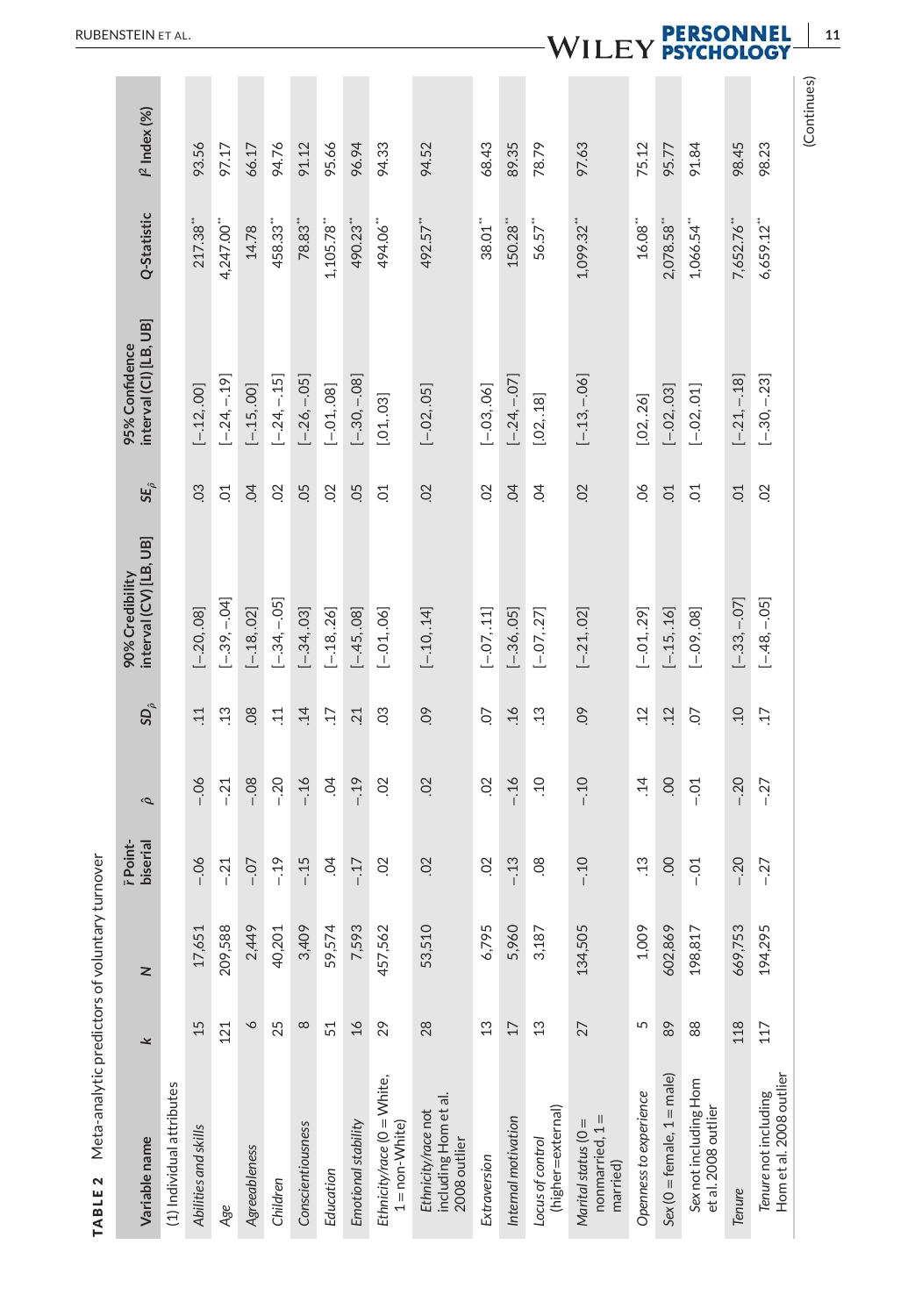| c |  |
|---|--|
| ٦ |  |
| ¢ |  |

| (Continued)<br><b>TABLE 2</b>        |                       |         |         |              |                          |                |                          |                |                          |                |
|--------------------------------------|-----------------------|---------|---------|--------------|--------------------------|----------------|--------------------------|----------------|--------------------------|----------------|
| Variable name                        | ¥                     | z       | ıL,     | $\hat{\rho}$ | $\mathsf{SD}_\hat{\rho}$ | 90% CV         | $\mathsf{SE}_\hat{\rho}$ | 95% CI         | Q-Statistic              | $l2$ Index (%) |
| (2) Aspects of the job               |                       |         |         |              |                          |                |                          |                |                          |                |
| communication<br><b>Instrumental</b> | $\infty$              | 5,185   | $-14$   | $-14$        | 03                       | $[-.25, -.04]$ | 02                       | $[-.17, -.10]$ | $33.46$ **               | 36.78          |
| Job characteristics (VISAF)          | $\frac{6}{2}$         | 12,869  | $-16$   | $-18$        | 12                       | $[-.33, -.02]$ | 03                       | $[-.23, -.11]$ | 74.94"                   | 79.98          |
| Job security                         | 5                     | 2,155   | $-21$   | $-23$        | 06                       | $[-.32, -.14]$ | $\overline{0}$           | $[-.30, -.16]$ | $12.80**$                | 68.75          |
| Participation                        | 5                     | 1,895   | $-11$   | $-13$        | $\overline{C}$           | $[-.14, -.11]$ | $\overline{0}$           | $[-.17, -.08]$ | $5.27*$                  | 24.10          |
| Pay                                  | 55                    | 177,634 | $-17$   | $-17$        | CO.                      | $[-.26, -.08]$ | 01                       | $[-.19, -.15]$ | $1,043.22$ <sup>**</sup> | 94.82          |
| Role ambiguity                       | $\infty$              | 5,765   | 14      | 15           | $\overline{11}$          | [.02, .29]     | $\overline{6}$           | [.07, .23]     | 59.38**                  | 88.21          |
| Role conflict                        | $\Omega$              | 10,903  | .13     | .15          | 09                       | [.04, .27]     | 03                       | [.10, .21]     | 77.19"                   | 88.34          |
| Routinization                        | $\breve{\phantom{a}}$ | 4,106   | $-10$   | $-.12$       | $\overline{O}$           | $[-.23, .00]$  | $\overline{6}$           | $[-20, -04]$   | $30.25$ <sup>**</sup>    | 83.47          |
| Task complexity                      | $\Omega$              | 3,117   | $-0.1$  | $-0.01$      | 10                       | $[-.14, .12]$  | $\overline{0}$           | $[-.08, .06]$  | $35.53**$                | 74.67          |
| Workload                             | 21                    | 82,204  | $-10$   | $-10$        | CO.                      | $[-.18, -.01]$ | $\overline{O}$           | $[-.13, -.07]$ | 330.19"                  | 93.94          |
| (3) Traditional job attitudes        |                       |         |         |              |                          |                |                          |                |                          |                |
| Job involvement                      | $\overline{19}$       | 5,158   | $-17$   | $-.19$       | 15                       | $[-.38, -.01]$ | $\overline{6}$           | $[-.26, -.12]$ | 84.62"                   | 78.73          |
| Job satisfaction                     | 174                   | 107,625 | $-25$   | $-28$        | .18                      | $[-.52, -.05]$ | C <sub>0</sub>           | $[-.31, -.26]$ | $2,046.12$ <sup>**</sup> | 91.54          |
| commitment<br>Organizational         | 129                   | 71,862  | $-26$   | $-29$        | $\overline{14}$          | $[-47, -11]$   | $\overline{C}$           | $[-.31, -.26]$ | 1,365.33"                | 90.62          |
| Other commitment                     | 12                    | 3,601   | $-0.30$ | $-0.34$      | 17                       | $[-.55, -.12]$ | 05                       | $[-44, -24]$   | 95.38**                  | 88.47          |
| Other satisfaction                   | $\frac{1}{6}$         | 14,811  | $-38$   | $-43$        | 22                       | $[-.71, -.15]$ | 05                       | $[-.54, -.32]$ | 777.93***                | 98.07          |
| (4) Newer personal conditions        |                       |         |         |              |                          |                |                          |                |                          |                |
| Coping                               | $\overline{ }$        | 880     | $-32$   | $-0.39$      | 24                       | $[-.69, -.08]$ | O <sub>3</sub>           | $[-.57, -.20]$ | 48.82**                  | 87.71          |
| Engagement                           | 4                     | 1,408   | $-.19$  | $-20$        | $\overline{5}$           | $[-.24, -.15]$ | 03                       | $[-.26, -.14]$ | 5.60*                    | 46.43          |
| Stress/exhaustion                    | 32                    | 18,740  | 20      | 21           | .15                      | [.03, .40]     | 03                       | [.17, .26]     | 384.85**                 | 91.94          |
|                                      |                       |         |         |              |                          |                |                          |                |                          | (Continues)    |

# **12 WILEY PERSONNEL**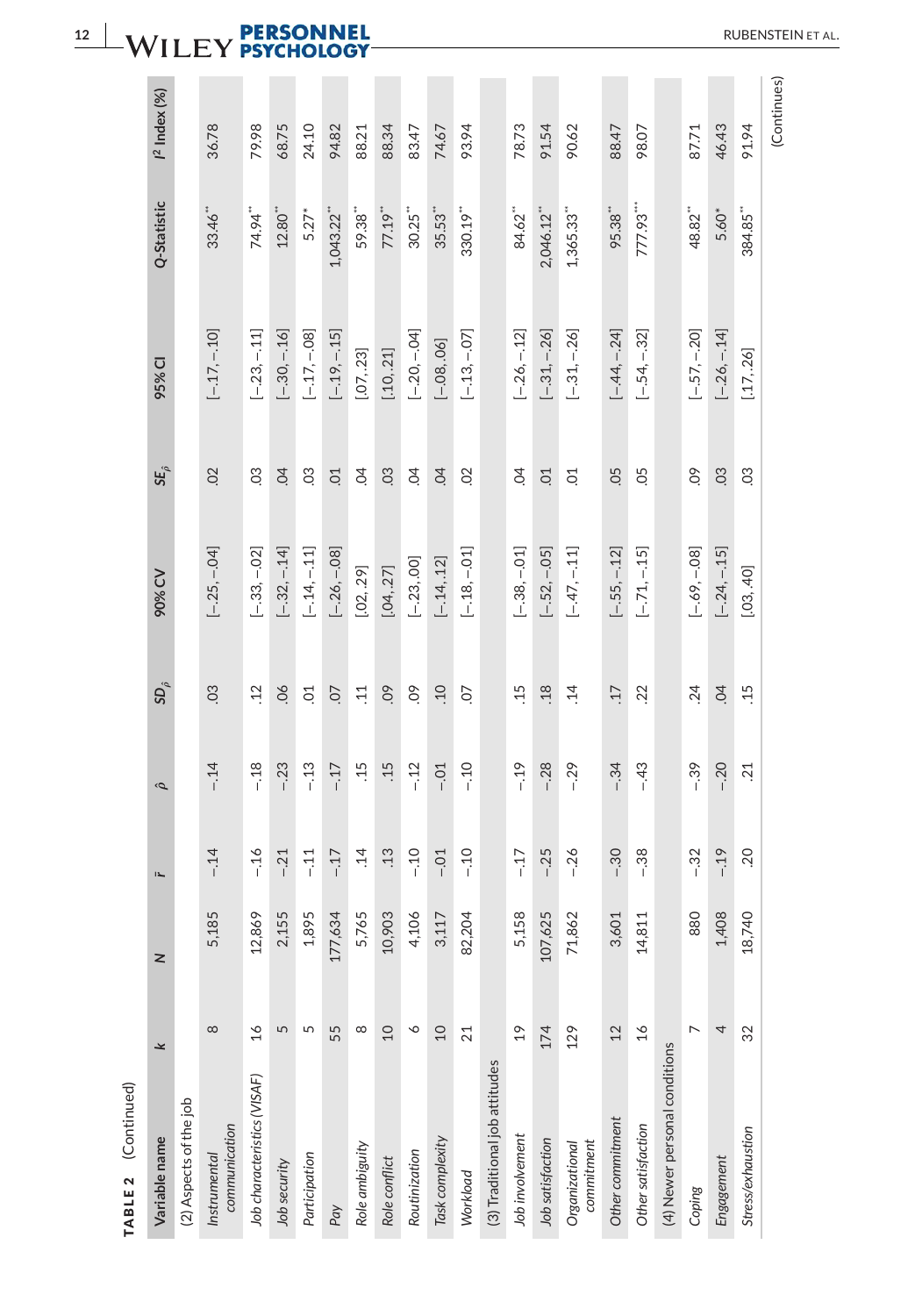| TABLE 2 (Continued)              |                          |        |                 |                |                          |                |                   |                |                        |                |
|----------------------------------|--------------------------|--------|-----------------|----------------|--------------------------|----------------|-------------------|----------------|------------------------|----------------|
| Variable name                    | $\overline{\phantom{a}}$ | $\geq$ | IN.             | $\hat{\rho}$   | $\mathrm{SD}_\hat{\rho}$ | 90% CV         | $SE_{\hat{\rho}}$ | 95% CI         | Q-Statistic            | $12$ Index (%) |
| (5) Organizational context       |                          |        |                 |                |                          |                |                   |                |                        |                |
| Centralization                   | ∘                        | 4,128  | $-06$           | $-0.06$        | .15                      | $[-.26, .14]$  | $\overline{0}$    | $[-.19, .07]$  | 94.41**                | 94.70          |
| Climate                          | ∞                        | 2,711  | $-21$           | $-24$          | .18                      | $[-47, -01]$   | 80                | $[-.33, -.09]$ | 78.73**                | 91.11          |
| Organization prestige            | 5                        | 2,433  | $-0.5$          | $-06$          | .13                      | $[-.23, .11]$  | $\overline{0}$    | $[-.18, .06]$  | $41.13**$              | 90.27          |
| Organization size                | 15                       | 30,422 | C <sub>3</sub>  | $\overline{0}$ | .13                      | $[-.14, .20]$  | 03                | $[-.04, .10]$  | 531.27                 | 97.36          |
| Organization support             | $\frac{6}{1}$            | 8,256  | $-0.19$         | $-.19$         | .18                      | $[-.43, .04]$  | $\overline{6}$    | $[-.28, -.10]$ | $291.81***$            | 94.86          |
| Reward contingency               | 4                        | 678    | $-17$           | $-20$          | 21                       | $[-.40, .06]$  | $\overline{11}$   | $[-.42, .03]$  | $26.93**$              | 88.86          |
| Rewards offered                  | 25                       | 30,743 | $-28$           | $-28$          | .15                      | $[-.48, -.09]$ | 03                | $[-.35, -.22]$ | 754.02**               | 96.89          |
| (6) Person-context interface     |                          |        |                 |                |                          |                |                   |                |                        |                |
| Fit                              | 17                       | 4,146  | $-25$           | $-29$          | .25                      | $[-.60, .03]$  | $\overline{0}$    | $[-.41, -.17]$ | 229.91**               | 93.04          |
| Influence                        | L                        | 24,331 | $-08$           | $-0.0$         | 05                       | $[-.15, -.02]$ | $\overline{0}$    | $[-13, -04]$   | 71.88"                 | 91.65          |
| Job embeddedness                 | 29                       | 31,158 | $-25$           | $-26$          | 60                       | $[-.39, -.14]$ | 02                | $[-.30, -.22]$ | 309.89**               | 90.96          |
| Justice                          | 30                       | 17,556 | $-15$           | $-17$          | 10                       | $[-.30, -.05]$ | 02                | $[-.21, -.13]$ | $151.30**$             | 80.83          |
| Leadership                       | 42                       | 28,637 | $-23$           | $-24$          | .16                      | $[-.45, -.03]$ | 03                | $[-.29, -.19]$ | 748.09**               | 94.52          |
| Met expectations                 | $\Xi$                    | 3,236  | $-.10$          | $-12$          | .23                      | $[-42, 17]$    | $\overline{0}$    | $[-.26, .02]$  | $118.59**$             | 91.57          |
| Peer/group relations             | 24                       | 11,104 | $-.13$          | $-.14$         | .13                      | $[-.30, .03]$  | 03                | $[-.19, -.08]$ | $126.36$ <sup>**</sup> | 81.80          |
| Psychological contract<br>breach |                          | 8,083  | $\overline{17}$ | $\frac{8}{18}$ | 60                       | [.11, .25]     | $\overline{0}$    | [.13, .22]     | 29.30**                | 79.52          |
|                                  |                          |        |                 |                |                          |                |                   |                |                        | (Continues)    |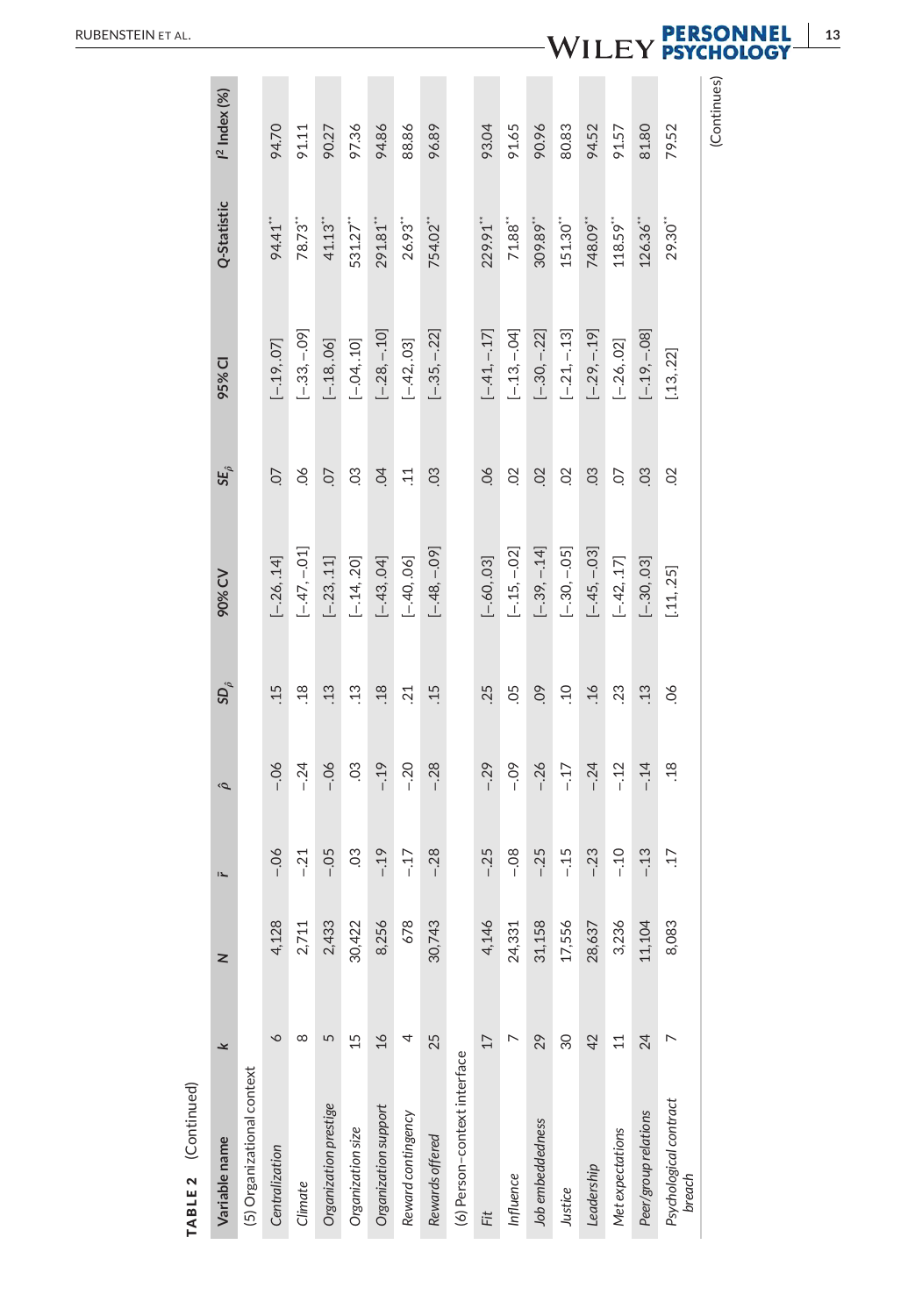| ABLE 2 (Continued)                                               |     |                        |             |               |                          |                |                   |                |                          |                |
|------------------------------------------------------------------|-----|------------------------|-------------|---------------|--------------------------|----------------|-------------------|----------------|--------------------------|----------------|
| Variable name                                                    | ¥   | z                      | ıL,         | $\hat{\rho}$  | $\mathrm{SD}_\hat{\rho}$ | 90% CV         | $SE_{\hat{\rho}}$ | 95% CI         | Q-Statistic              | $l2$ Index (%) |
| Work-life conflict                                               |     | 12,107                 | $-16$       | $\frac{1}{2}$ | 60                       | [.11, .27]     | C <sub>3</sub>    | [.14, .24]     | 45.73**                  | 86.88          |
| (7) External job market                                          |     |                        |             |               |                          |                |                   |                |                          |                |
| Alternatives                                                     | 79  | 58,512                 | 20          | 23            | .19                      | $[-.01, .48]$  | $\overline{O}$    | [.19, .27]     | $1210.91$ <sup>**</sup>  | 93.56          |
| (8) Attitudinal withdrawal <sup>a</sup>                          |     |                        |             |               |                          |                |                   |                |                          |                |
| Withdrawal cognitions                                            | 211 | 405<br>73,             | 50          | 56.           | 27                       | [.20, .90]     | $\overline{0}$    | $[-52, .59]$   | 8,004.92"                | 97.38          |
| (9) Employee behaviors                                           |     |                        |             |               |                          |                |                   |                |                          |                |
| Absenteeism                                                      | 36  | 44,405                 | 23          | 23            | $\frac{9}{1}$            | $[-.02, .48]$  | $\overline{0}$    | [.16, .29]     | 766.22"                  | 95.45          |
| Employee performance                                             | 86  | 624<br>473,            | $-0.7$      | $-0.08$       | 11                       | $[-.23, .06]$  | $\overline{C}$    | $[-.11, -.06]$ | 4,746.24**               | 98.21          |
| Employee performance<br>not including Hom<br>et al. 2008 outlier | 85  | 562<br>111,            | $-17$       | $-21$         | $\frac{1}{2}$            | $[-.45, .03]$  | $\overline{0}$    | $[-.25, -.17]$ | $3,200.19$ <sup>**</sup> | 97.38          |
| Job search                                                       | 27  | ,685<br>$\frac{8}{18}$ | 38          | 40            | .14                      | [.22, .58]     | 03                | [.35, .46]     | 410.92**                 | 93.67          |
| Lateness                                                         | 5   | ,431                   | $\ddot{1}4$ | $\ddot{1}4$   | 60                       | [.06, .22]     | $\overline{6}$    | [.07, .22]     | $10.87$ <sup>**</sup>    | 63.20          |
| OC <sub>B</sub> s                                                |     | 6,047                  | $-0.09$     | $-.10$        | 0.0                      | $[-.16, -.02]$ | 02                | $[-.12, -.07]$ | 19.79**                  | 72.91          |
| Selection process<br>performance                                 |     | 3,016                  | $-10$       | $-11$         | $\overline{0}$           | $[-.14, -.06]$ | $\overline{0}$    | $[-.16, -.06]$ | 6.20                     | 51.61          |

 $\leq$ **TABLE 2** (Continued) Ŕ  $\zeta$ TABI

*Note.* \**p <* .05, \*\**p <* .01.

Note. 'p < .05, '' p < .01.<br>ªWithdrawal cognitions are a weighted aggregate of search intentions, expected utility of withdrawal, withdrawal cognitions, and withdrawal intentions. aWithdrawal cognitions are a weighted aggregate of search intentions, expected utility of withdrawal, withdrawal cognitions, and withdrawal intentions.

### 14 | WILEY **PERSONNEL**

 $1<sup>2</sup>$  Index (%)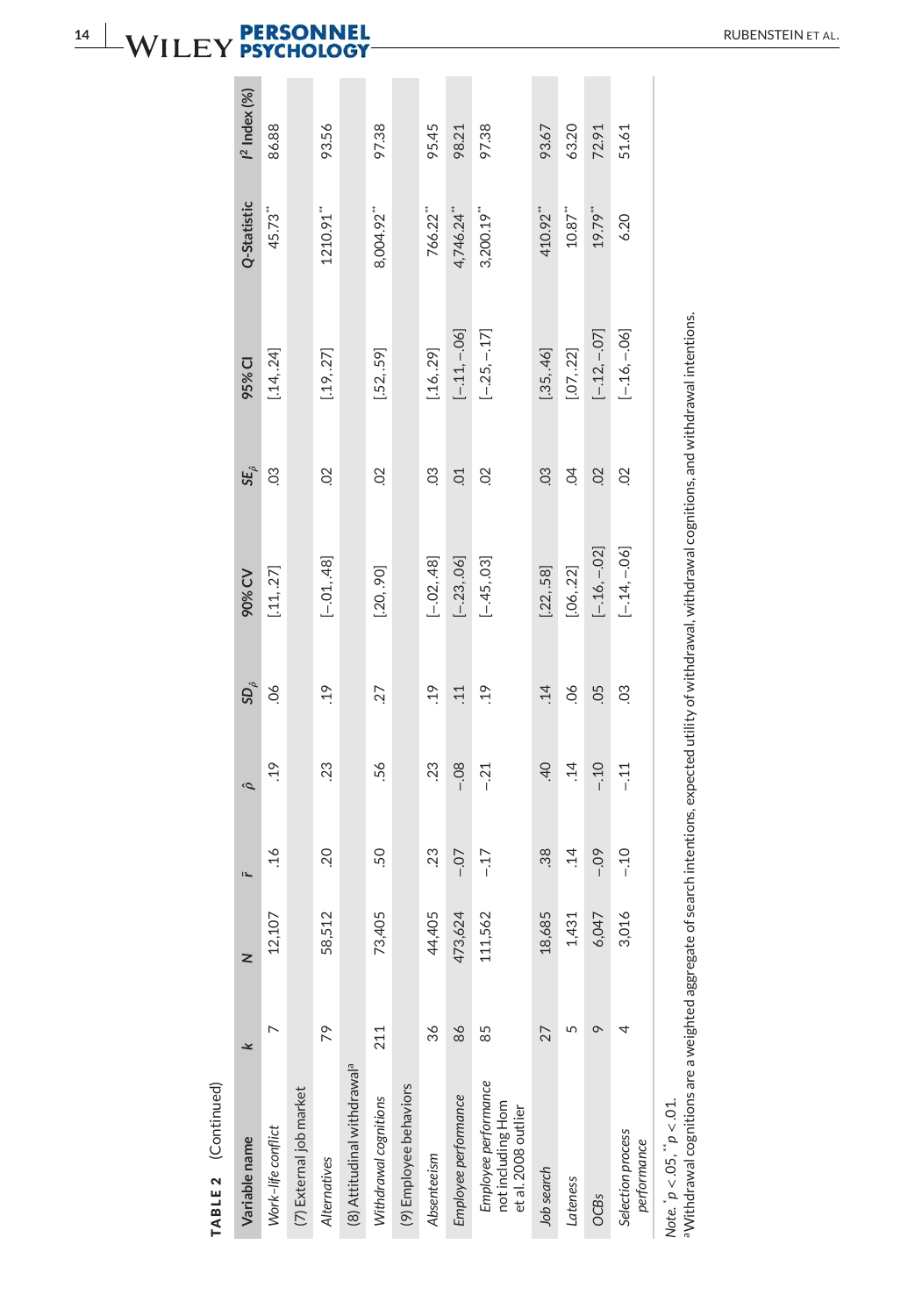### RUBENSTEIN ET AL. **15**

each construct in our study to create a 95% confidence interval of their effects to thereby allow for comparison. Third, we statistically compared the effect size differences between Griffeth et al. and our own as if they *were* independent, again using Zou's (2007) formula. This third approach effectively allows one to compare updated correlations to older estimates as a means of assessing effect size stability based on increased study, including all available data. Invoking all comparisons together, we deemed that if at least two of three approaches yielded significant differences, then the meta-analytic correlations were considered reliably different.

#### **1.2.1 Individual attribute predictors**

Among individual attributes, *tenure* ( $\rho = -.27$ , outlier excluded) *age* ( $\rho = -.21$ ), *children* ( $\rho = -.20$ ), *emotional stability*  $(\rho = -.19)$ , and *conscientiousness* ( $\rho = -.16$ ) demonstrate the strongest effects. Perhaps more important; however, age validities significantly differed compared to the Griffeth et al. (2000) analysis (hereafter, GHG: –.11, here: –.21), as did the effect size for abilities/skills (GHG: .02, here: –.06). Implications of this larger age effect in particular (i.e., also more negative for post-2000 compared to pre-2000 studies), merit comment. If older workers are less likely to quit, younger workers are, equally, more likely to quit. Some scholars (e.g., Bal & Jansen, 2016) find support for the idea that younger workers hold higher—perhaps even unrealistic— expectations than do older workers regarding what they want from their employers. Looking forward, researchers might monitor this trend, and if/how the broader definitions of careers and work relationships change, and what that means for theory and practice.

Within this category there are also newly meta-analyzed constructs. Specifically, we find that those individuals with a more internal *locus of control* and those more *internally motivated*, are less likely to quit ( $\rho = -10$  and  $\rho = -16$ , respectively). In face of stressful job demands or performance setbacks that inevitably occur during work life, such individuals appear more likely to persevere and try to overcome such obstacles rather than quit. These variables are some of the stronger individual difference predictors, and could be promising selection tools.

#### **1.2.2 Predictors reflecting aspects of the job**

Within this category are many newly estimated relationships, such as *job characteristics* ( $\rho = -18$ ), *job security* ( $\rho =$ –.23), *task complexity* ( $\rho = -.01$ ), and *workload* ( $\rho = -.10$ ). Many of these effects generate interesting thoughts for future research. For instance, the moderate negative relationship for job characteristics may indicate that managers can make active efforts to reduce an individual's turnover likelihood rather than assuming such decisions are made purely on the basis of general dissatisfaction or dispositional factors (Humphrey, Nahrgang, & Morgeson, 2007). The variability around these relationships also points to future research opportunities. For instance, a primary study might look at how workload interacts with family demands, role integration, or internal motivation to predict turnover. It may be that a high workload is only problematic for those who must also devote significant portions of their time to other roles (Brief, van Sell, & Aldag, 1979; Ilies, Wilson, & Wagner, 2009). Equally, complex work might only be detrimental to the degree that work is overly burdensome and stressful.

Our results show that *pay* (GHG:  $\rho = -0.11$ , here:  $\rho = -0.17$ ), *role ambiguity* (GHG:  $\rho = 0.24$ , here:  $\rho = 0.15$ ), and *role conflict* (GHG:  $\rho = .22$ , here:  $\rho = .15$ ) all have significantly different effects than found by Griffeth et al. (2000). Although the face validity of the consistent negative effect for pay seems intuitive, challenges remain to explain why this effect is not stronger (compared to other predictors) or what it is about higher pay that reduces quitting. One explanation might be found in job embeddedness theory (Mitchell et al., 2001): This would suggest that pay affects off-the-job embeddedness as it provides support for one's lifestyle in a particular neighborhood or social caste; or, alternatively, pay might more strongly increase on-the-job embeddedness by providing an objective signal of the "worth" of one's employment, as an aspect of their job that he or she would be reluctant to sacrifice by departing.

#### **1.2.3 Traditional job attitudes predictors**

For this category, we find some of the stronger attitudinal predictors. Broadly speaking, these variables constitute what March and Simon 1958 construed as "desirability of leaving" antecedents. Whereas the relationship for *organizational commitment* remains stable, we see stronger effects for *job involvement* (GHG:  $\rho = -.12$ , here:  $\rho = -.19$ ) and *job*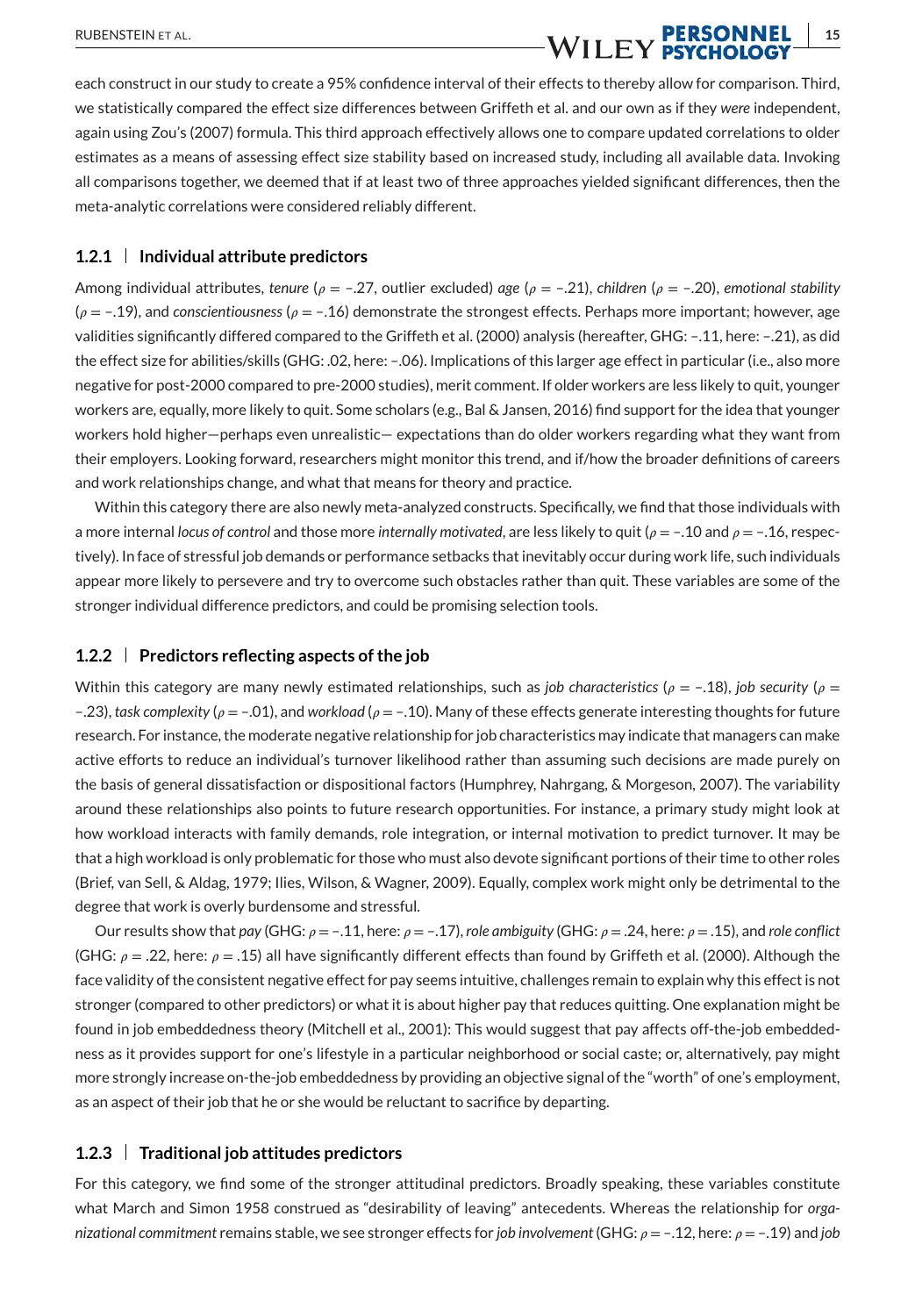*satisfaction* (GHG:  $\rho = -.22$ , here:  $\rho = -.28$ ). This latter effect is interesting, because with the addition of over four times as many employees sampled, we now see nearly identical relationships between satisfaction and commitment, and turnover ( $\rho = -.28$  and  $-.29$ , respectively). Such convergent validity is promising theoretically, as it offers greater justification to treat these variables as a single latent job attitude (Chang, Rosen, & Levy, 2009; Harrison, Newman, & Roth, 2006).

Equally noteworthy are the sizable effects for the newly meta-analyzed antecedents *other commitment* ( $\rho = -34$ ) and *other satisfaction* ( $\rho = -.43$ ). Per our definitions (see Table 1), these consist of factors like career commitment and life satisfaction and, though based on fewer studies, demonstrate some of the strongest negative relationships with turnover. These findings may open new avenues for research contributions. For example, whereas theorizing often construes turnover as a response to proximal job conditions, the reported correlations suggest that quitting can also be a function of a more distal and general life dissatisfaction. Given that people's identities are often reflected by their choice of occupation, life dissatisfaction could signal individuals seeking a "fresh start" and a need for control over one's life via a career change.

#### **1.2.4 Newer personal conditions predictors**

We find the relationship for *stress* is significantly larger than in earlier years (GHG:  $\rho = .16$ , here:  $\rho = .21$ , post-2000:  $\rho = .23$ ). Indeed, the correlation between study year and stress effect sizes was also positive and significant ( $r = .16$ , *p <* .05). This finding perhaps alludes to generational effects, such as with regard to stress reactivity or work–life balance concerns. Perhaps individuals who have recently entered the workforce are less prepared to manage stress? Or, do such employees perceive stress differently than earlier generations? With increasingly blurred lines between work and nonwork roles, and demands to be "on 24/7," it is possible that what were previously considered positive challenge stressors (e.g., workload, time pressures) are, for some, slowly evolving into negative hindrance stressors (Podsakoff, LePine, & LePine, 2007). Supporting this logic, surveys find that younger generations report the most stressparticularly caused by work—and the least relief (American Psychological Association, 2012).

We also provide new meta-analyses for employee *coping* ( $\rho = -.39$ ) and *engagement* ( $\rho = -.20$ ) and turnover. These effect sizes are encouraging—particularly for engagement—which has recently gained increased study and practitioner interest (Bakker & Leiter, 2010; Wefald & Downey, 2009, see also our Section 5.3). These articles discuss how there is limited research on engagement consequences, so our results provide some preliminary testament to its predictive validity. Continued study of engagement will be quite useful, particularly as technological advances modify how physical work is performed and how the meaning of "engagement" changes (e.g., automation, virtual work, e-business, increased connectivity). It may be the case that engagement explains unique turnover variance beyond traditional predictors.

#### **1.2.5 Organizational context predictors**

The organizational context has generally been ignored in turnover research until recently (Hom et al., 2017). As such, most meta-analyses within this category are new. We see notable effects for *climate* perceptions ( $\rho = -0.24$ ), *organizational support* ( $\rho = -.19$ ), and *rewards offered* ( $\rho = -.28$ ). Such results provide compelling evidence that the broader context does matter for turnover (Johns, 2006). We expand on this idea later, with moderators examining how context affects antecedent–turnover relationships. Further, because contextual factors like those above tend to be less affective in nature, in a multivariate sense, we might expect them to account for unique turnover variance beyond traditional attitudes (Carr, Schmidt, Ford, & DeShon, 2003).

Comparatively weaker effects were found for variables like *organization size* ( $\rho$  = .03) and *prestige* ( $\rho$  = -.06). Although we only compiled five studies for prestige, the results suggest that individual turnover decisions are less a function of what the organization is like in an absolute sense but rather are more strongly determined by how a given employee is immersed within that organization. However, especially for prestige, there was considerable variability around this effect (*SE* = .07), suggesting possible moderators. For instance, an organization's prestige might only affect turnover for those who desire it (i.e., as it indicates high status).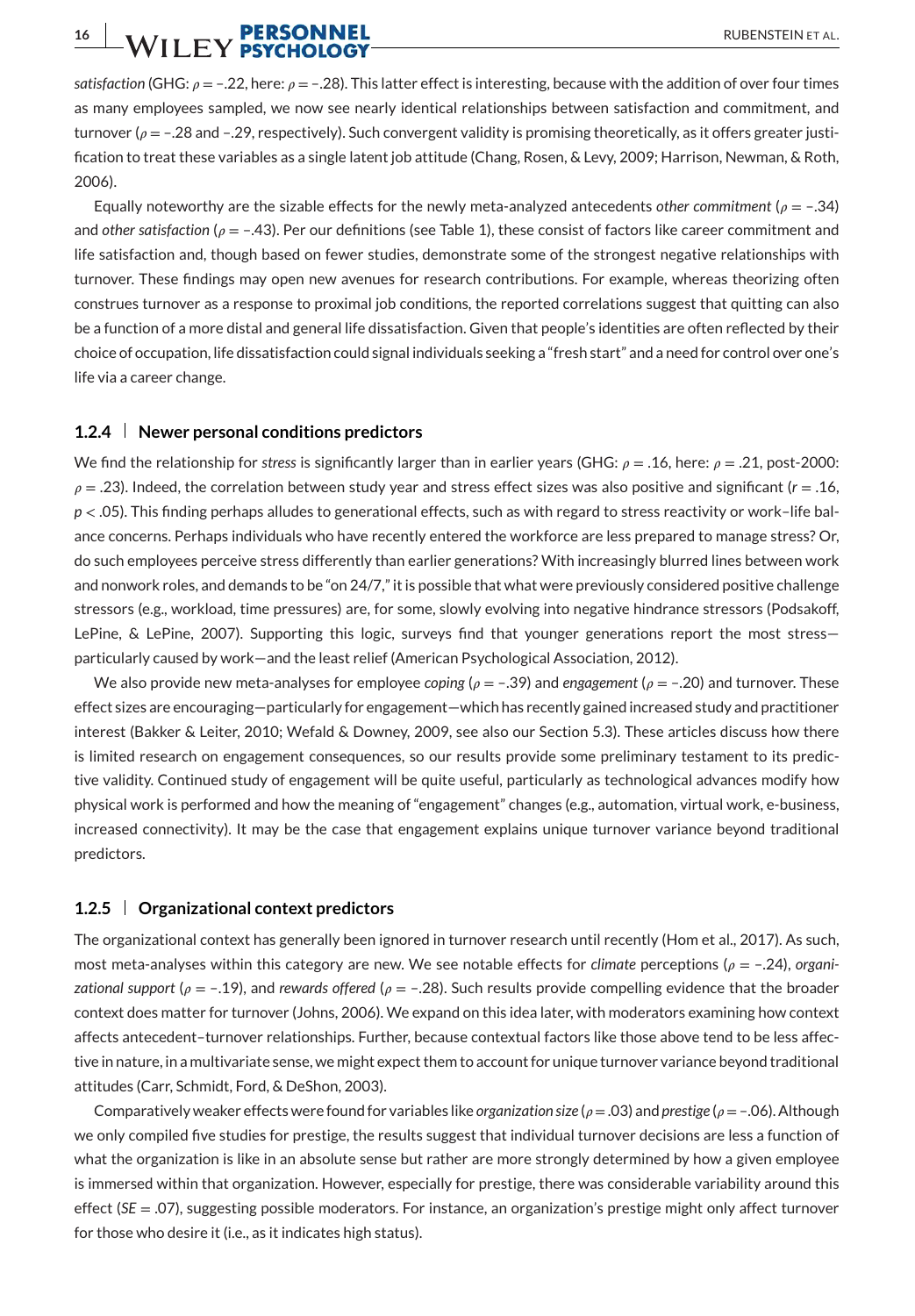#### **1.2.6 Person–context interface predictors**

Across all categories, we find some of the most promising results for person-context interface predictors. Many effects have changed, or are now conceptually different from previous work. For instance, with three times as many employees surveyed, we find significantly stronger *fit* effects compared to the Kristof-Brown, Zimmerman, and Johnson (2005) meta-analysis (theirs:  $\rho = -.08$ , here:  $\rho = -.29$ ), significantly weaker effects for *met expectations* (GHG:  $\rho = -.18$ , here:  $\rho =$ –.12), as well as slightly stronger (although not significantly different) effects for overall *job embeddedness* compared to Jiang et al. (2012) (theirs [average on- and off-the-job embeddedness]:  $\rho = -.16$ , here: -.26). These sizable effects offer some indirect support for person–environment fit and attraction–selection–attrition theories, both of which emphasize how employees seek work environments that align with their demography, personality, and values. We elaborate more on this personal fit idea in our Step 2 moderator analysis.

This is also the first large-scale meta-analysis linking all aspects of *justice* to turnover behavior ( $\rho = -17$ ), as previous studies only examined its relationship to intentions or only looked at distributive justice. Our updated meta-analysis with nearly three times as many studies as Griffeth et al. (2000) reveals a significantly stronger effect (GHG:  $\rho = -11$ ). This effect is also relatively strong among the many attitudinal predictors examined, emphasizing how much individuals value fair and equitable treatment/outcomes from their employers. Indeed, many organizations have gone so far as to ban discussing pay differences or other equity issues in the workplace, which makes sense given the consequences shown here, should injustice occur.

#### **1.2.7 External job market predictors**

For *alternatives*, our results with almost four times as many samples show a significantly increased effect size (GHG:  $\rho$  = .15, here:  $\rho = .23$ ). Given that many turnover process models (e.g., Hom, Griffeth, & Sellaro, 1984; March & Simon, 1958; Mobley, 1977; Price & Mueller, 1981) include a stage in which employees compare alternatives to one's present job, the full explanatory power of such models depends on significant effects at each mediated link. Although a validity of .15 is modest, our updated estimate of .23 lends support to job alternatives as one of the more important antecedents of quit decisions. However, other theoretical approaches, such as the unfolding model (Lee & Mitchell, 1994), propose that some employees quit without an alternative job in hand. Although some studies position alternatives as a boundary condition to relationships such as job search–turnover (Swider, Boswell, & Zimmerman, 2011), there still remain many unanswered questions in this literature. In Step 2, we seek to add clarity to this literature by examining the moderating role of job market alternatives.

#### **1.2.8 Attitudinal withdrawal predictors**

Not surprisingly, *withdrawal cognitions* such as intent to leave have the strongest correlation with turnover, and we find this effect to also be stronger compared to Griffeth et al. (2000), now having compiled three times as many studies (GHG:  $\rho = .45$ , here:  $\rho = .56$ ). One noticeable implication of this result is that proximal withdrawal attitudes and other on-the-job judgments tend to better predict turnover than do more distal person or organizational characteristics. A second implication is that, although the turnover cognitions-behavior effect is quite strong, it is still not an identity. We would therefore caution researchers against treating turnover cognitions or intentions as a simple proxy for behavior, because there is slippage between intent and action. We elaborate on this issue in our Step 3 recommendations.

#### **1.2.9 Employee behaviors predictors**

Lastly, regarding behaviors, we generally find similar results to other meta-analyses for predictors such as *performance*  $(\rho = -.21;$  Hom, Roberson, & Ellis, 2008 outlier excluded), *citizenship behavior* (OCBs,  $\rho = -.10$ ), *lateness* ( $\rho = .14$ ), and *absenteeism* ( $\rho = .23$ ) (Berry et al., 2012; Griffeth et al., 2000; Podsakoff, Whiting, Podsakoff, & Blume, 2009). Still, there remain few studies on lateness and turnover, and theory development is still needed, particularly with respect to isolating reasons for lateness itself: Is it an overt and conscious act of insubordination, does it often coincide with job search, is it largely dispositional (i.e., low conscientiousness), or is it a random behavior (i.e., difficult-to-time commutes)? Progression theories of withdrawal support lateness as a catalyst to absenteeism and subsequent quitting (Rosse, 1988),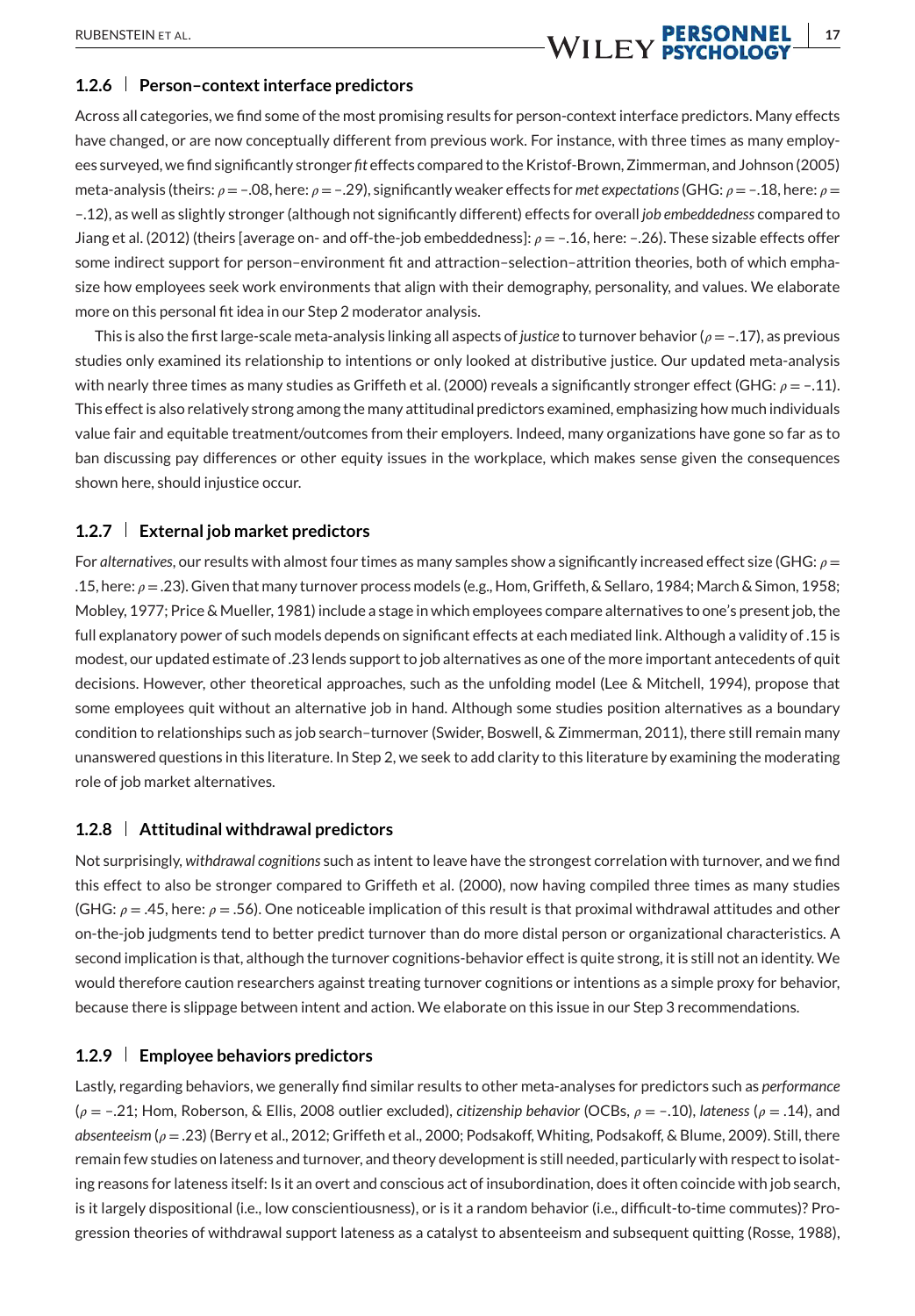**18** WILEY **PERSONNEL** RUBENSTEIN ET AL.

yet work remains as to understanding what drives lateness in the first place or how employees perceive lateness to reinforce possible job dissatisfaction (Koslowsky, Sagie, Krausz, & Singer, 1997).

For *job search*, however, we do find a significantly stronger effect size (GHG:  $\rho = .31$ , here:  $\rho = .40$ ), and even stronger among post-2000 studies ( $k = 16$ ;  $\rho = .43$ ). Although employees may have various reasons for searching (Boswell, Boudreau, & Dunford, 2004), the overall trend we observe is that those who search for alternatives are more likely to quit. Yet, this effect also has a relatively wide confidence interval, hinting at possible moderators (e.g., Swider et al., 2011).

#### **1.3 Progress assessment**

In surveying the considerable growth of research that has accumulated in the 21st century, we have obtained a much clearer picture of the turnover forest for many predictors and their relationships with turnover behavior. Many effects increased, others decreased, whereas some have remained stable. Interestingly, many new predictors emerged that show promise. Although it is possible some effect size increases could be due to studies in contexts yielding larger effects (e.g., from occupations with high turnover), the increase in studies augurs well for the trustworthiness of the results. We know that traditional attitudes such as commitment and satisfaction are strong predictors of turnover, and withdrawal behaviors such as absenteeism and job search also signal impending exit. However, rather than hewing to only these predictors, we advise researchers and practitioners to also consider other factors that we find to also influence exit decisions, for there are many future opportunities for contribution and understanding. The increased relevance of personality, engagement, job embeddedness, and the organizational context suggests at the very least continued attention to these constructs will be worthwhile. For instance, core self-evaluations (CSEs) are a recently introduced meta-construct comprises emotional stability, locus of control, generalized self-efficacy (i.e., an internal motivation construct), and self-esteem (Judge & Bono, 2001). Although we found no primary studies examining if, how, or why CSEs as a whole predict turnover, specific CSE dimensions do independently contribute to exit decisions (see also Zimmerman, Swider,Woo, & Allen, 2016 for an integrative review regarding how distal individual differences manifest into work withdrawal). Theory and testing about combinations of these attributes may be quite fruitful. Further, there are opportunities to build off of our content-related results (i.e., *what* predicts exit), with primary studies modeling processes and competitive theory testing (i.e., *how* and *why* antecedents predict exit).

Beyond these zero-order results, though, many constructs had a significant amount of heterogeneity around effect sizes. To better account for this, in Step 2, we developed theoretical arguments for multiple substantive moderators of turnover relationships. Due to the context-bound nature of turnover, such an analysis might yield greater understanding and more precise predictions as to who quits, when they quit, and why (Holtom et al., 2008).

#### **2 STEP 2: META -ANALYT IC MODERATOR ANALYSES**

Given the variability observed around our estimates, we considered potential moderators of antecedent–turnover effects. Although meta-analytic methods generally preclude the testing of individual-level moderators (e.g., examining if the effect of job satisfaction on turnover depends on employees' personality traits), they do provide opportunities to test contextual or sample-level moderators, which are typically more challenging to capture in primary studies (Park & Shaw, 2013). Specifically, our moderation analyses broadly reflect how the organizational and economic context can influence the magnitude of the relationships between individual antecedents and turnover behavior. Johns (2006) noted that turnover studies rarely attend to context, despite contextual influences likely factoring into employee's turnover decisions and accounting for variance beyond individual antecedents alone (see also Cappelli & Sherer, 1991; Holtom et al., 2008; Steel, 2002). Following Johns (2006), in Step 2, we tested a set of contextual moderators in terms of cross-level effects, where the mean levels of a variable in the sample or organization (e.g., mean age across employees, mean base rates of turnover in an organization) or in the economy (e.g., unemployment rates when data were collected) are expected to render relationships between individual-level antecedents and turnover stronger or weaker.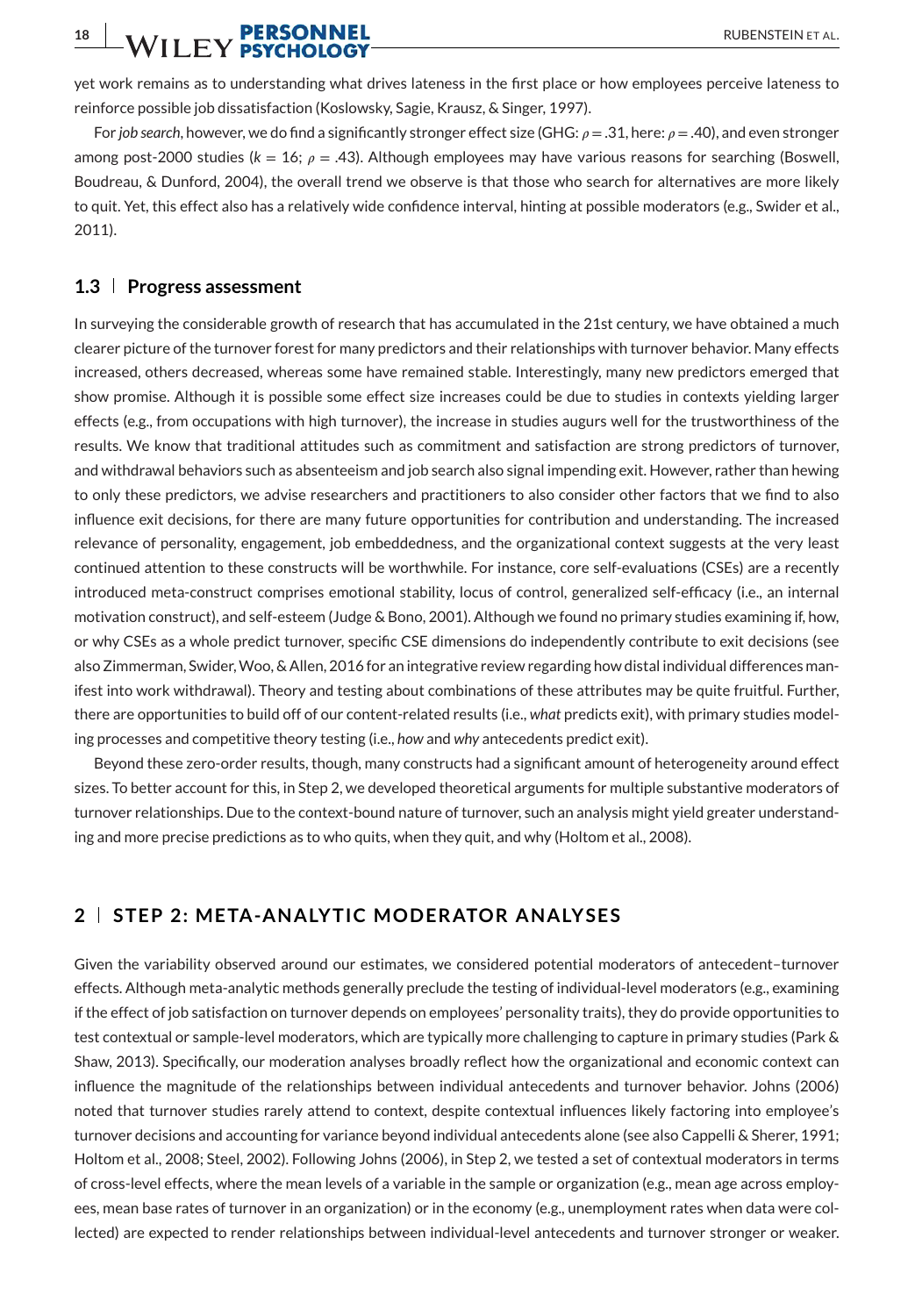### RUBENSTEIN ET AL. **19**

Our meta-analytic dataset provides us information to examine how organizational and economic factors (Level-2) influence individual-level antecedent–turnover effect sizes (Level-1; see also Park & Shaw, 2013 for a similar examination of sample-level moderation regressions).

Context can be conceptualized and operationalized in different ways. In this paper, we view context from four different perspectives: personal fit, attitudinal climate, the job market, and turnover contagion. Context is important because it provides unique meaning as to how similar or different one is relative to others on a given variable (personal fit perspective): For instance, an employee who is unable to sell much of a product to customers may be likely to quit (out of frustration at their ability), but this relationship might be weakened if the employee were to find out that the average sales volume across all employees in the organization was not much different than their own. Context also matters because it provides a salient and social benchmark against which to gauge one's own attitudes and behaviors. In other words, the context or organizational climate helps an employee make sense of their own attitudes and behaviors, as it allows for self-comparison to others in the organization. In turn, this social comparison might buffer or amplify the likelihood of turnover. For example, an employee with high job satisfaction may be even more likely to stay if he or she is surrounded by many others who share a high level of satisfaction (climate perspective). Finally, context matters because it can elicit situational opportunities or constraints on behavior: The efficacy of an employee's search for a new job will likely be tempered by overall job availability in the external market (job market perspective), just as one's job dissatisfaction may create more motivation to leave if turnover rates in the organization are high (turnover contagion perspective; Johns, 2006).

Following these four perspectives (i.e., fit, climate, job market and turnover contagion) in the next sections, we developed a set of moderation hypotheses. Guided by theory, stipulating a sufficient number of effect sizes to test for moderation  $(≥ 15)$ , examining moderators only where the zero-order effects results indicated significant heterogeneity, and excluding those studies where contextual information was not available,<sup>2</sup> we arrived at 10 moderators to test the personal fit perspective (sample mean levels of an antecedent moderating its respective individual-level antecedent–turnover relationship), two moderators to test the climate perspective (mean levels of job satisfaction and organizational commitment), two moderators to test the external job market perspective (mean levels of perceived alternatives and annual unemployment rate), and three moderators to test the turnover contagion perspective (turnover base rate, mean levels of withdrawal cognitions, and job search). We test these moderators for the following antecedent–turnover relationships: absenteeism, age, alternatives, education, employee performance, job embeddedness, job satisfaction, job search, organizational justice, organizational commitment, organizational tenure, pay, sex, stress/exhaustion, and withdrawal cognitions. However, not every moderator is tested for every antecedent– turnover relationship, partly due to data unavailability issues and partly due to lacking theoretical rationale for a given test.

#### **2.1 Personal fit**

Past theory and research suggests that people are more likely to seek out other individuals and remain in environments that are similar to themselves, in terms of biographical and personality factors, attitudes/beliefs/values, behavioral habits, and other sociodemographics. As a result, social networks tend to be relatively homogenous on these organizing characteristics, termed the *homophily principle* (McPherson, Smith-Lovin, & Cook, 2001). On the other hand, should individuals find themselves to be dissimilar to others on these factors, they will often remove themselves from such environments. Person–environment fit theory (Kristof, 1996) and, particularly germane to turnover, attraction– selection–attrition theory (Schneider, 1987), highlight this idea, in which homophily is reinforced as employees are attracted to organizations similar to themselves and are more likely to quit organizations—or more specifically, the people in those organizations—if they deem themselves dissimilar, or a misfit. In this way, Schneider theorized turnover as a means of correcting an error in homophily judgment, if the reality of the organization is or becomes divergent on one or more of these characteristics.

Although in our initial meta-analysis we did examine the "fit" construct, we expand the notion of fit here to represent the extent to which an employee is unique on demographic, attitudinal, or behavioral factors compared to other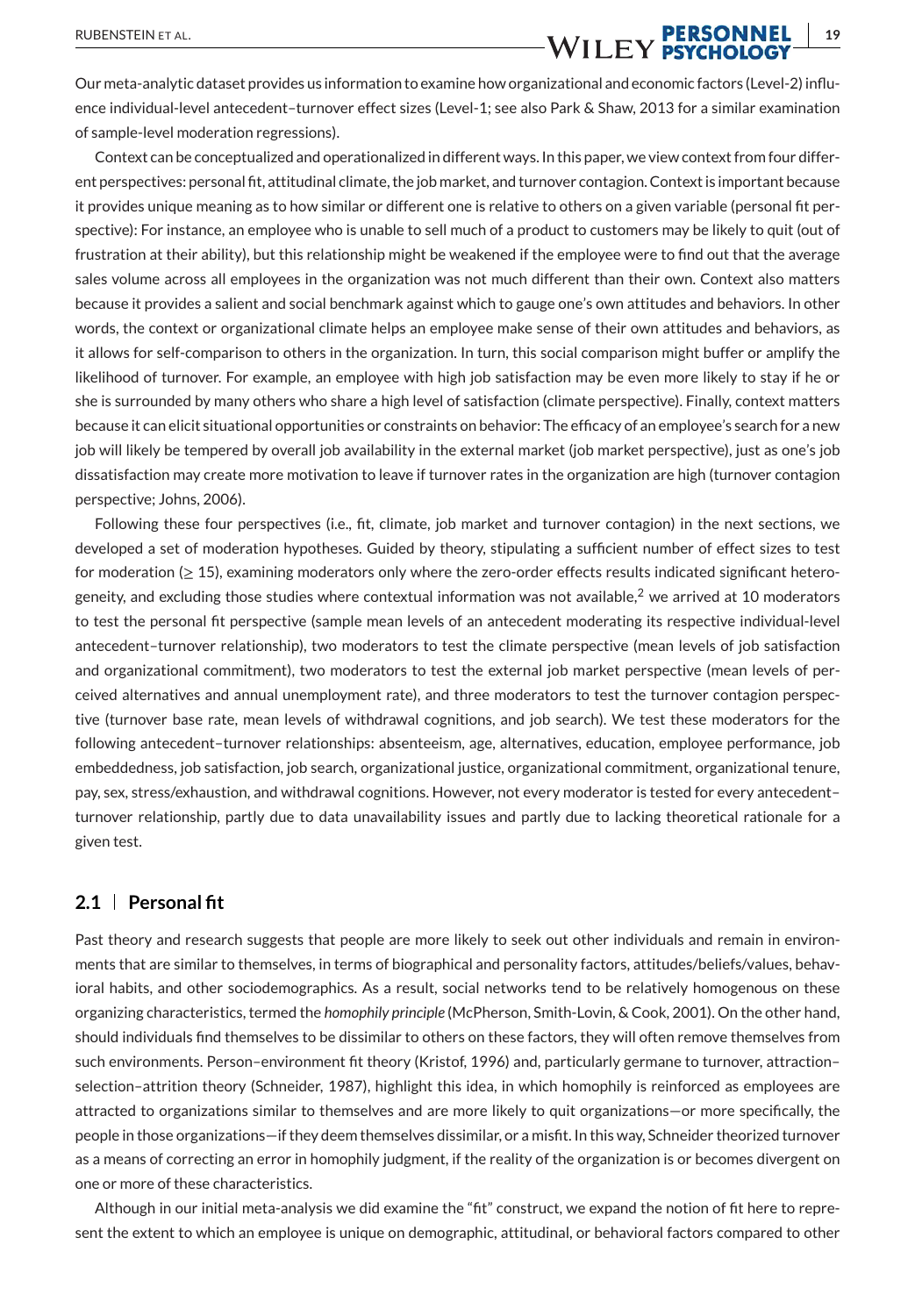# **20** NILEY **PERSONNEL**<br> **EXPERIMENTED**

employees. For demographics, for example, we expect to find that the relationship between sex (coded  $0 =$  female, 1 = male) and turnover will be more negative when the sex makeup of an organization is predominately male (i.e., men will be less likely to quit if most other employees are also male). In terms of attitudes, we expect the fit effect to operate such that turnover effect sizes will be more positive when employees aversely trend away from the mean-level attitudes of employees in a sample. For example, the negative individual-level job satisfaction-turnover effect may become more negative (further away from zero) when sample mean-level satisfaction is higher (i.e., highly satisfied employees may be even less likely to quit if everyone else is also satisfied). Or, the positive relationship between individual stress and turnover is expected to be more positive when average stress levels across employees are lower (i.e., highly stressed employees may be even more likely to quit if others are not very stressed). More formally, we hypothesize that the relationship between a given antecedent and turnover at the individual level will be moderated by the respective antecedent's sample mean level. Based on the inclusion criteria noted above, we examined the following moderators: age, education, employee performance, job embeddedness, job satisfaction, justice, organizational commitment, organizational tenure, sex, and stress.

*Hypothesis 1:* The individual-level relationships between employee age, education, performance, job embeddedness, job satisfaction, justice, organizational commitment, organizational tenure, sex and stress/exhaustion and turnover behavior will be moderated by the antecedent's respective sample mean-level, such that relationships will become more positive (or less negative) when employees are more dissimilar (i.e., a misfit) to others on that antecedent.

#### **2.2 Attitudinal climate**

Turnover relationships may also vary as a function of the organizational climate, defined here as the shared experiences, perceptions, and behavioral tendencies among a group of employees (Schneider, Ehrhart, & Macey, 2013). Ostroff (1993) offered a taxonomy of climate perceptions, representing three broad facets: affective, cognitive, and instrumental (see also Carr et al., 2003). Drawing from this theoretical template, we hypothesized that some antecedent–turnover relationships might vary as a function of whether attitudinal climates are more or less favorable in valence. From our initial meta-analysis, we find employees are less likely to quit when working in more positive climates. We extend this notion to moderators, suggesting that a positive attitudinal climate might buffer certain antecedents from translating into turnover. From a social interactionist perspective, research has shown that climate can serve such a moderating role, because individuals are attuned to their environments, seek to cohere with them, and use them to derive important signals about their attachment to the organization (Eisenbeiss, van Knippenberg, & Boerner, 2008; Li, Liang, & Crant, 2010; Smith-Crowe, Burke, & Landis, 2003).

Specifically, we posit that turnover will be less likely (i.e., effects more negative) when sample mean job satisfaction and organizational commitment are more favorable. For example, as we find from Step 1 that withdrawal cognitions positively predicts turnover, we expect such a relationship to become less positive (i.e., employees who think about quitting will be not as likely to quit) when mean job satisfaction and organizational commitment are higher (e.g., Liu, Mitchell, Lee, Holtom, & Hinkin, 2012). A generally more satisfied/committed workforce might deflect an individual's thoughts of leaving in an effort to maintain the positive environment or because a positive climate might become embedding insofar as it would be a sacrifice to give up should one leave—and job embeddedness has been shown to have a buffering effect on turnover (Allen, Peltokorpi, & Rubenstein, 2016; Holtom & Inderrieden, 2006; Swider et al., 2011).

With this hypothesis, we must note two caveats: First, like our fit hypothesis, we measured "climate" in our initial meta-analysis. However, the key difference in our treatment of climate as a moderator is by using *sample mean perceptions* of satisfaction and commitment. Most primary studies of climate tend to instead use a referent shift approach (Chan, 1998), where employees rate the attributes of their unit or organization rather than gauging their own attitudes. However, we would argue that mean ratings across employees are perhaps a better indicator of climate than is a referent shift, for mean levels assess how employees themselves, on average, actually feel about the favorability of the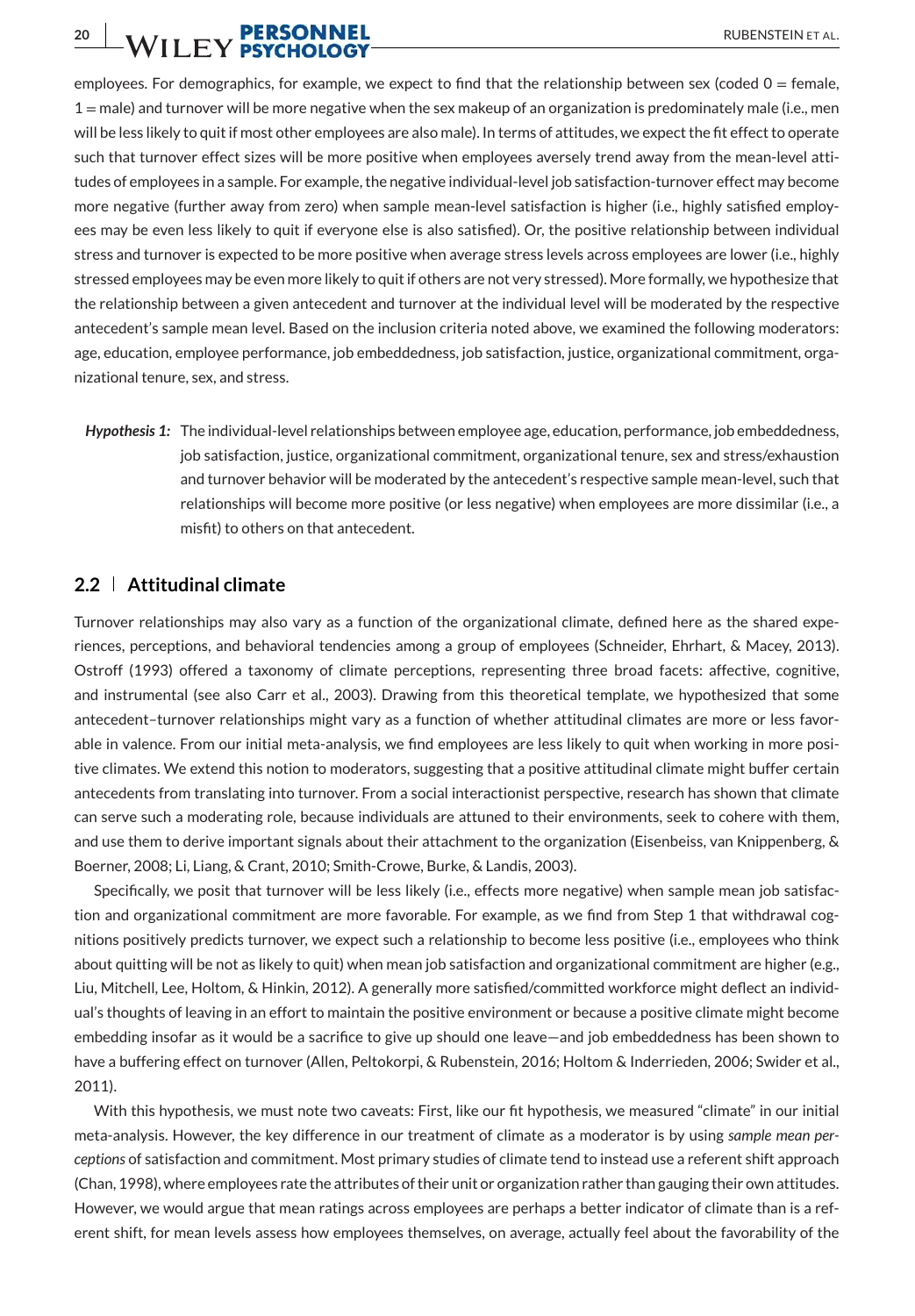### RUBENSTEIN ET AL. **21. READER 1998 - 21. READER 1999 - 21. READER 1999 - 21. READER 1999 - 21. READER 1999 - 21. READER 1999 - 21. READER 1999 - 21. READER 1999 - 21. READER 1999 - 21. READER 1999 - 21. READER 1999 - 21. R**

organization rather how they think others feel. Second, although one could argue that mean stress, performance, withdrawal cognitions, or even demographics (e.g., an older workforce) can be construed as other "climates," we did not examine them in the climate category, in part because some moderators were already subsumed in other categories (i.e., under the personal fit perspective), or due to insufficient data. Based on data availability, we tested the climate perspective for the following antecedents: age, alternatives, commitment, tenure, pay, sex, and withdrawal cognitions.

*Hypothesis 2:* The individual-level relationships between employee age, alternatives, commitment, tenure, pay, sex and withdrawal cognitions, and turnover behavior will be moderated by sample mean-level job satisfaction and organizational commitment, such that the relationships will become less positive (or more negative) when the attitudinal climate is more favorable (i.e., when mean levels are higher).

#### **2.3 Job market**

Third, we considered job market factors that might constrain turnover. Such moderators align with March and Simon's (1958) notion of "ease of leaving," suggesting that turnover will be less likely if there is general scarcity of alternative employment available. Although alternatives positively predict turnover, we also expect alternatives to moderate other antecedent–turnover relationships, in that more/less available jobs (actual or perceived) might expand/limit the extent to which antecedents are acted upon. For example, research has found that job search (Swider et al., 2011) and job satisfaction (Trevor, 2001) are less likely to result in quitting if one perceives few alternatives and that the majority of quitters do leave with replacement jobs in hand (Lee & Mitchell, 1994; Lee, Mitchell, Holtom, McDaniel, & Hill, 1999).

We tested two job market moderators: Unemployment rates at the time data were collected (for U.S.-based samples only) and sample mean job alternatives. When unemployment rates are higher, and average job alternatives perceptions are lower, we take this to mean that there are fewer jobs available in the external market and as such, positive (negative) turnover relationships should weaken (strengthen). The moderating effect of mean alternatives could only be tested for the following antecedents: alternatives, job satisfaction, and withdrawal cognitions. Yet, for unemployment rates as a moderator, all antecedents were examined (a total of 15).

*Hypothesis 3:* The individual-level relationships between employee absenteeism, age, alternatives, education, performance, embeddedness, satisfaction, search, justice, commitment, tenure, pay, sex, stress/exhaustion and withdrawal cognitions, and turnover behavior will be moderated by sample mean-level job alternatives and U.S. yearly unemployment rates, such that relationships will become less positive (or more negative) when the unemployment rates were higher when data were collected and when sample mean-level job alternatives are lower.

#### **2.4 Turnover contagion**

Turnover contagion theory (Felps et al., 2009) suggests that an employee's propensity to leave a job can partly be influenced by whether other employees have also left their jobs or are intending to do so. This line of theorizing describes a process whereby employees compare themselves and their attitudes to others in order to determine if they should quit. That is, one's own turnover propensity can be affected by the salience of others' attitudes about quitting and others' actual quitting behavior. This moderator was considered in Griffeth et al. (2000); however, they only examined one relationship, pay-turnover, and dichotomized turnover base rates as more or less than 15%. In our analyses, we examined base rates as a continuous moderator with many more samples (thereby improving the statistical power of such tests), along with considering other potential moderated antecedent–turnover relationships.

To test the original turnover contagion hypotheses, Felps et al. (2009) operationalized one's *coworkers'* (low) job embeddedness and job search behaviors as representing a high contagion environment. In the present study, we offer an even stronger test of turnover contagion theory by considering *sample-level* contagion indicators, thereby allowing comparisons across organizations. A clear assertion of turnover contagion would be reflected by actual turnover rates in a sample, mean withdrawal cognitions across employees or mean job search rates (we considered job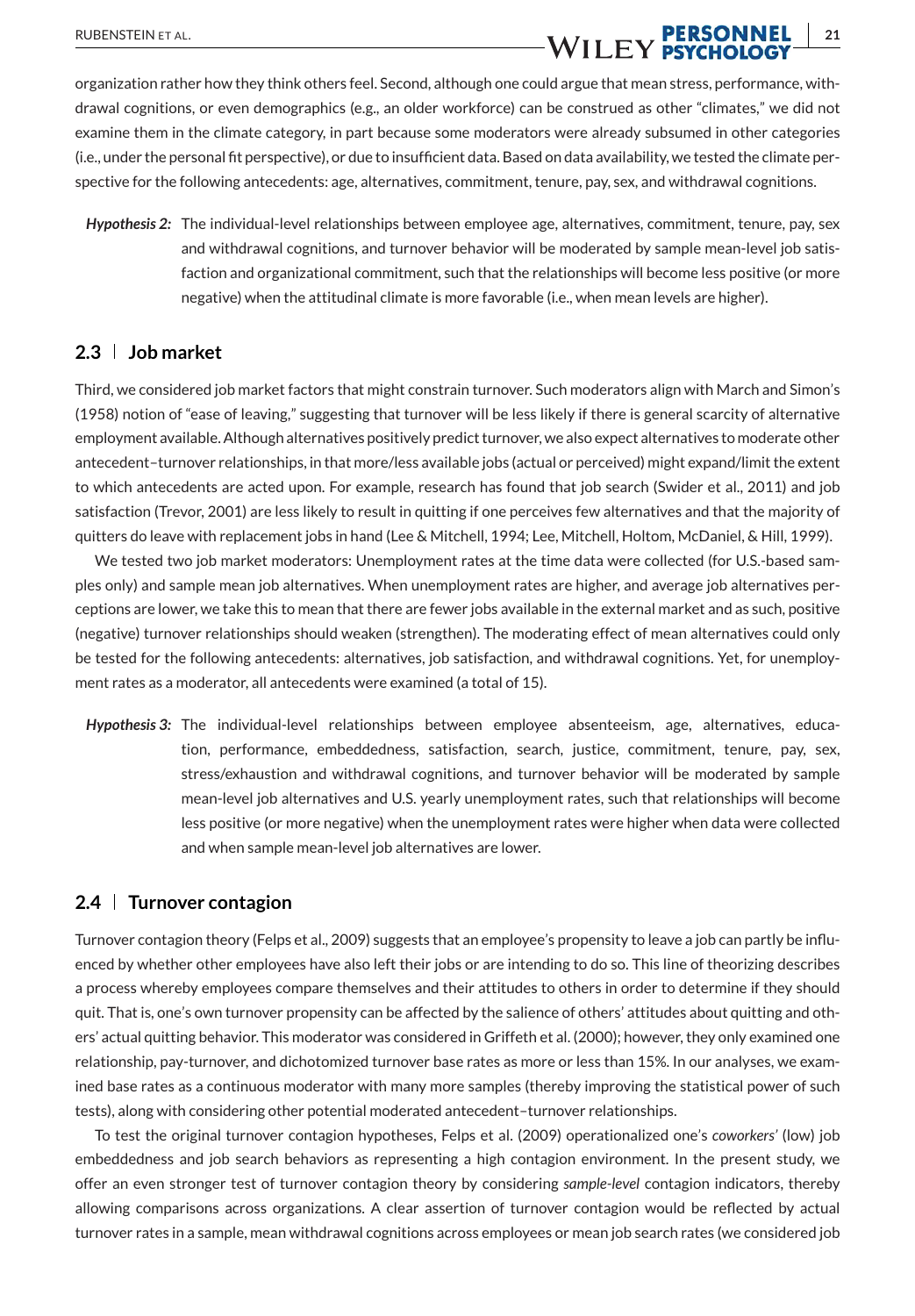### **22** PERSONNEL RUBENSTEIN ET AL.

embeddedness, but it was ultimately omitted due to insufficient primary study data). Such moderation would involve testing whether, for example, employees are more likely, on average, to translate higher alternatives, job search, or withdrawal cognitions into quitting when a sizable proportion of employees have already quit, are thinking about quitting, or are searching for new work. Such questions cannot be answered as easily through primary studies but are readily accessible as cross-level meta-analytic moderators.

Although both job search  $\times$  mean-level job search and withdrawal cognitions  $\times$  mean-level withdrawal cognitions could be interpreted under the personal fit perspective, we treat them here as turnover contagion, insofar as we expect to see *positive* relationships. That is, if an employee is thinking about quitting or is searching for alternative employment, if everyone else is also thinking about quitting or is searching for new work, we expect the relationships between withdrawal cognitions and job search to turnover to be even stronger. Specifically, we tested the moderating role of turnover base rates for all 15 antecedents, sample mean-level withdrawal cognitions for 13 antecedents (excluding education and stress), and sample mean-level job search only for job search (technically, this also provides a test of the fit perspective).

*Hypothesis 4:* The individual-level relationships between employee absenteeism, age, alternatives, education, performance, embeddedness, satisfaction, search, justice, commitment, tenure, pay, sex, stress/exhaustion and withdrawal cognitions, and turnover behavior will be moderated by sample mean-level turnover base rates, withdrawal cognitions, and job search, such that relationships with turnover will become more positive (or less negative) when turnover base rates, withdrawal cognitions, and job search are higher.

#### **2.5 Method**

#### **2.5.1 Coding and procedure**

For each primary study, we coded for 14 sample-level moderators. They were sample means for age, tenure, sex makeup (percent male), education, job satisfaction, organizational commitment, stress/exhaustion, job embeddedness, alternatives, withdrawal cognitions, job search, employee performance, and the mean sample turnover base rate. Using only studies from the United States, unemployment rate was gathered from the year when the data were collected; if not noted, we used the year prior to the study being published (to allow for publishing time lag). We obtained yearly unemployment data from the Bureau of Labor Statistics website.

To obtain moderator sample means, we reviewed the "Methods" sections and correlation matrices of each primary study (i.e., mean and *SD* reports). As noted earlier, we excluded studies collapsing multiple organizations into a single sample to isolate moderation effects to only the sample for which mean values were applicable. For mean age, tenure, sex, turnover base rates, and unemployment rates, we used reported values (or website data, for unemployment), although for tenure we transformed all codings into tenure in years (some studies reported in months or weeks). For the other moderators, rescaling was necessary so as to interpret means equally across studies using different scale ranges. To do this, we divided reported values by the maximum of the given scale used in the study (Aguinis, Gottfredson, & Culpepper, 2013). For instance, if job satisfaction were rated on a seven-point Likert scale, a study reporting mean satisfaction levels of 3.50 would yield a standardized value of 0.50.We were conservative in this regard, in that we only coded what was reported in study text. Although a mean and *SD* might indirectly imply scale maximums (e.g., a mean of 3.50 with a *SD* of 0.77 might suggest a five-point scale), we did not extrapolate beyond what was reported.

We tested hypotheses using SPSS version 23, using a weighted least squares (WLS) regression approach. WLS is advantageous compared to testing for significant bivariate correlations between effect sizes and moderator levels, comparing hierarchical subgroups (two methods used in Griffeth et al., 2000), or ordinary least squares regression, because WLS accounts for correlations among moderators while proportionally weighing primary studies based on the inverse of the sampling error variance. As such, WLS regression is altogether a more statistically powerful method to test for moderation (Steel & Kammeyer-Mueller, 2002).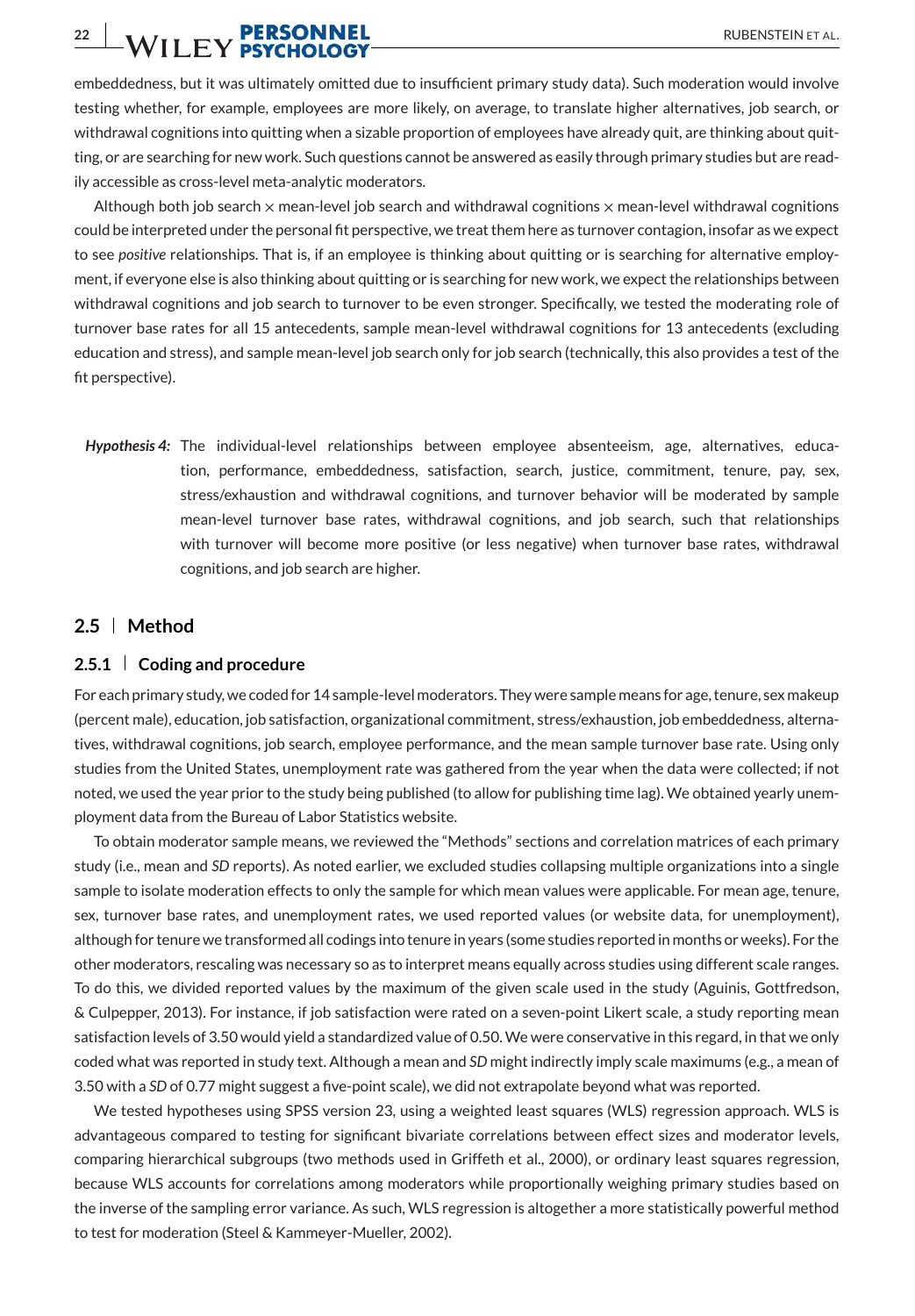#### **2.6 Results and discussion**

Descriptive statistics for standardized moderators (i.e., a proportion out of 1.00) were as follows: For education (many studies used scales rather than absolute years educated), the grand mean was 0.53, which on a five-point scale indicates roughly between some college and a bachelor's degree. The grand mean for job satisfaction was 0.70 (*SD* = 0.11); for organizational commitment, 0.67 (*SD*=0.08); for stress/exhaustion, 0.53 (*SD*=0.09); for job embeddedness, 0.54 (*SD*= 0.15); for alternatives, 0.68 (*SD*=0.16); for withdrawal cognitions, 0.49 (*SD*=0.15); for job search, 0.42 (*SD*=0.13); and for employee performance,  $0.66$  ( $SD = 0.18$ ).

Moderation results are shown in Table 3. The results for the personal fit, attitudinal climate, job market and turnover contagion perspectives are shown in the second through fifth columns, respectively. Each row lists antecedents for each hypothesis test. Cells filled in by a "–" had insufficient data or theoretical rationale for inclusion, and cells with a "#" denote an effect examined in a different moderator category (the result is shown in a different column). WLS regressions were simultaneously performed for all moderators across each antecedent row.

To aid readers in interpreting the results, we note that a negative moderator effect would make an antecedent– turnover relationship more negative (or less positive), whereas a positive moderator effect would make a relationship more positive (or less negative). This is because we interpret a zero-order relationship in terms of how higher levels of an antecedent translates to higher (positive effect) or lower (negative effect) turnover likelihood. For example, we find that the negative age-turnover relationship ( $\rho = -.21$ , older employees are less likely to quit, on average) is negatively moderated by respective mean sample age (i.e., personal fit perspective), suggesting that in organizations where the mean age is higher, individual-level age–turnover correlations are even more negative. Mathematically, Table 3 shows that for each year increase in the mean age of across employees in a sample, the correlation between individual age and turnover becomes negative by a further .02, or for every *SD* increase in mean employee age (roughly 6.7 years), the age–turnover relationship becomes further negative by .81 *SD*s (about .14 correlation points). Conversely, the alternatives-turnover relationship ( $\rho = 0.23$ ) is positively moderated by mean withdrawal cognitions across employees in a sample  $(\beta = .33, p < .01)$ , meaning that in organizations where employees as a whole are thinking more about quitting, the alternatives–turnover relationship becomes further positive (i.e., turnover contagion perspective).

Hypothesis 1 proposed a set of personal fit moderators, suggesting that positive (negative) individual-level antecedents–turnover relationships would become stronger (weaker) when employees are more dissimilar from sample mean-level of that respective antecedent. Column 2 in Table 3 summarizes these results. We found numerous significant moderated effects. Specifically, significant effects were seen for employee age ( $\beta = -.81$ ,  $p < .01$ ), education ( $\beta =$  $-38, p < .05$ ), sex ( $\beta = -1.13, p < .05$ ), job satisfaction ( $\beta = -.39, p < .05$ ), organizational commitment ( $\beta = -.21, p < .01$ ), tenure ( $\beta = -.61, p < .01$ ), and stress ( $\beta = -.57, p < .01$ ).

As noted above, we find that the negative relationship between individual age and turnover becomes increasingly negative in samples with higher mean-level age, whereas the nonsignificant relationship between education and turnover becomes significantly more negative in samples where the mean education level is higher. Interestingly, we also find that the null zero-order relationship between sex and turnover becomes significantly more negative when the sex makeup of the sample is increasingly male. A similar personal fit result is also seen for tenure, where the negative relationship between tenure and turnover becomes more negative in organizations mostly made up of senior-level employees. Pfeffer (1983) documented such an organizational demography phenomenon for age and tenure in the United States railroad industry, where younger, newcomer employees were deterred from remaining in the industry because most workers were older and of senior level. Subsequently, newcomers perceived greater misfit to others in the trade, along with limited opportunities for promotion/advancement. Here, we generalize this fit effect to many more organizations. One other finding is also noteworthy: Satisfaction and commitment as fit moderators are both significant and negative, suggesting that, in organizations where employees are more satisfied and committed, on average individual satisfaction/commitment–turnover relationships are even stronger (i.e., unhappy employees are even more likely to leave when surrounded by mostly happy peers). That is, not only does dissimilarity to others on surface-level factors affect turnover, but also employees are cognizant of attitudinal dissimilarity between themselves and others and that this dissimilarity can amplify negative perceptions. In a related vein, the moderation effect for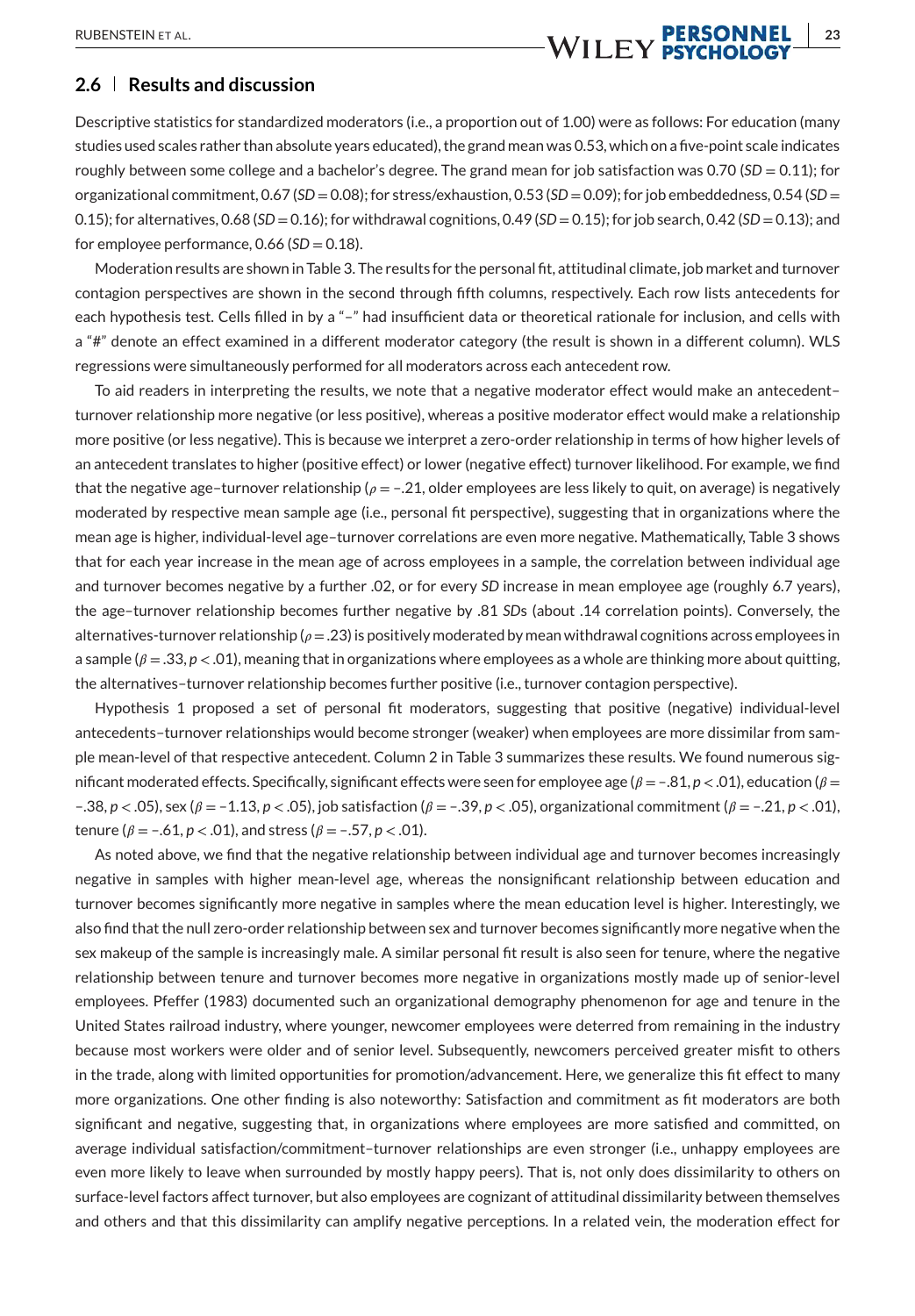| Moderator group                  |              | Perspective 1: Personal fit |                      |                                                                                                                                                                                                                                                                                                                                                                                  |                                                                                                                                                                                                                                                                                                                                                                                                                | Perspective 2: Attitudinal climate                                                                                                                                                                                                                                                                                                                                               |                          |                          |             |                                                                                                                                                                                                                                                                                                                                                                                  | Perspective 3: Job market                                                                                                                                                                                                                                                                                                                                                        |                                                                                                                                                                                                                                                                                                                                                      |                |                   |                 |
|----------------------------------|--------------|-----------------------------|----------------------|----------------------------------------------------------------------------------------------------------------------------------------------------------------------------------------------------------------------------------------------------------------------------------------------------------------------------------------------------------------------------------|----------------------------------------------------------------------------------------------------------------------------------------------------------------------------------------------------------------------------------------------------------------------------------------------------------------------------------------------------------------------------------------------------------------|----------------------------------------------------------------------------------------------------------------------------------------------------------------------------------------------------------------------------------------------------------------------------------------------------------------------------------------------------------------------------------|--------------------------|--------------------------|-------------|----------------------------------------------------------------------------------------------------------------------------------------------------------------------------------------------------------------------------------------------------------------------------------------------------------------------------------------------------------------------------------|----------------------------------------------------------------------------------------------------------------------------------------------------------------------------------------------------------------------------------------------------------------------------------------------------------------------------------------------------------------------------------|------------------------------------------------------------------------------------------------------------------------------------------------------------------------------------------------------------------------------------------------------------------------------------------------------------------------------------------------------|----------------|-------------------|-----------------|
| Specific mean-level<br>moderator |              | Mean respective antecedent  |                      |                                                                                                                                                                                                                                                                                                                                                                                  | Mean job satisfaction                                                                                                                                                                                                                                                                                                                                                                                          |                                                                                                                                                                                                                                                                                                                                                                                  | commitment               | Mean organizational      |             |                                                                                                                                                                                                                                                                                                                                                                                  | Mean alternatives                                                                                                                                                                                                                                                                                                                                                                |                                                                                                                                                                                                                                                                                                                                                      | rate           | Year unemployment |                 |
| Independent<br>variable          | B            | 5E                          | $\beta$              | B                                                                                                                                                                                                                                                                                                                                                                                | 5E                                                                                                                                                                                                                                                                                                                                                                                                             | $\boldsymbol{\beta}$                                                                                                                                                                                                                                                                                                                                                             | B                        | 5E                       | $\beta$     | B                                                                                                                                                                                                                                                                                                                                                                                | 5E                                                                                                                                                                                                                                                                                                                                                                               | $\beta$                                                                                                                                                                                                                                                                                                                                              | $\mathbf{B}$   | 5E                | $\beta$         |
| Absenteeism                      | $\sf I$      | $\mathbf{I}$                |                      | $\sf I$                                                                                                                                                                                                                                                                                                                                                                          | $\begin{array}{c} \rule{0pt}{2ex} \rule{0pt}{2ex} \rule{0pt}{2ex} \rule{0pt}{2ex} \rule{0pt}{2ex} \rule{0pt}{2ex} \rule{0pt}{2ex} \rule{0pt}{2ex} \rule{0pt}{2ex} \rule{0pt}{2ex} \rule{0pt}{2ex} \rule{0pt}{2ex} \rule{0pt}{2ex} \rule{0pt}{2ex} \rule{0pt}{2ex} \rule{0pt}{2ex} \rule{0pt}{2ex} \rule{0pt}{2ex} \rule{0pt}{2ex} \rule{0pt}{2ex} \rule{0pt}{2ex} \rule{0pt}{2ex} \rule{0pt}{2ex} \rule{0pt}{$ | I                                                                                                                                                                                                                                                                                                                                                                                | $\sf I$                  | $\sf I$                  | $\sf I$     | I                                                                                                                                                                                                                                                                                                                                                                                | $\sf I$                                                                                                                                                                                                                                                                                                                                                                          | $\begin{array}{c} \rule{0.2cm}{0.15mm} \rule{0.2cm}{0.15mm} \rule{0.2cm}{0.15mm} \rule{0.2cm}{0.15mm} \rule{0.2cm}{0.15mm} \rule{0.2cm}{0.15mm} \rule{0.2cm}{0.15mm} \rule{0.2cm}{0.15mm} \rule{0.2cm}{0.15mm} \rule{0.2cm}{0.15mm} \rule{0.2cm}{0.15mm} \rule{0.2cm}{0.15mm} \rule{0.2cm}{0.15mm} \rule{0.2cm}{0.15mm} \rule{0.2cm}{0.15mm} \rule{$ | 60             | $\overline{6}$    | $\overline{47}$ |
| Age                              | $-.02$       | 01                          | $-0.81$              | $-.18$                                                                                                                                                                                                                                                                                                                                                                           | $\overline{11}$                                                                                                                                                                                                                                                                                                                                                                                                | $-29$                                                                                                                                                                                                                                                                                                                                                                            | $-24$                    | 22                       | $-30$       | $\sf I$                                                                                                                                                                                                                                                                                                                                                                          | $\sf I$                                                                                                                                                                                                                                                                                                                                                                          | $\sf I$                                                                                                                                                                                                                                                                                                                                              | 02             | 01                | .26             |
| Alternatives                     | $\ddot{}$    | $\ddot{}$                   |                      | $-0.3$                                                                                                                                                                                                                                                                                                                                                                           | 46                                                                                                                                                                                                                                                                                                                                                                                                             | <b>SC</b>                                                                                                                                                                                                                                                                                                                                                                        | $-50$                    | .73                      | $-23$       | $-0.5$                                                                                                                                                                                                                                                                                                                                                                           | 25                                                                                                                                                                                                                                                                                                                                                                               | $-0.06$                                                                                                                                                                                                                                                                                                                                              | $\overline{C}$ | $\overline{0}$    | $\frac{8}{10}$  |
| Education                        | $-18$        | $\overline{c}$              | ႞႙ၟ                  | $\sf I$                                                                                                                                                                                                                                                                                                                                                                          | $\sf I$                                                                                                                                                                                                                                                                                                                                                                                                        | $\sf I$                                                                                                                                                                                                                                                                                                                                                                          | $\sf I$                  | $\sf I$                  | $\sf I$     | $\mathsf{I}$                                                                                                                                                                                                                                                                                                                                                                     | $\mathsf{I}$                                                                                                                                                                                                                                                                                                                                                                     | $\sf I$                                                                                                                                                                                                                                                                                                                                              | 05             | $\overline{C}$    | ö.              |
| Employee performance             | 38           | 85                          | 20                   | $\begin{array}{c} \rule{0pt}{2.5ex} \rule{0pt}{2.5ex} \rule{0pt}{2.5ex} \rule{0pt}{2.5ex} \rule{0pt}{2.5ex} \rule{0pt}{2.5ex} \rule{0pt}{2.5ex} \rule{0pt}{2.5ex} \rule{0pt}{2.5ex} \rule{0pt}{2.5ex} \rule{0pt}{2.5ex} \rule{0pt}{2.5ex} \rule{0pt}{2.5ex} \rule{0pt}{2.5ex} \rule{0pt}{2.5ex} \rule{0pt}{2.5ex} \rule{0pt}{2.5ex} \rule{0pt}{2.5ex} \rule{0pt}{2.5ex} \rule{0$ | $\begin{array}{c} \rule{0pt}{2.5ex} \rule{0pt}{2.5ex} \rule{0pt}{2.5ex} \rule{0pt}{2.5ex} \rule{0pt}{2.5ex} \rule{0pt}{2.5ex} \rule{0pt}{2.5ex} \rule{0pt}{2.5ex} \rule{0pt}{2.5ex} \rule{0pt}{2.5ex} \rule{0pt}{2.5ex} \rule{0pt}{2.5ex} \rule{0pt}{2.5ex} \rule{0pt}{2.5ex} \rule{0pt}{2.5ex} \rule{0pt}{2.5ex} \rule{0pt}{2.5ex} \rule{0pt}{2.5ex} \rule{0pt}{2.5ex} \rule{0$                               | ٠                                                                                                                                                                                                                                                                                                                                                                                | I                        | I                        | ٠           | $\begin{array}{c} \rule{0pt}{2.5ex} \rule{0pt}{2.5ex} \rule{0pt}{2.5ex} \rule{0pt}{2.5ex} \rule{0pt}{2.5ex} \rule{0pt}{2.5ex} \rule{0pt}{2.5ex} \rule{0pt}{2.5ex} \rule{0pt}{2.5ex} \rule{0pt}{2.5ex} \rule{0pt}{2.5ex} \rule{0pt}{2.5ex} \rule{0pt}{2.5ex} \rule{0pt}{2.5ex} \rule{0pt}{2.5ex} \rule{0pt}{2.5ex} \rule{0pt}{2.5ex} \rule{0pt}{2.5ex} \rule{0pt}{2.5ex} \rule{0$ | $\begin{array}{c} \rule{0pt}{2.5ex} \rule{0pt}{2.5ex} \rule{0pt}{2.5ex} \rule{0pt}{2.5ex} \rule{0pt}{2.5ex} \rule{0pt}{2.5ex} \rule{0pt}{2.5ex} \rule{0pt}{2.5ex} \rule{0pt}{2.5ex} \rule{0pt}{2.5ex} \rule{0pt}{2.5ex} \rule{0pt}{2.5ex} \rule{0pt}{2.5ex} \rule{0pt}{2.5ex} \rule{0pt}{2.5ex} \rule{0pt}{2.5ex} \rule{0pt}{2.5ex} \rule{0pt}{2.5ex} \rule{0pt}{2.5ex} \rule{0$ | $\mathsf I$                                                                                                                                                                                                                                                                                                                                          | C <sub>3</sub> | $\overline{6}$    | 20              |
| Job embeddedness                 | .28          | .68                         | $\ddot{ }$           | $\mathsf I$                                                                                                                                                                                                                                                                                                                                                                      | $\sf I$                                                                                                                                                                                                                                                                                                                                                                                                        | $\mathsf I$                                                                                                                                                                                                                                                                                                                                                                      | $\sf I$                  | $\sf I$                  | $\mathsf I$ | $\sf I$                                                                                                                                                                                                                                                                                                                                                                          | $\sf I$                                                                                                                                                                                                                                                                                                                                                                          | $\sf I$                                                                                                                                                                                                                                                                                                                                              | $-0.4$         | 06                | $-33$           |
| Job satisfaction                 | $-58-$       | 30                          | $\ddot{\varepsilon}$ | #                                                                                                                                                                                                                                                                                                                                                                                | #                                                                                                                                                                                                                                                                                                                                                                                                              | #                                                                                                                                                                                                                                                                                                                                                                                | I                        | I                        | I           | -.97                                                                                                                                                                                                                                                                                                                                                                             | $\overline{41}$                                                                                                                                                                                                                                                                                                                                                                  | $-70^*$                                                                                                                                                                                                                                                                                                                                              | $\overline{6}$ | $\overline{0}$    | 34              |
| Job search                       | #            | $\#$                        |                      | $\sf I$                                                                                                                                                                                                                                                                                                                                                                          | $\mathsf I$                                                                                                                                                                                                                                                                                                                                                                                                    | $\begin{array}{c} \rule{0.2cm}{0.15mm} \rule{0.2cm}{0.15mm} \rule{0.2cm}{0.15mm} \rule{0.2cm}{0.15mm} \rule{0.2cm}{0.15mm} \rule{0.2cm}{0.15mm} \rule{0.2cm}{0.15mm} \rule{0.2cm}{0.15mm} \rule{0.2cm}{0.15mm} \rule{0.2cm}{0.15mm} \rule{0.2cm}{0.15mm} \rule{0.2cm}{0.15mm} \rule{0.2cm}{0.15mm} \rule{0.2cm}{0.15mm} \rule{0.2cm}{0.15mm} \rule{$                             | $\overline{\phantom{a}}$ | $\overline{\phantom{a}}$ | $\mathsf I$ | $\begin{array}{c} \rule{0.2cm}{0.15mm} \rule{0.2cm}{0.15mm} \rule{0.2cm}{0.15mm} \rule{0.2cm}{0.15mm} \rule{0.2cm}{0.15mm} \rule{0.2cm}{0.15mm} \rule{0.2cm}{0.15mm} \rule{0.2cm}{0.15mm} \rule{0.2cm}{0.15mm} \rule{0.2cm}{0.15mm} \rule{0.2cm}{0.15mm} \rule{0.2cm}{0.15mm} \rule{0.2cm}{0.15mm} \rule{0.2cm}{0.15mm} \rule{0.2cm}{0.15mm} \rule{$                             | $\mathsf{I}$                                                                                                                                                                                                                                                                                                                                                                     | $\begin{array}{c} \rule{0.2cm}{0.15mm} \rule{0.2cm}{0.15mm} \rule{0.2cm}{0.15mm} \rule{0.2cm}{0.15mm} \rule{0.2cm}{0.15mm} \rule{0.2cm}{0.15mm} \rule{0.2cm}{0.15mm} \rule{0.2cm}{0.15mm} \rule{0.2cm}{0.15mm} \rule{0.2cm}{0.15mm} \rule{0.2cm}{0.15mm} \rule{0.2cm}{0.15mm} \rule{0.2cm}{0.15mm} \rule{0.2cm}{0.15mm} \rule{0.2cm}{0.15mm} \rule{$ | OO.            | 03                | C <sub>1</sub>  |
| Justice                          | $-.53$       | 43                          | 43                   | I                                                                                                                                                                                                                                                                                                                                                                                | $\begin{array}{c} \rule{0pt}{2.5ex} \rule{0pt}{2.5ex} \rule{0pt}{2.5ex} \rule{0pt}{2.5ex} \rule{0pt}{2.5ex} \rule{0pt}{2.5ex} \rule{0pt}{2.5ex} \rule{0pt}{2.5ex} \rule{0pt}{2.5ex} \rule{0pt}{2.5ex} \rule{0pt}{2.5ex} \rule{0pt}{2.5ex} \rule{0pt}{2.5ex} \rule{0pt}{2.5ex} \rule{0pt}{2.5ex} \rule{0pt}{2.5ex} \rule{0pt}{2.5ex} \rule{0pt}{2.5ex} \rule{0pt}{2.5ex} \rule{0$                               | $\begin{array}{c} \rule{0pt}{2.5ex} \rule{0pt}{2.5ex} \rule{0pt}{2.5ex} \rule{0pt}{2.5ex} \rule{0pt}{2.5ex} \rule{0pt}{2.5ex} \rule{0pt}{2.5ex} \rule{0pt}{2.5ex} \rule{0pt}{2.5ex} \rule{0pt}{2.5ex} \rule{0pt}{2.5ex} \rule{0pt}{2.5ex} \rule{0pt}{2.5ex} \rule{0pt}{2.5ex} \rule{0pt}{2.5ex} \rule{0pt}{2.5ex} \rule{0pt}{2.5ex} \rule{0pt}{2.5ex} \rule{0pt}{2.5ex} \rule{0$ | ı                        | ı                        | ٠           | ٠                                                                                                                                                                                                                                                                                                                                                                                | ٠                                                                                                                                                                                                                                                                                                                                                                                | ı                                                                                                                                                                                                                                                                                                                                                    | 02             | $\Omega$          | 23              |
| commitment<br>Organizational     | $-35$        | $\infty$                    | $\ddot{5}$           | $-.14$                                                                                                                                                                                                                                                                                                                                                                           | 23                                                                                                                                                                                                                                                                                                                                                                                                             | $-.12$                                                                                                                                                                                                                                                                                                                                                                           | #                        | #                        | #           | I                                                                                                                                                                                                                                                                                                                                                                                | I                                                                                                                                                                                                                                                                                                                                                                                | $\mathsf{I}$                                                                                                                                                                                                                                                                                                                                         | $-0.01$        | 02                | $-10$           |
| Organizational tenure            | $-.002$      | 001                         | $\cdot$ -61          | $-46$                                                                                                                                                                                                                                                                                                                                                                            | .74                                                                                                                                                                                                                                                                                                                                                                                                            | $-.12$                                                                                                                                                                                                                                                                                                                                                                           | $\mathsf I$              | $\mathsf I$              | I           | I                                                                                                                                                                                                                                                                                                                                                                                | I                                                                                                                                                                                                                                                                                                                                                                                | I                                                                                                                                                                                                                                                                                                                                                    | $\overline{C}$ | $\overline{0}$    | S.              |
| Pay                              | $\mathbf{I}$ | $\mathbf{I}$                |                      | $-64$                                                                                                                                                                                                                                                                                                                                                                            | 50                                                                                                                                                                                                                                                                                                                                                                                                             | .39                                                                                                                                                                                                                                                                                                                                                                              | $\sf I$                  | $\mathsf{I}$             | $\sf I$     | $\mathsf I$                                                                                                                                                                                                                                                                                                                                                                      | $\sf I$                                                                                                                                                                                                                                                                                                                                                                          | $\sf I$                                                                                                                                                                                                                                                                                                                                              | $-0.01$        | $\overline{0}$    | $-.12$          |
| $Sex(0 = female, 1 =$<br>male)   | $-61$        | $\frac{8}{10}$              | $13*$<br>7           | $-20$                                                                                                                                                                                                                                                                                                                                                                            | 20                                                                                                                                                                                                                                                                                                                                                                                                             | $-30$                                                                                                                                                                                                                                                                                                                                                                            | I                        | $\mathsf{I}$             | $\sf I$     | $\mathsf{I}$                                                                                                                                                                                                                                                                                                                                                                     | $\sf I$                                                                                                                                                                                                                                                                                                                                                                          | I                                                                                                                                                                                                                                                                                                                                                    | $\overline{0}$ | $\overline{c}$    | .<br>76         |
| Stress/exhaustion                | $-73$        | .18                         | $-57$                | $\mathbf{I}$                                                                                                                                                                                                                                                                                                                                                                     | $\overline{1}$                                                                                                                                                                                                                                                                                                                                                                                                 | $\mathbf{I}$                                                                                                                                                                                                                                                                                                                                                                     | $\mathsf I$              | $\mathsf{I}$             | $\sf I$     | $\mathbf{I}$                                                                                                                                                                                                                                                                                                                                                                     | $\mathbf{I}$                                                                                                                                                                                                                                                                                                                                                                     | $\mathbf{I}$                                                                                                                                                                                                                                                                                                                                         | $-0.02$        | $\overline{C}$    | $-29^{*}$       |
| Withdrawal cognitions            | #            | #                           |                      | 1.03                                                                                                                                                                                                                                                                                                                                                                             | 47                                                                                                                                                                                                                                                                                                                                                                                                             | -54<br>1                                                                                                                                                                                                                                                                                                                                                                         | 88                       | 46                       | 36          | 56.                                                                                                                                                                                                                                                                                                                                                                              | 42                                                                                                                                                                                                                                                                                                                                                                               | $\ddot{q}$                                                                                                                                                                                                                                                                                                                                           | $-06$          | $\overline{5}$    | $-.32$          |
|                                  |              |                             |                      |                                                                                                                                                                                                                                                                                                                                                                                  |                                                                                                                                                                                                                                                                                                                                                                                                                |                                                                                                                                                                                                                                                                                                                                                                                  |                          |                          |             |                                                                                                                                                                                                                                                                                                                                                                                  |                                                                                                                                                                                                                                                                                                                                                                                  |                                                                                                                                                                                                                                                                                                                                                      |                |                   | (Continues)     |

### **24** WILEY **PERSONNEL**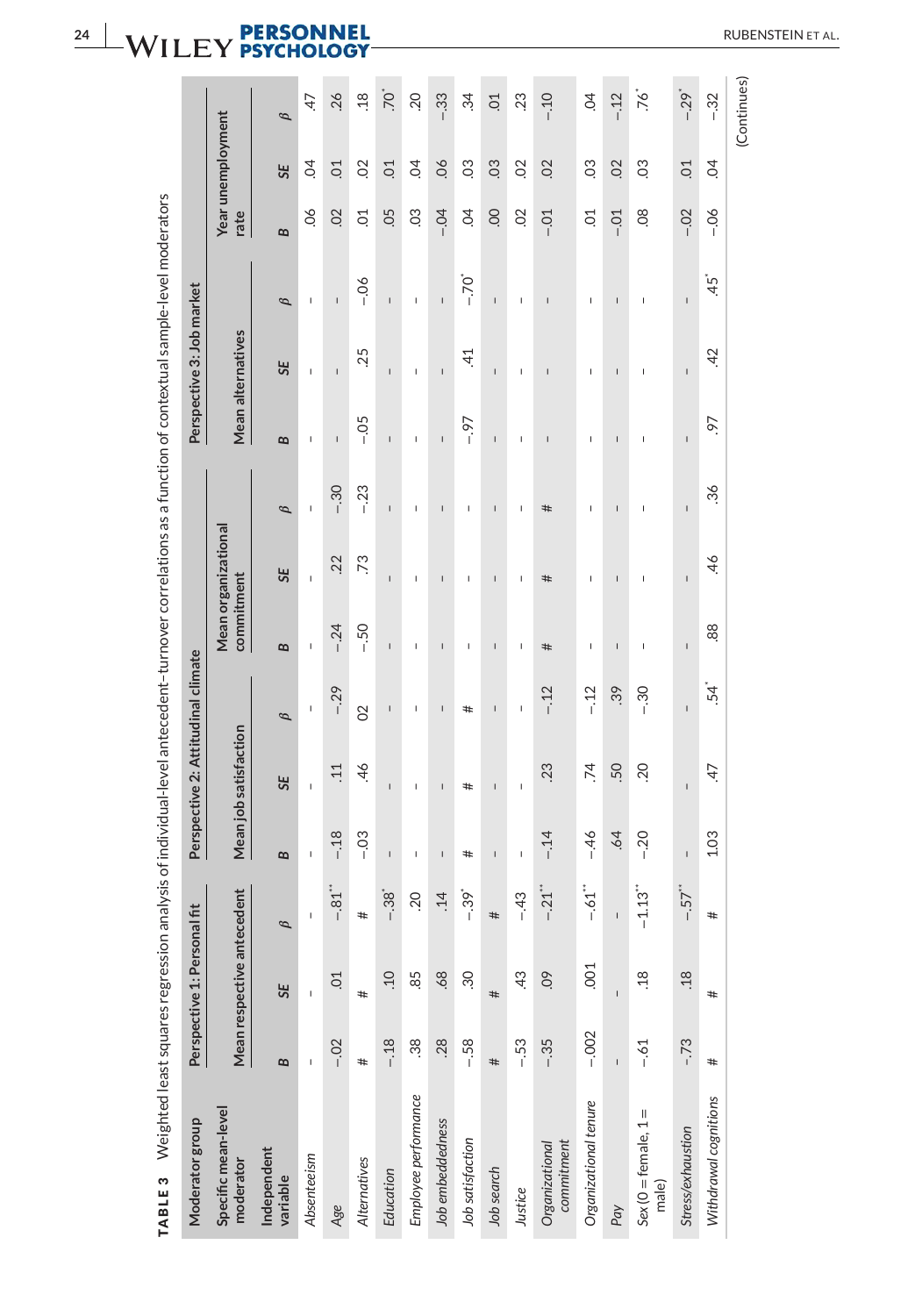| Ĺ |
|---|
|   |
|   |
|   |
|   |
|   |
|   |
|   |
|   |
|   |
|   |
|   |
|   |
|   |
|   |
|   |
|   |
|   |
|   |
| ¢ |
|   |
|   |
|   |
|   |
|   |
|   |
|   |
|   |
|   |
|   |
| Ĺ |

| Moderator category           |                         | Perspective 4: Turnover contagion |               |                            |                 |                               |                                                                                                                                                                                                                                                                                                                                                      |              |                                                                                                                                                                                                                                                                                                                                                      |
|------------------------------|-------------------------|-----------------------------------|---------------|----------------------------|-----------------|-------------------------------|------------------------------------------------------------------------------------------------------------------------------------------------------------------------------------------------------------------------------------------------------------------------------------------------------------------------------------------------------|--------------|------------------------------------------------------------------------------------------------------------------------------------------------------------------------------------------------------------------------------------------------------------------------------------------------------------------------------------------------------|
| Specific moderator           | Mean turnover base rate |                                   |               | Mean withdrawal cognitions |                 |                               | Mean job search behaviors                                                                                                                                                                                                                                                                                                                            |              |                                                                                                                                                                                                                                                                                                                                                      |
| Independent variable         | B                       | SE                                | $\beta$       | $\mathbf{a}$               | <b>SE</b>       | $\mathscr{B}$                 | B                                                                                                                                                                                                                                                                                                                                                    | <b>SE</b>    | $\mathscr{B}$                                                                                                                                                                                                                                                                                                                                        |
| Absenteeism                  | $\ddot{q}$              | 38                                | 50            | $-20$                      | 53              | $-11$                         | I                                                                                                                                                                                                                                                                                                                                                    | ı            |                                                                                                                                                                                                                                                                                                                                                      |
| Age                          | $-70$                   | .21                               | $-46"$        | $-0.30$                    | .18             | $-27$                         | $\begin{array}{c} \rule{0.2cm}{0.15mm} \rule{0.2cm}{0.15mm} \rule{0.2cm}{0.15mm} \rule{0.2cm}{0.15mm} \rule{0.2cm}{0.15mm} \rule{0.2cm}{0.15mm} \rule{0.2cm}{0.15mm} \rule{0.2cm}{0.15mm} \rule{0.2cm}{0.15mm} \rule{0.2cm}{0.15mm} \rule{0.2cm}{0.15mm} \rule{0.2cm}{0.15mm} \rule{0.2cm}{0.15mm} \rule{0.2cm}{0.15mm} \rule{0.2cm}{0.15mm} \rule{$ | $\mathsf{I}$ |                                                                                                                                                                                                                                                                                                                                                      |
| Alternatives                 | $-20$                   | 59.                               | $-12$         | 43                         | $\Xi$           | ္း                            | I                                                                                                                                                                                                                                                                                                                                                    | ı            | ı                                                                                                                                                                                                                                                                                                                                                    |
| Education                    | $\overline{8}$          | .16                               | 60            | $\overline{1}$             | ī               | $\mathbf{I}$                  | $\mathsf{I}$                                                                                                                                                                                                                                                                                                                                         | $\mathsf{I}$ | $\mathsf{I}$                                                                                                                                                                                                                                                                                                                                         |
| Employee performance         | $-45$                   | 53                                | $-29$         | 1.54                       | 76              | $\overset{\ast}{\mathcal{S}}$ | ı                                                                                                                                                                                                                                                                                                                                                    | I            | ı                                                                                                                                                                                                                                                                                                                                                    |
| Job embeddedness             | 1.29                    | 1.92                              | $\ddot{30}$   | $-1.54$                    | 1.27            | $-45$                         | $\mathsf{I}$                                                                                                                                                                                                                                                                                                                                         | $\mathsf{I}$ | ı                                                                                                                                                                                                                                                                                                                                                    |
| Job satisfaction             | $-85$                   | 38                                | $-48^{\circ}$ | $-17$                      | .25             | $-14$                         | $\sf I$                                                                                                                                                                                                                                                                                                                                              | $\mathbf{I}$ | $\mathbf{I}$                                                                                                                                                                                                                                                                                                                                         |
| Job search                   | $-48$                   | 50                                | $-40$         | $-64$                      | 96              | $-22$                         | $\overline{4}$                                                                                                                                                                                                                                                                                                                                       | 20           | $-67$                                                                                                                                                                                                                                                                                                                                                |
| Justice                      | ₹.                      | 32                                | 35            | $-53$                      | 28              | $-54$                         | I.                                                                                                                                                                                                                                                                                                                                                   | I            | I                                                                                                                                                                                                                                                                                                                                                    |
| Organizational commitment    | $-0.4$                  | .16                               | $-0.4$        | $-47$                      | .19             | $-51$ <sup>**</sup>           | I                                                                                                                                                                                                                                                                                                                                                    | $\mathsf{I}$ | ı                                                                                                                                                                                                                                                                                                                                                    |
| Organizational tenure        | $-32$                   | 23                                | $-26$         | 1.11                       | $\overline{51}$ | $\phi^*$                      | ı                                                                                                                                                                                                                                                                                                                                                    | ı            | ı                                                                                                                                                                                                                                                                                                                                                    |
| Pay                          | $-06$                   | 47                                | $-0.5$        | .78                        | $\ddot{34}$     | .71                           | $\overline{\phantom{a}}$                                                                                                                                                                                                                                                                                                                             | $\sf I$      | $\begin{array}{c} \rule{0.2cm}{0.15mm} \rule{0.2cm}{0.15mm} \rule{0.2cm}{0.15mm} \rule{0.2cm}{0.15mm} \rule{0.2cm}{0.15mm} \rule{0.2cm}{0.15mm} \rule{0.2cm}{0.15mm} \rule{0.2cm}{0.15mm} \rule{0.2cm}{0.15mm} \rule{0.2cm}{0.15mm} \rule{0.2cm}{0.15mm} \rule{0.2cm}{0.15mm} \rule{0.2cm}{0.15mm} \rule{0.2cm}{0.15mm} \rule{0.2cm}{0.15mm} \rule{$ |
| $Sex (O = female, 1 = male)$ | 50                      | 34                                | 38            | $-42$                      | $\overline{4}$  | $-32$                         | ı                                                                                                                                                                                                                                                                                                                                                    | I            | ı                                                                                                                                                                                                                                                                                                                                                    |
| Stress/exhaustion            | $-41$                   | 27                                | $-20$         | $\mathbf{I}$               | Ï               | $\mathsf{I}$                  | ı                                                                                                                                                                                                                                                                                                                                                    | $\mathsf{I}$ | I                                                                                                                                                                                                                                                                                                                                                    |
| Withdrawal cognitions        | - 57                    | 57                                | 26            | 82                         | 36              | 55°,                          | I                                                                                                                                                                                                                                                                                                                                                    | ı            | ı                                                                                                                                                                                                                                                                                                                                                    |
|                              |                         |                                   |               |                            |                 |                               |                                                                                                                                                                                                                                                                                                                                                      |              |                                                                                                                                                                                                                                                                                                                                                      |

evel employee age; stress-turnover moderated by sample mean-level stress). Sex moderator coded as percent male. Each study was weighted by the inverse of the sampling error variance. Number of studies and blank cells vary due to specified hypotheses and/or insufficient data. Each row is a single WLS regression of all moderators regressed on a given antecedent-turnover turnover relationship becomes more negative, or less positive, as the moderator value increases in absolute magnitude. A positive moderation effect means that an antecedent-turnover Note. Perspective 1"mean respective antecedent" represents each row's antecedent moderated by its own sample mean-level (e.g., individual age–turnover effect moderated by sample meaneffect size."-" denotes insufficient available data to test moderator."#" denotes a moderator examined in a different theoretical perspective. A negative moderation effect means an antecedent-*Note.* Perspective 1 "mean respective antecedent" represents each row's antecedent moderated by its own sample mean-level (e.g., individual age–turnover effect moderated by sample meanlevel employee age; stress-turnover moderated by sample mean-level stress). Sex moderator coded as percent male. Each study was weighted by the inverse of the sampling error variance. Number of studies and blank cells vary due to specified hypotheses and/or insufficient data. Each row is a single WLS regression of all moderators regressed on a given antecedent–turnover effect size. "–" denotes insufficient available data to test moderator. "#" denotes a moderator examined in a different theoretical perspective. A negative moderation effect means an antecedent– turnover relationship becomes more negative, or less positive, as the moderator value increases in absolute magnitude. A positive moderation effect means that an antecedent–turnover relationship becomes more positive, or less negative, as the moderator value increases in magnitude. relationship becomes more positive, or less negative, as the moderator value increases in magnitude. *<* .05 \*\**p <* .01.\**p*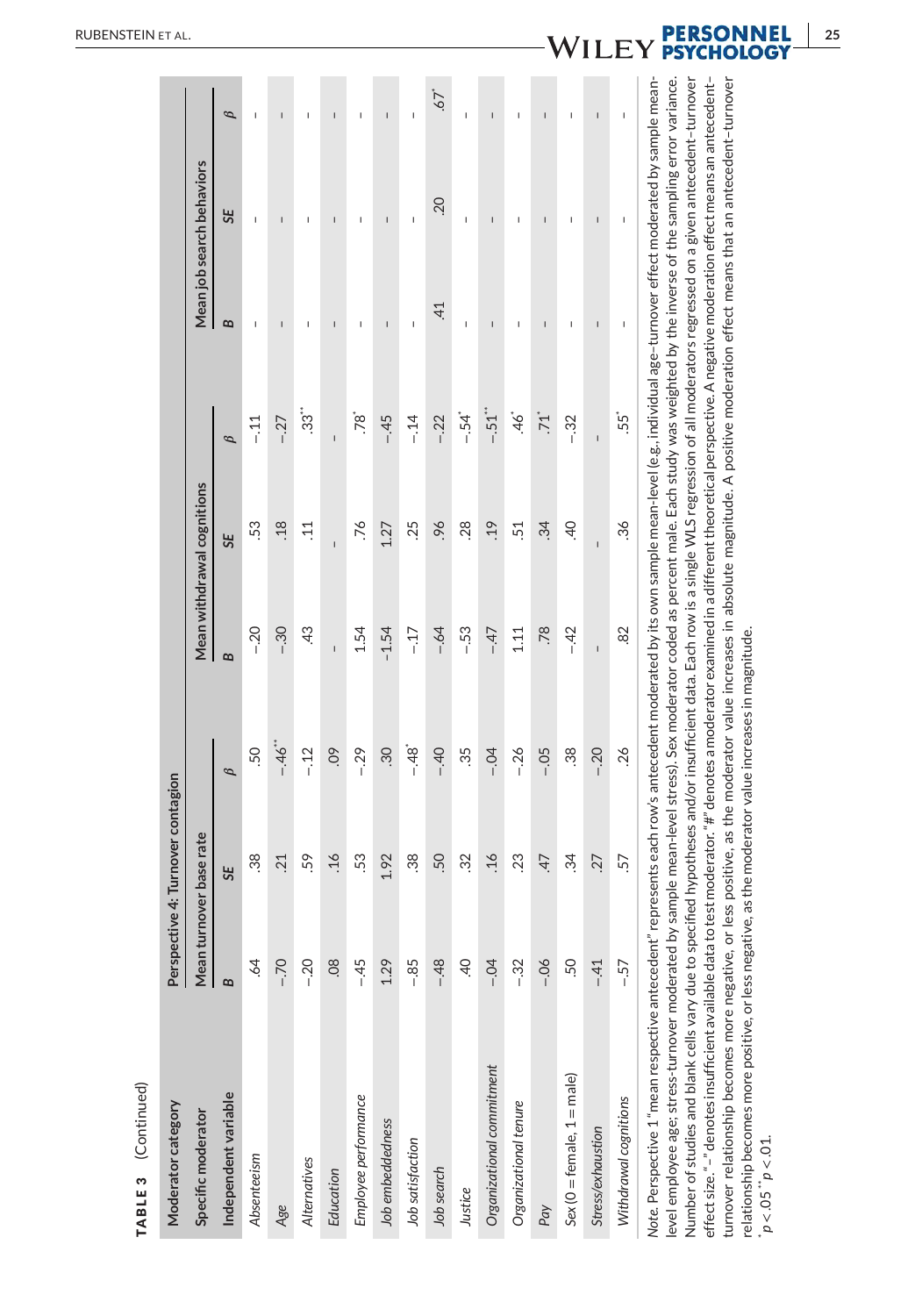# WILEY PERSONNEL<br>
2008 RUBENSTEIN ET AL.

stress-turnover  $\times$  sample mean-level stress was also significant, such that the positive zero stress-turnover effect size became more negative (i.e., less positive) in organizations where employees as a whole reported higher stress levels. Although nonsignificant moderation effects were found for performance, job embeddedness, and justice, most findings are significant, so we conclude that Hypothesis 1 is generally supported.

Hypothesis 2 considered climate moderators of mean-level job satisfaction and organizational commitment. These results are presented in Table 3, column 3. Unfortunately, few studies reported on these variables' sample mean values along with antecedents, so we were limited in the scope of our moderator tests. The only significant effect found was for satisfaction moderating withdrawal cognitions-turnover ( $\beta = .54$ ,  $p < .05$ ), but surprisingly, this effect is in the opposite direction as hypothesized. Thus, we generally find no support for Hypothesis 2.

Hypothesis 3 posited that job market conditions would moderate antecedent–turnover relationships such that relationships would be more positive (less negative) when more jobs are available. Again unfortunately, few studies measured both alternatives and other antecedents to fully examine this moderator, but we were able to test all moderating effects for unemployment rates (for U.S. samples only). As shown in Table 3, column 4, some moderation effects for alternatives or unemployment rate are not significant, but the following are: withdrawal cognitions  $\times$  mean alternatives ( $\beta = .45$ ,  $p < .05$ ), stress  $\times$  unemployment ( $\beta = -.29$ ,  $p < .05$ ), job satisfaction  $\times$  mean alternatives ( $\beta = -.70$ ,  $p <$ .05), education  $\times$  unemployment ( $\beta = .70$ ,  $p < .05$ ), and percent male  $\times$  unemployment ( $\beta = -.76$ ,  $p < .05$ ). These results suggest, for instance, that the positive relationship between thinking about quitting and actually quitting is stronger when others perceive there to be many available alternatives in the job market and that men are more likely to quit (or, women are less likely to quit) when the job market is tighter and fewer jobs are available. Taken together, we conclude that Hypothesis 3 is partially supported.

Hypothesis 4 concerned the turnover contagion perspective, shown in Table 3, column 5. We hypothesized that when sample mean-level turnover base rates, withdrawal cognitions, and job search behaviors are higher, antecedent– turnover relationships would become more positive or less negative. As shown in the table, numerous moderators were significant. Specifically, when an organization's turnover base rate is higher, age ( $\beta = -.46$ ,  $p < .01$ ) and job satisfaction  $(\beta = -.48, p < .05)$  are even more strongly negatively related to turnover. When mean withdrawal cognitions are higher, the positive relationships to turnover of alternatives ( $\beta = .33$ ,  $p < .01$ ) and withdrawal cognitions ( $\beta = .55$ ,  $p < .05$ ) become even more positive. Similarly, the negative relationships of justice ( $\beta = -0.54$ ,  $p < 0.05$ ) and organizational commitment ( $\beta = -0.51$ ,  $p < 0.01$ ) to turnover become more negative. The negative relationships of performance ( $\beta = 0.78$ ,  $p < .05$ ), tenure ( $\beta = .46$ ,  $p < .05$ ), and pay ( $\beta = .71$ ,  $p < .05$ ) become less negative as others think more about leaving. Said differently, although higher performance, longer tenure and higher pay typically keep employees in their jobs, higher performers, longer tenured employees, and higher paid employees may actually be more likely to quit when others around them think about leaving. The moderation effect for job search–turnover × sample mean-level job search was also significant, being more positive in samples with higher average search behavior ( $\beta = .67$ ,  $p < .05$ ). When many people are searching for new employment, we find that employees are more likely to translate their own job search behavior into quitting.

Surprisingly, turnover base rates did not moderate relationships for predictors such as commitment, embeddedness, or withdrawal cognitions. This may partly be a function of limited relative studies available, such as embeddedness (i.e., a possible Type II error), but it also points to an interesting consideration: Possibly, *who* leaves (i.e., a "bad apple" versus a supportive colleague) is more important than the raw metric of how many employees leave. In job embeddedness theory, considering the quality of links—beyond mere quantity—could be insightful in this regard (Lee, Burch, & Mitchell, 2014). In general, though the results show that when the work environment is one in which withdrawal, thoughts of withdrawal, and actual quitting are higher, antecedents such as alternatives, search, and withdrawal cognitions have even more positive effects, whereas factors that typically prevent turnover (e.g., high performance, longer tenure and higher pay) have weaker (i.e., closer to zero) effects. We conclude that Hypothesis 4 is generally supported.

Overall, we conclude that the personal fit, job market, and turnover contagion perspectives received the greatest support. When examining how employees arrive at a possible turnover decision, it seems prudent then to take into consideration their (dis)similarity to others, perceived or actual job alternative availability, and the extent to which others in the organization have quit or are signaling their intent to do so. The moderation results present a relatively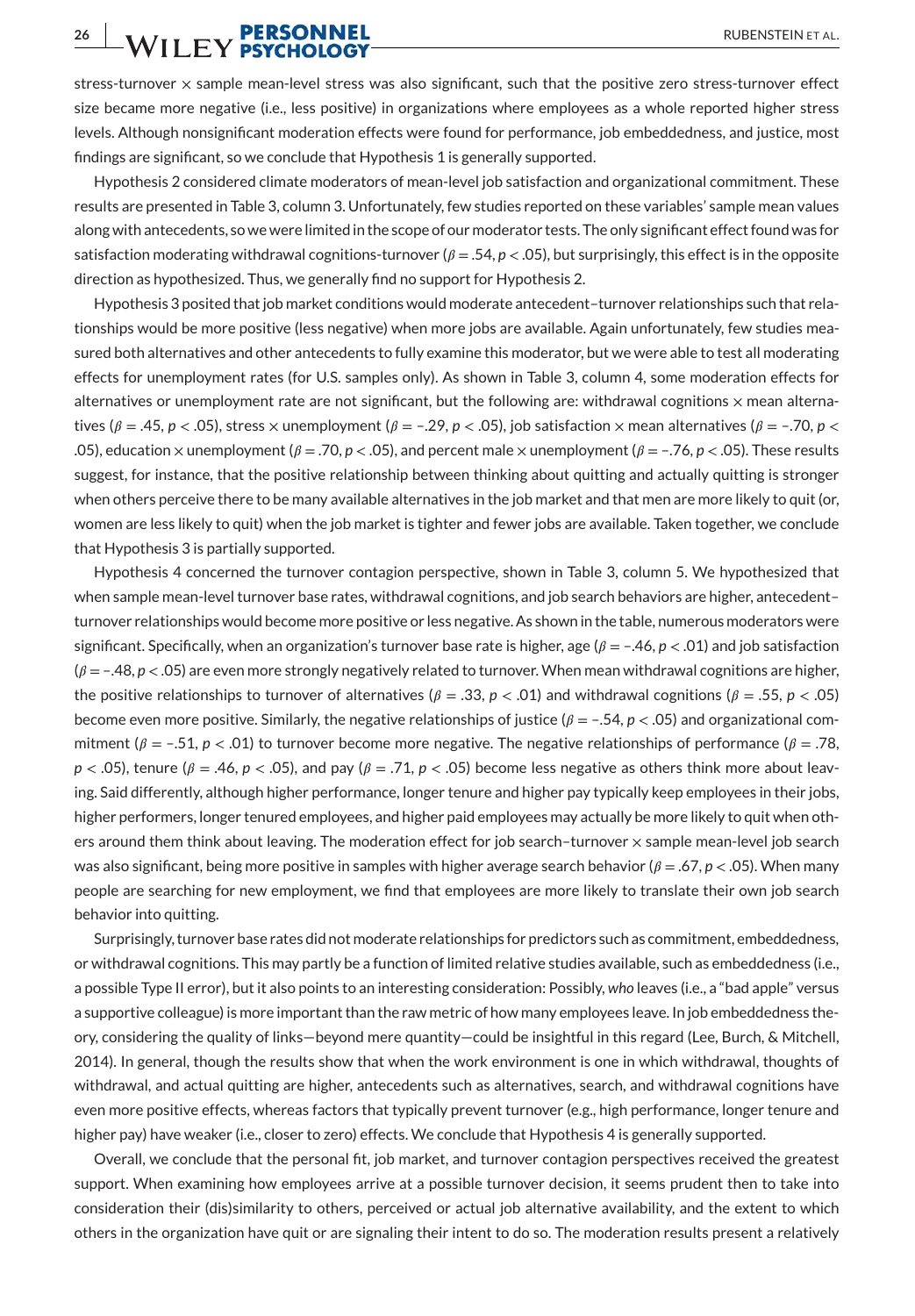

conservative effect in that we did not tease apart contextual nuances. It is possible that the context plays a greater role than what is shown here, due to the imprecise nature in which we were able to operationalize it. Contextual influences should be greater, the more narrowly defined the context becomes. For example, an employee might consider looking for a new job when immediate coworkers in the same department do the same but would not exhibit such tendencies when coworkers in a different department engage in search. Our analyses operationalized context at the sample level, and although we excluded samples of employees from multiple organizations, heterogeneity in each sample's composition could be quite high because some spanned multiple departments, business units, teams, or even geographical locations (though still from the same organization). Meanwhile, other contexts were more narrowly defined. We suspect that viewing the context in narrower ways would yield more significant moderation effects and possibly also provide more support for the attitudinal climate perspective.

#### **3 STEP 3: WHERE ARE WE GOING? AN INTEGRATIVE, FUTURE-ORIENTED DISCUSSION**

The overarching goal of this study was to assess the current state of the turnover literature, considering the progress made resulting from the substantial growth of empirical work in the 21st century and what that progress means going forward. To these ends, we conducted the most comprehensive turnover meta-analysis to date and identified those predictors that most meaningfully contribute to individual quitting decisions. Second, guided by theory, we conducted a series of moderator analyses to gain more insight into the contextual nature of turnover. In this discussion, we consider the theoretical and practical implications of the results and integrate our findings by developing a research "road map," so to speak, for the future of turnover study. Specifically, after reviewing hundreds of articles, we feel it is important to discuss what we believe to be the most necessary conceptual and methodological challenges and opportunities going forward, so as to improve theory testing and prediction.

#### **3.1 Theoretical implications**

A primary goal of this study was to aid in interpreting the vast turnover landscape with an eye toward future research. Part of this task was accomplished with a thorough an initial meta-analytic review (Step 1). Still, we believe there is benefit in offering a general picture of these results. In order to summarize all tested relationships, we offer a scatter plot, shown in Figure 1, which organizes each antecedent according to its absolute corrected meta-analytic correlation, on the *Y*-axis, and its corresponding standard error, on the *X*-axis. The former metric describes effect size magnitude, whereas the latter describes effect size variability (computed as *SD*/ √ *N*, see Table 2). The number of studies, *k*, for each antecedent is also included in Figure 1, distinguished by point marker quartiles. Using this plot as a visual aid, we seek to identify potentially stronger and weaker areas of inquiry and areas that require further study. Although these results cannot speak to how any given effect might operate in a multivariate model, when a turnover researcher or human resources analytics team is considering what variables to include in their study, and survey length constraints are a factor, Figure 1 is a useful starting point.

A few variables stand out as they are the most predictive and tend to exhibit relatively low variability across contexts. These variables are shown in the upper-left area of the figure and include proximal work perceptions and behaviors such as withdrawal cognitions, job search, organizational commitment, job satisfaction, rewards offered beyond pay, justice, embeddedness, and performance. It also includes distal factors such as age, tenure, and children. Interestingly, a greater number of antecedents in this area of the plot are more proximal rather than distal.

Most of these antecedents also have been researched quite extensively (i.e., 3rd or 4th quartile of study). We are therefore quite confident about the robustness of these findings and would anticipate such variables will be consistently predictive of quitting. If a holistic account of why people quit were a researcher or practitioner's goal, we would recommend that inquiry start with these predictors. Equally, if a researcher seeks to predict turnover with a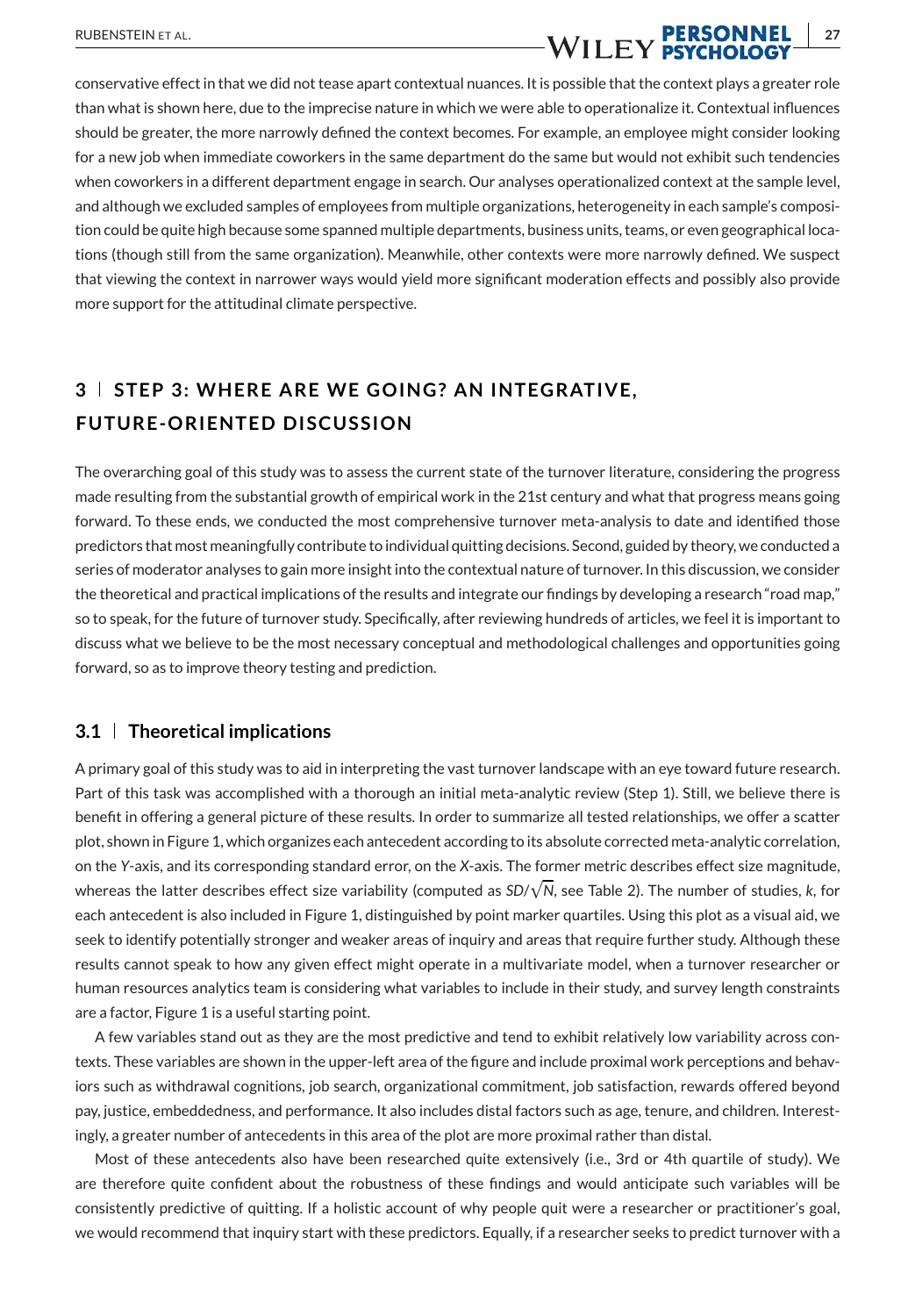### **28 RUBENSTEIN ET AL. PERSONNEL** RUBENSTEIN ET AL.



**FIGURE 1** Summary of meta-analytic turnover antecedent estimates (as effect sizes-by-standard errors) *Note*. Correlation signs indicated in parentheses. OCB = organizational citizenship behavior. PC breach = psychological contract breach. Due to visual overlap, we note extraversion, OCBs and organizational support are in the 2nd quartile of studies (*k*) accumulated; ethnicity, job involvement, marital status and workload are in the 3rd quartile.

new construct, it would be helpful to first incorporate these antecedents as controls or covariates. For example, when the job embeddedness construct was first introduced, Mitchell et al. (2001) demonstrated evidence of its incremental predictive validity beyond that of similar constructs like job satisfaction and organizational commitment.

Viewing standard errors as a signal of the context-dependent nature of turnover reveals antecedents showing moderate-to-strong predictive magnitude but also relatively high variability. These antecedents are located toward the top-right of Figure 1. They include constructs such as fit, climate, coping, other satisfaction, and other commitment. Thus, although job satisfaction and organizational commitment tend to be predictive across occupations and samples, more narrow predictors like career satisfaction and occupational commitment might be more context specific. Also possible, such variables may emerge as more consistent predictors when matched to their respective target (e.g., occupational commitment predicting occupational turnover; Blau, 2007).

Another inference from the data markers is that many effect sizes must be interpreted with caution. For instance, it is not especially surprising that coping and reward contingency are outliers, given their limited study. At the same time, one cannot interpret this finding as a reason to dismiss their effects entirely, or conversely, to automatically include them as study controls. Clearly, more empirical work is needed on these variables in order to draw firmer conclusions.

Noting both fit and climate having both sizable effect sizes and high standard errors speaks to the general conclusion of our research that the organizational context matters and should be explored in more depth (Johns, 2006). Our moderation tests reported here were aimed to more systematically guide and inspire such efforts. Specifically, we found numerous fit-related boundary conditions, revealing that when an employee makes a claim that he or she "fits" with the company culture, this perception can be made in terms of demographics or attitudes/cognitions, as shown here, as well as in terms of job demands relative to personal abilities or personal needs relative to job supplies (Kristof-Brown et al., 2005). Researchers might capitalize on methodological advancements in the form of response surface analysis and self–other congruence indices to further explore these promising ideas (Edwards, 2007).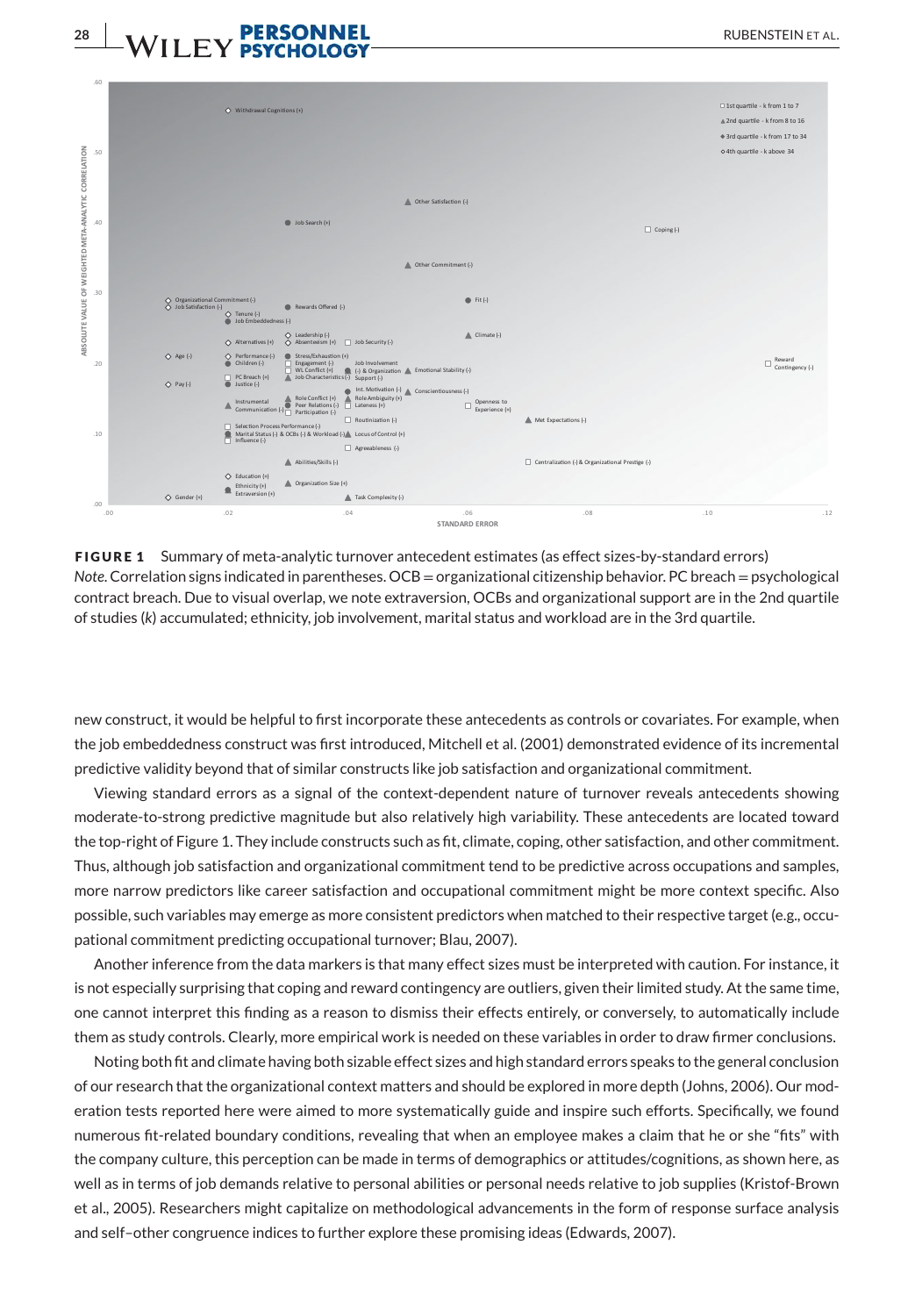### RUBENSTEIN ET AL. **29**

We also note antecedents with higher standard errors, coupled with smaller relative effects. These antecedents are plotted toward the bottom right of Figure 1. Met expectations, centralization, and openness to experience stand out as examples. Although these constructs' effect magnitudes are comparatively lower, their higher variability suggests that they might be especially impactful in certain contexts yet matter little in others. From both theoretical and practical perspectives, there is value in identifying what such boundary conditions might be, and why they emerge for a given antecedent. Unfortunately, we were unable to perform moderator tests for these variables due to insufficient primary studies, which also makes it challenging to draw firm conclusions as to population parameter values. For example, lateness has a modest magnitude ( $\rho = .14$ ) but a relatively larger standard error (*SE* = .04). Lateness has a longstanding history in turnover theory but has received surprisingly limited empirical attention. Given the criticality of lateness behavior to "progression of withdrawal" models (Berry et al., 2012; Harrison et al., 2006), where lateness is viewed as a minor form of withdrawal, progressing in increasing severity to absenteeism and eventually quitting, greater scrutiny of this mediated process seems warranted. Such models argue that absenteeism fully mediates lateness–turnover relationships, such that a direct lateness–turnover effect is nonsignificant. However, such models essentially ignore the heterogeneity of lateness–turnover direct effects, such that its relationship might indeed matter under particular circumstances, varying as a function of dispositional factors, the organizational climate, company policies, job market conditions, or contagion pressures.

It is also worthwhile to address antecedents with relatively lower effect magnitudes and lower standard errors. One might be quick to dismiss these variables; however, we would caution against such hasty value judgments, instead alerting researchers to reflect on their necessity as controls and to make theory-driven decisions regarding their use as predictors. Employee sex, education, and ethnicity all have small effect sizes, along with lower standard errors.We noticed that these demographics are often included in turnover studies, although most are not discussed in detail within the context of prediction but rather are included as controls. The compiled evidence here suggests that such automatic practice might not be compulsory. Becker (2005) recommends eliminating controls that have little or no relationship with outcomes, offering |*r| <* .10 as a potential cut-off for inclusion. Ultimately, considering one's research question and the study context, these variables can sometimes prove useful, and careful thought should go into each variable modeled—for as Kurt Lewin professed, "nothing is so practical as a good theory" (1945, p. 129). For instance, we see that sex does actually matter for turnover when considering fit (i.e., the sex makeup of the organization). Yet, it might be less impactful in other situations. On the other hand, age, tenure, and having children do seem to matter across a wider breadth of contexts. Controlling for these latter demographics might therefore be more routinely appropriate (Becker et al., 2016; Bernerth & Aguinis, 2016).

#### **3.2 A road map for future turnover research**

So far, this paper has focused on the past and present. We solidified past findings, learned about new promising predictors, and highlighted the contextual nature of turnover by finding support for our fit, job market, and contagion arguments. The final goal of this paper was to use the results to identify the most pressing needs for future research. We present the following 10 recommendations targeted toward study design and broader methodological improvement.

#### **3.2.1 Recommendation #1: Measure voluntary turnover behavior**

During our primary article search, it was surprising to find a large portion of studies that treated cognitions or intentions to quit as proxies for turnover behavior or studies that failed to distinguish voluntary from involuntary exit. First, although intentions to engage in a behavior are the best predictor of engaging in that behavior (Ajzen & Fishbein, 1980), our estimated effect size for withdrawal cognitions and turnover ( $\rho = .56$ ) demonstrates that the two are not identical and should not be treated as such. We would argue that doing so might mislead researchers as to what antecedents are most predictive (i.e., not all things that predict cognitions similarly predict behavior) and could yield improper conclusions if mediation tests model intentions as the endogenous outcome. In a predictive sense, if one were to examine the relationship between job attitudes and turnover intentions, this effect size would likely decrease as a function of increased time between measurement, based on common method variance issues (Podsakoff, Mackenzie, Lee, &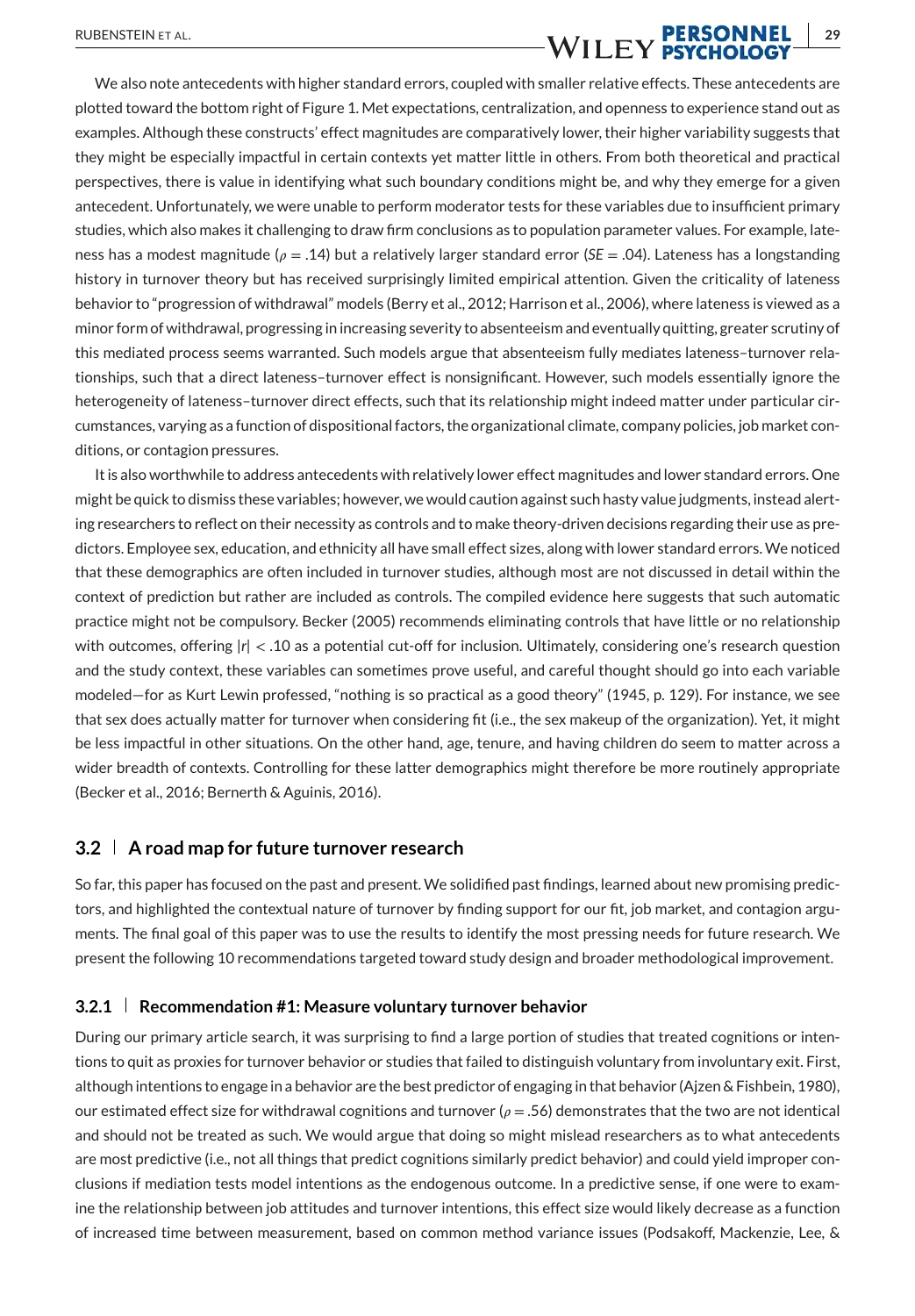Podsakoff, 2003). However, if behavior were the outcome, this relationship would likely *increase* with greater measurement separation (Holtom, Tidd, Mitchell & Lee, 2013), as more employees would have had more time to make a quit decision. As such, although intentions can indeed be a legitimate research interest—to identify those who might be on the verge of leaving, in order to intervene—it is fallacious to assume that the presence of one (i.e., thoughts) assures the other (i.e., behavior). Instead, for the literature to progress, researchers must measure turnover behavior *qua* turnover behavior and must test their research questions appropriately (e.g., with hazard modeling, logistic regression, or network analysis, as opposed to ordinary least squares methods; Hom et al., 2017). As we mentioned earlier, there is also room for more research on why intentions *do not* lead to action (e.g., Allen, Weeks, & Moffitt, 2005; Vardaman, Taylor, Allen, Gondo, & Amis, 2015).

#### **3.2.2 Recommendation #2: Pursue combinational approaches**

Merely studying a motley collection of predictors does not capture the likely complexity among relationships. As such, we recommend that researchers emphasize predictor combinations in more thoughtful, theory-driven ways. For instance, Hom et al. (2012) proposed a combinational approach by introducing the idea of "proximal withdrawal states." They proposed four proximal withdrawal states derived from two dimensions: the employee's desire for leaving or staying and the employee's perceived control over this decision (whether they can freely act on their desire or are bound by external factors). Crossing these two dimensions leads to four groups of employees: those who want to leave and can (enthusiastic leavers), those who want to leave but think they cannot (reluctant stayers), those who want to stay and can (enthusiastic stayers), and those who want to stay but think they cannot (reluctant leavers). Although empirical work has begun to test this theory (Li, Lee, Mitchell, Hom, & Griffeth, 2016), such ideas are a compelling example of the kinds of combinational approaches the literature needs to pursue in order to increase prediction precision. Alternatively, one could consider creating employee profiles: For example, Stanley, Vandenberghe, Vandenberg, and Bentein 2013 developed profiles based on employee reports of affective, normative, and continuance commitment, found this to improve turnover prediction (see also Maertz & Campion, 2004).

#### **3.2.3 Recommendation #3: Augment the standard predictive design**

In the 1970s, the turnover literature made a significant leap by adopting what was later called the "standard research design" (Hom et al., 2017; Steel, 2002). Since then, the typical turnover study measures predictors at Time 1 and turnover at Time 2, typically with a 3- to 12-month lag (the mode study lag time we observed was 12 months). This design has advantages in terms of temporal separation to assess causality but also has drawbacks: By not capturing what happens between measurement points, data useful to prediction are foregone (e.g., attitudinal shifts, disruptive events, unexpected job offers). Furthermore, by measuring most all predictors at Time 1, one cannot meaningfully depict the process of how individual turnover unfolds—that is, the process of accumulating dissatisfaction, lessening commitment and embeddedness, searching for alternatives, and other withdrawal feelings and behaviors. Although our results help identify what predictors hold promise in a general sense, the standard predictive design constrains many conclusions that can be gleaned from reality. With the next three recommendations, we therefore broadly propose some methodological shifts so that future meta-analytic work can move to more complex multilevel path models.

#### **3.2.4 Recommendation #4: Capture turnover processes in real time to establish temporal order**

Considering that most studies measure predictors at one time and turnover at another, the field is not currently in a strong position to draw definitive conclusions regarding the temporal nature of exit as it unfolds. We appear to be in need of studies that measure multiple turnover-related predictors at multiple measurement points to establish the proper temporal sequence of variables, to and more precisely ascertain the complete chain of employee withdrawal. For example, a study that simultaneously measures the most predictive proximal constructs—cognitions, satisfaction, commitment, embeddedness, search, lateness, absenteeism, and alternatives—at multiple times would be a great starting point to determine which sequence fits the data best (and also perhaps assess how and why this might vary between individuals). Such a study may not seem very sexy because it would not introduce any new constructs, but a clearly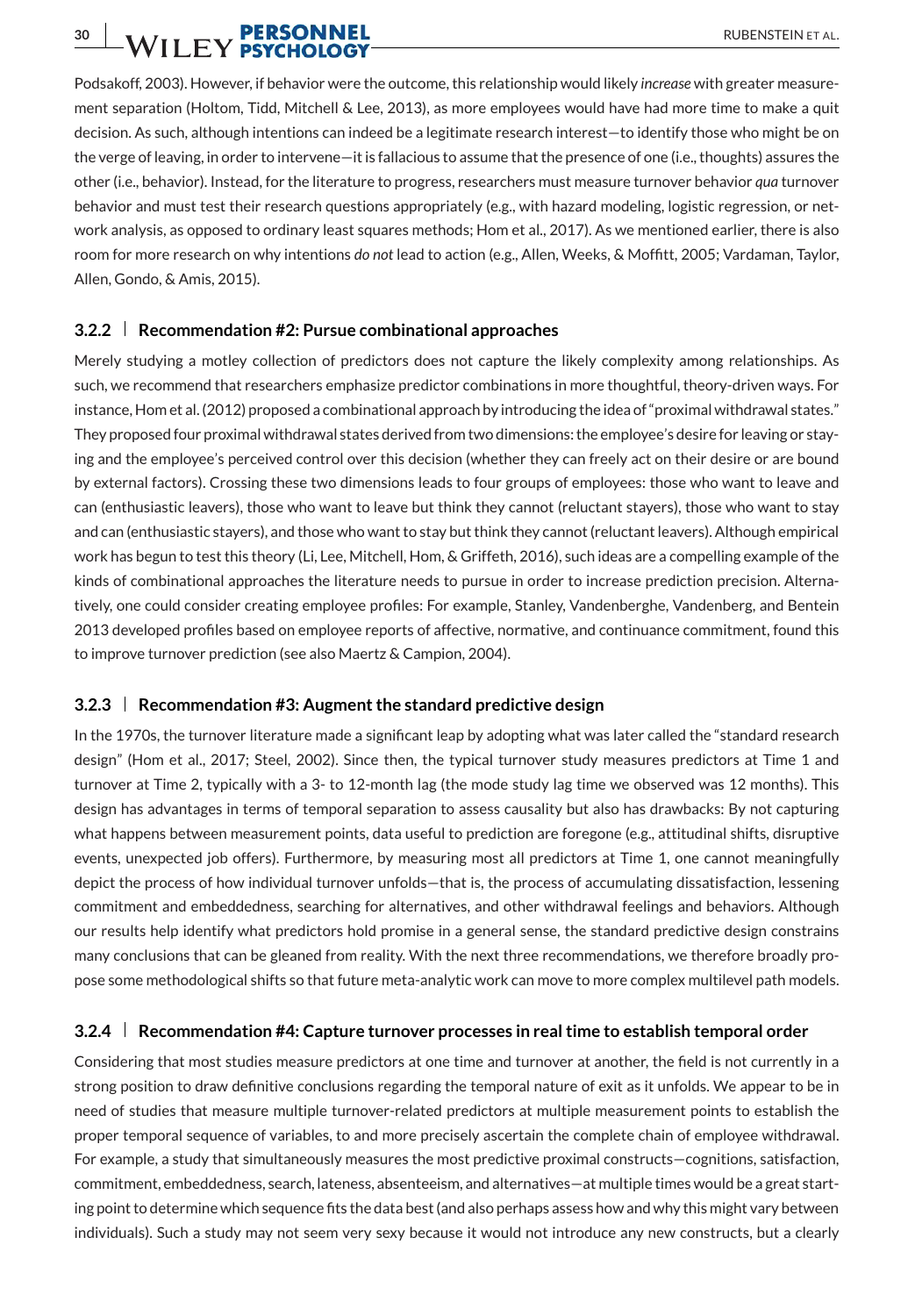### RUBENSTEIN ET AL. **31**<br><u>BUBENSTEIN ET AL.</u> 31**1 A. (2008)** - A. (311 A. (312) - A. (312) - A. (312) - A. (312) - A. (312) - A. (312) - A. (312) - A. (312) - A. (312) - A. (312) - A. (312) - A. (312) - A. (312) - A. (312) -

defined temporal model that competitively tests theoretical sequences could offer significant insight into how these mediators interrelate and interact (for example, do employees engage in job search and lateness simultaneously, does one precede the other, for whom does either apply, when does it apply, and why?). Such knowledge would also increase our ability to develop more precise practical counsel regarding the avoidance of unwanted turnover in the workplace.

#### **3.2.5 Recommendation #5: Measure events**

The typical predictive design of assessing predictors at Time 1 and turnover at Time 2 does not allow one to capture key events that may occur between measurement periods. Increasing the number of measurement points, coupled with qualitative or quantitative inquiry about events, can help alleviate this concern (*cf*.Morgeson,Mitchell, & Liu, 2015). For example, the unfolding model of turnover suggests that shocks significantly alter how employees think about attachment to an employer. Hale, Ployhart, and Shepherd (2015) recently showed how specific individual employee and/or manager turnover events can negatively affect the collective performance of bank branches, as turnover disrupts a unit's core processes, and the branch must subsequently recover by rebuilding its lost social and human capital. Relatedly, Ballinger, Lehman, and Schoorman (2010) found that if a leader were to quit, subordinates who had high-quality exchange relationships with that leader would be more likely to quit themselves after the succession event, although they would be more likely to stay if no leader succession event had occurred (see also Ballinger & Schoorman, 2007; Shapiro, Hom, Shen, & Agarwal, 2016). Given these findings, those who report high satisfaction at Time 1 may suddenly quit due to unforeseen events (e.g., unsolicited offers, health concerns, pregnancy, turnover of a close colleague, manager turnover, etc.) that occur subsequent to that assessment. However, the majority of current work would not capture such dynamics, thereby limiting explained turnover variance.

#### **3.2.6 Recommendation #6: Examine predictor change over time**

Whereas Recommendation #4 was a call to examine various turnover-related variables over time in order to improve the accuracy of temporal sequences regarding how quitting unfolds, Recommendation #6 is an explicit call for researchers to continue to examine how predictors change over time (i.e., growth, decline, or stagnancy).Most research providing the foundation for this meta-analysis has taken a static approach, where turnover at Time 2 is regressed on an individual's predictor level at Time 1 (Steel, 2002). Such an approach assumes that predictors remain largely stable over time. Yet, research has established that this assumption is flawed, many variables do fluctuate significantly, and such changes are systematically meaningful (Kammeyer-Mueller, Wanberg, Glomb, & Ahlburg, 2005). Chen, Ployhart, Thomas, Anderson, and Bliese (2011) found that job satisfaction and turnover intentions both changed over time for many participants. Similarly, Hausknecht, Sturman, and Roberson (2011) found employee justice perceptions varied over the course of just one year. Even seemingly stable dispositions may undergo change (Judge, Simon, Hurst, & Kelley, 2014; Wille, Hofmans, Feys, & De Fruyt, 2014). Thus, adopting a dynamic view and accounting for trajectories (i.e., using latent growth modeling) can significantly increase turnover variance explained. Notably, Liu et al. (2012) calculated employee job satisfaction trajectories, incorporating reports at three time points. Such trajectories predicted turnover after controlling for average levels. Bentein, Vandenberg, Vandenberge, and Stinglhamber (2005) also found that employees experiencing steeper declines over time in their organizational commitment were more likely to quit. We encourage future researchers to build on such results. For instance, studies might examine whether and how other predictors (e.g., absenteeism, job search, job embeddedness, work–life conflict) exhibit similar change over time, and whether this change predicts quitting. Equally, the degree of change over time is also worth consideration: More measurement occasions at shorter intervals could enhance precision as to just how much some predictors fluctuate compared to others. For example, whereas Hausknecht et al. (2011) looked at justice change on the order of one year, Matta, Scott, Colquitt, Koopman, and Passantino (in press) found justice perceptions to vary within just a 3-week period. Researchers might also consider the interaction of mean predictor levels and predictor change over time in predicting exit. It is possible that before deciding to quit, an employee reference past changes over time in his or her attitudes (i.e., as having improved, worsened, or stayed the same) as a means of putting present attitude levels into context. Such an interaction might account for unique variance beyond mean levels or trajectories alone.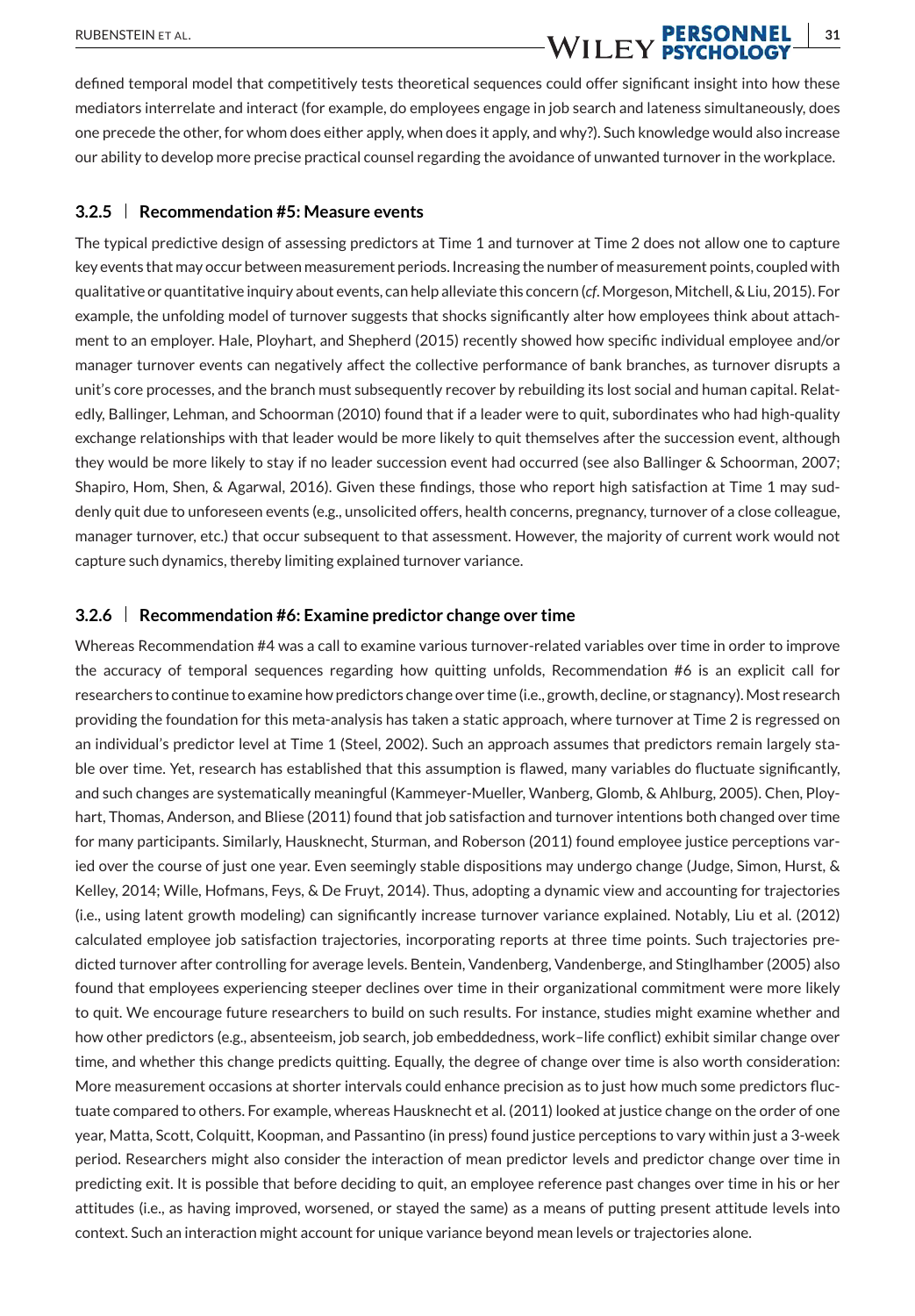#### **3.2.7 Recommendation #7: Increase attention to additional antecedent–turnover moderators**

We strongly encourage researchers to systematically continue to examine predictors with high effect variability (i.e., *SE* ≥ .03), such as fit, climate, and job security. For example, for fit, Vidyarthi, Erdogan, Anand, Liden, and Chaudhry (2014) found that for employees with two leaders, satisfaction and turnover were influenced by the fit (mis)alignment in relationships that employees have with their two leaders. For many of these predictors, simply an increase in the quantity of studies can be illuminating insofar as additional data bolsters confidence about the stability (or fragility) of effect sizes across contexts. It would also be valuable to explore the interactive effects of these predictors with other turnover-relevant concepts. For example, there is evidence that locus of control moderates the withdrawal cognitions-turnover link such that those with an external locus are more likely to turn thoughts into behavior (Allen et al., 2005).

#### **3.2.8 Recommendation #8: Scrutinize contextual multilevel influences**

We noted earlier that many predictors capture contextual and social influences on employee turnover. Constructs such as peer relations, climate, and leadership highlight how others' behaviors and attitudes can influence how employees interpret their own work situation. Plus, our moderation analyses provide support for the general notion that context can attenuate or amplify certain variables, especially as it highlights personal fit, the job market, and workforce withdrawal tendencies. With advancements in multilevel analytical techniques, we are now in a position to model the influence of social networks, other-rated perceptions, and meso/macro-contextual indicators of turnover. A compelling example of this type of research comes from Liu et al. (2012), who not only examined individual-level satisfaction trajectories but also unit-level satisfaction agreement effects. We advocate for future research to take similar multilevel approaches and possibly even combine them with other recommendations we have offered.

#### **3.2.9 Recommendation #9: Test meta-analytic moderators within the scope of the data**

Although we intended to be as comprehensive as possible, it was also important to only examine moderators with sufficiently accumulated effects so as to draw reliable conclusions (i.e., to limit Type I and Type II error rates). Ultimately, this issue speaks to broader concerns about moderator testing in meta-analysis, and for the turnover literature in particular: Due to the nature of meta-analytic data, moderation tests are limited in the types of questions that can be answered. If moderation is an interaction among two or more variables in predicting an outcome, a primary study would need only create a product between an independent variable and moderator (or moderators), and regress that outcome on the main effects and product (Cohen, Cohen, West, & Aiken, 2013). This is relatively straightforward because data from each respondent on each variable are usually available (barring missing responses). With meta-analysis, however, one must rely on summary data (e.g., correlations, sample averages) not individual data points. As such, this regression approach cannot be performed in a meta-analysis unless correlations are provided for both main effects–outcome *and* interactions–outcome—and they rarely are. Thus, meta-analytic interactions must be computed differently. One alternative is to correlate each study's moderator level with a respective predictor–outcome effect size; another is to separate effect sizes into subgroups, such as with results from individualistic versus collectivistic cultures (Choi, Oh, & Colbert, 2015), public versus private organizations (Jiang et al., 2012), military versus civilian samples (Griffeth et al., 2000), or others. Yet, there are problems with these two methods, particularly with regard to not appropriately weighing studies by sample size, as well as statistical power concerns (Aguinis, Beaty, Boik, & Pierce, 2005; Aguinis et al., 2013; Steel & Kammeyer-Mueller, 2002).

To remedy these issues, we recommend that researchers test for meta-analytic moderators using a WLS regression approach as done here and in other recent meta-analyses (e.g., Heavey, Holwerda, & Hausknecht, 2013), and to limit moderation tests to only those variables on which a sufficient number of primary studies are based. At the time of this writing, the subgroup method seems to be most popular approach. Yet, many such subgroup tests are based off of an already-limited number of studies, so dividing them further weakens our confidence in true effect size differences, because lower-k estimates have wider confidence intervals that are more likely to overlap with the other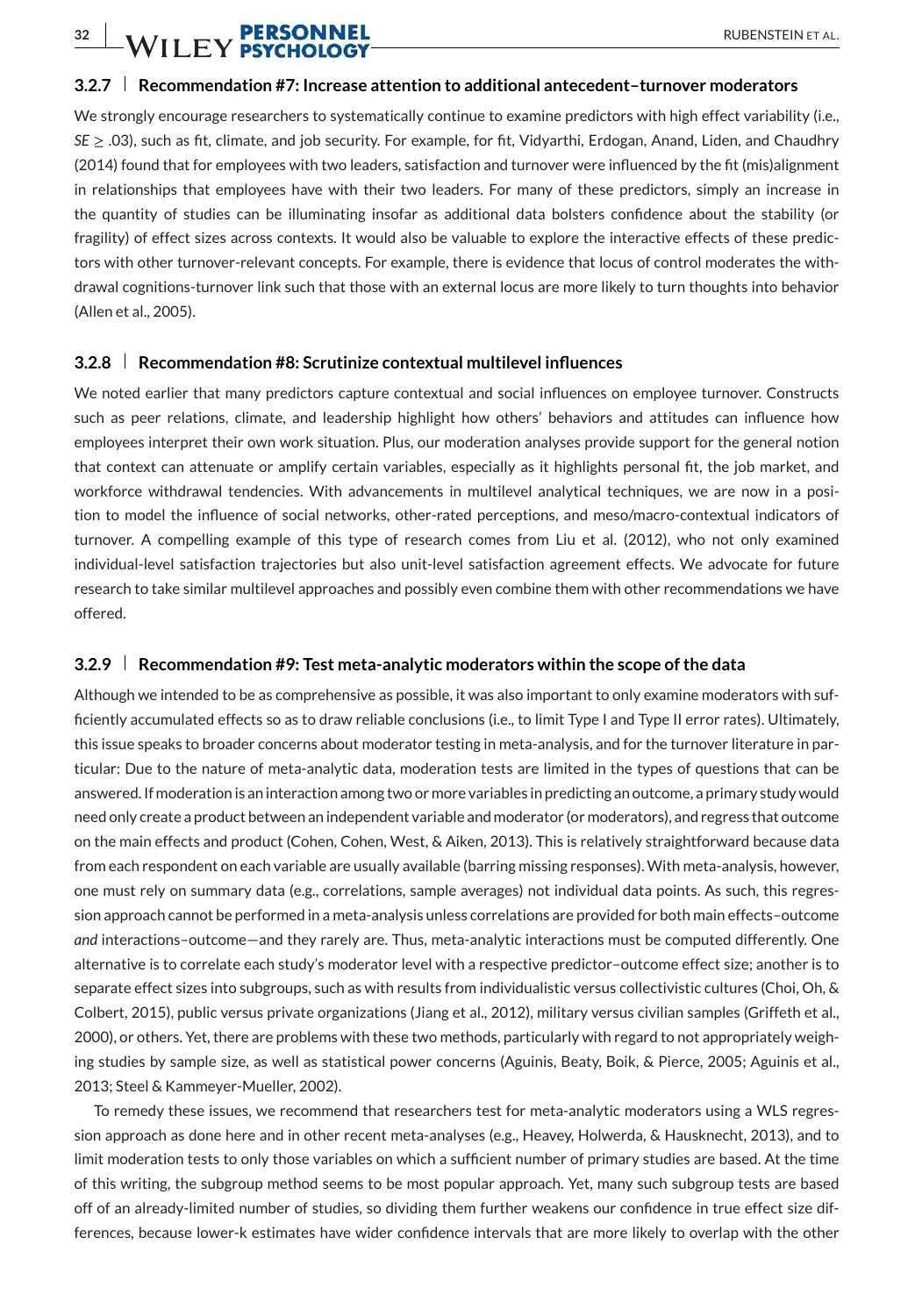RUBENSTEIN ET AL. **33**

subgroup (Quiñones, Ford, & Teachout, 1995). Further, such tests make little sense if one subgroup is disproportionately represented. Should Subgroup A have 14 studies and Subgroup B only 1 study, it becomes difficult to confidently say that the two subgroup effect sizes truly differ, even if a *Z*-test is significant. This realization led us to a final recommendation.

#### **3.2.10 Recommendation #10: Further study underexplored cultures and occupations**

Most turnover studies we reviewed came from Western countries (e.g., the United States and Canada), with fewer explorations in other cultures (e.g., East Asia, Africa, Latin America and South America) that likely have different norms and construct meanings. With more studies in such contexts, we might see different estimates. For instance, in China and other paternalistic cultures, leadership often extends beyond consideration, including benevolent behaviors such as helping employees with problems at home (Chen, Eberly, Chiang, Farh, & Cheng, 2014). As such, leadership might more strongly affect turnover in such cultures. Yet, with only 7 out of 42 leadership-turnover studies from outside the United States, it is difficult to determine just how much they differ. Similarly, only 4 out of 55 studies on rewards besides pay were conducted outside North America. Perhaps this effect is downwardly biased, and would be stronger with more international samples, for instance, given the more generous benefits mandates in Europe compared to the United States, like paid maternity/paternity/sick leave and health insurance (Glassdoor Economic Research, 2016). Even among these Western samples, though, we also noticed a high degree of occupational homogeneity, with most studies coming from civilians in private organizations performing white-collar or hospital work. For the pan-occupational and cross-cultural generalizability of our results to hold, it is imperative that future work focuses on turnover prediction in other cultures and occupations, to determine if, when, and how certain constructs operate differently, but most importantly, why they do so.

#### **3.3 Practical implications**

Organizations are rightfully interested in curtailing unexpected or unwanted turnover to protect social capital and organizational memory, and to reduce sizable expenses of onboarding newcomers (Allen et al., 2010). Our results offer useful insights for the practitioner community.

Allen et al. (2010) discussed how managers commonly believe that employees quit in order to take higher paying positions elsewhere. We find that the relationship between pay and turnover has increased since Griffeth et al. (2000), suggesting that the influence of pay on exit decisions is perhaps stronger today than it was two decades ago. Yet, as with the Griffeth et al. findings, many other predictors more readily controlled by managers can be more important than pay. One such factor includes rewards besides pay (e.g., training or promotional opportunities, bonuses, and noncash benefits). Other predictors include job characteristics, leadership, climate, and organizational support. A prevailing thought many managers hold about turnover is that it is mostly due to dissatisfaction with the work itself or low pay, and because "the job is the job," rarely can anything be done to remedy high quit rates (or, they simply accept them as bearable). To the contrary, our results corroborate the notion that often, "employees quit bosses, not jobs," and that at least as much, turnover can be due to toxic work climates or feeling unsupported by the organization. In these respects, we would argue that leadership development programs might be especially valuable to retention. Such efforts might not just focus on how leaders can develop strong relationships with followers but also on how leaders can serve as a bridge between subordinates and higher-up organizational stakeholders, as well as on how to build a climate that leverages the idiosyncratic strengths of the company (Hackman & Wageman, 2007).

Equally important are the relatively strong effects for withdrawal attitudes, job market perceptions, and withdrawal behaviors. In this regard, gauging ratings on such predictors would be highly informative. Problematically, though, many employees might be reluctant to share such revealing information with their organizations, and any responses they do share might be biased so as to appear socially desirable. Some viable options to obtain such data might include ensuring response anonymity, obtaining other reports of these perceptions/behaviors, bringing in neutral consultants to administer surveys, cultivating a work environment where employees know they will not be reprimanded for sharing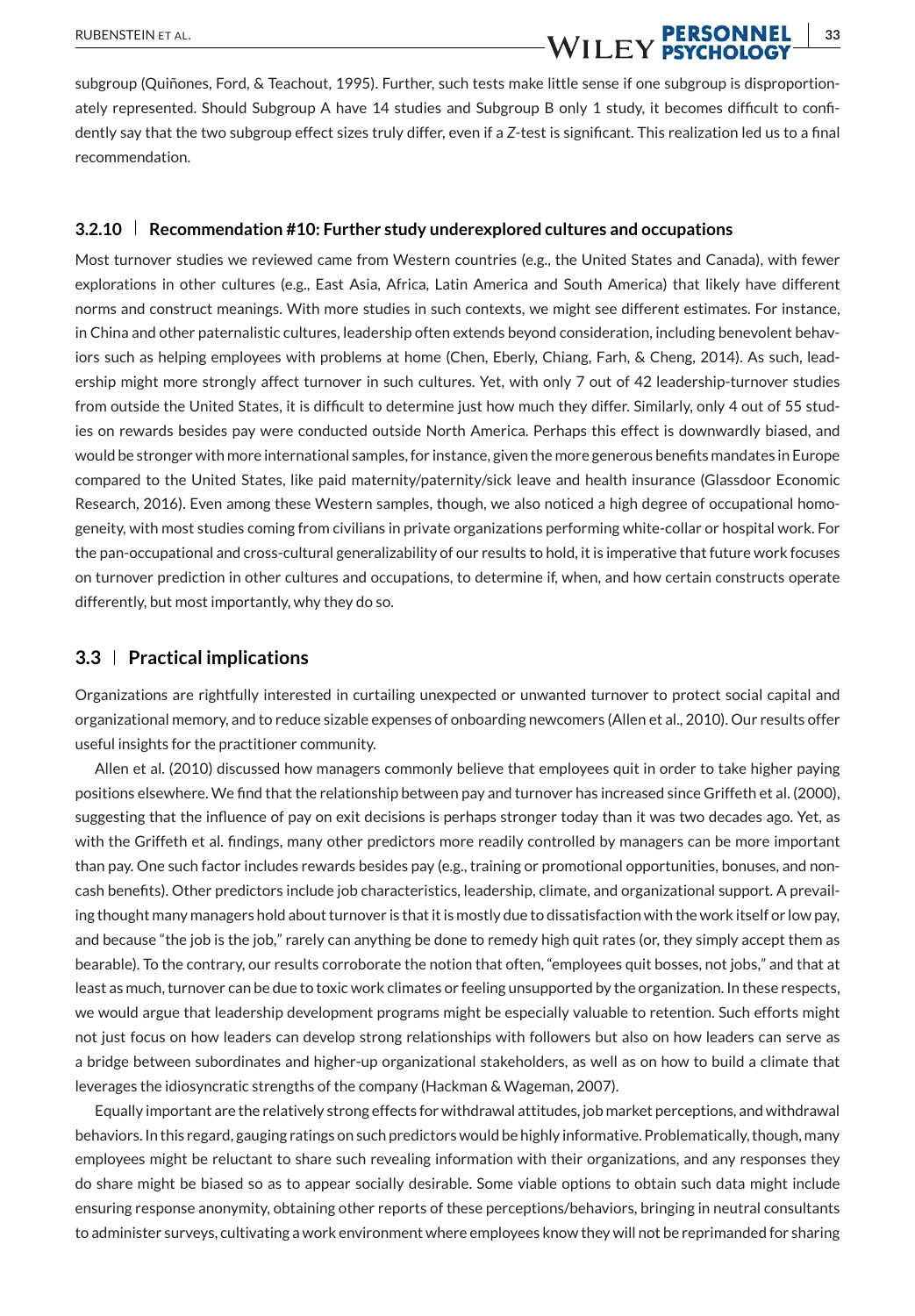### WILEY PERSONNEL<br>WILEY PSYCHOLOGY

opinions, or by using unobtrusive measures like absenteeism rates or monitoring how employees use company time (Kerlinger & Lee, 2000).

Another major focus of retention efforts in today's organizations is work engagement (Bersin, 2014; Graber, 2015). Companies like Gallup and Deloitte continuously update managers about employee engagement levels: One survey found that 79% of businesses are seriously worried about engagement and retention (Adkins, 2016; Deloitte Consulting Group, 2014). Employee engagement is a relatively new phenomenon within the turnover literature, and we could only identify four primary studies linking it to turnover behavior. Although we must be careful about overinterpreting this effect based on the limited evidence, engagement does appear to be a useful predictor. Thus, efforts to increase engagement would likely be valuable. Specifically, the major psychological drivers of engagement include experienced meaningfulness of work, psychological safety of the work environment, and availability to engage one's personal resources at any given moment (Crawford, Rich, Buckman, & Bergeron, 2014; Kahn, 1990). We identified a host of antecedents that would align with these drivers, such as improving job characteristics and rewards/pay to improve meaningfulness, monitoring leader behaviors, climate, justice, and job security to facilitate safety, and a (lack of) work–family conflict, role conflict, or stress to sustain availability. To the degree that managers attend to one or more of these drivers, we would expect engagement to improve, along with subsequent employee retention rates.

It is also prudent to discuss what our results mean for employee selection. Of course, due to equal employment opportunity concerns, we cannot advise organizations to select individuals based on their age, marital status, or how many children they have. However, other prehire predictors may be quite useful to curb turnover. For instance, managers might evaluate job applicants' perceived fit with the organization in terms of values and personality. Dispositionally, motivational metrics such as performance efficacy or personal goal setting would also be promising, and we would echo Zimmerman's (2008, p. 335) claim to the utility of personality inventories focusing on emotional stability and conscientiousness (as well as CSEs, as noted earlier). Other studies (e.g., Barrick & Zimmerman, 2005) have also advocated for using biographical data for selection. We concur, specifically for things like past job tenure. Given that companies often hire hundreds of new employees each year—even more for those with regularly high turnover rates—differentiating applicants even by one point on these metrics could meaningfully reduce turnover, resulting in substantial cost savings. There have also been efforts to predict commitment propensity and quit intentions during selection (Lee, Ashford, Walsh, & Mowday, 1992), so similar steps could be taken to select individuals prone to higher attitudes or embeddedness (Barrick & Zimmerman, 2005; Choi et al., 2015; Judge, Heller, & Mount, 2002).

#### **3.4 Limitations**

There are limitations to this paper that must be acknowledged. First, treating dichotomous turnover behavior as continuous might be considered controversial, as correcting correlations can lead to an increase in sampling error variance of the adjusted meta-analytic effect distribution (Hunter & Schmidt, 2004). As such, this procedure may have inflated the results. We would advise readers to consider the uncorrected and corrected correlations when interpreting the data.

Second, as a meta-analysis, our results may be biased in favor of the most studied constructs, despite newer, equally predictive variables being overshadowed. Although we did try to incorporate many into our model, this article is not the final word as to what employees consider when they decide to quit. Exciting developments in the areas of dyadic work relationships (Chiaburu & Harrison, 2008), commitment reconceptualized as identification or internalization (Klein, Molloy, & Brinsfield, 2012), and emotional labor (Kammeyer-Mueller et al., 2013) may prominently figure into future discussions of employee turnover and empirical study.

Third, and as noted in Recommendations 9 and 10, although we aimed to be as comprehensive as possible in testing moderation hypotheses, we were unable to examine every moderation relationship, and some tests still had low power, despite inclusion restrictions. Thus, although many predictors showed significant effect size variability, we were only able to test hypotheses on a selection of them. Future studies should expand our moderation tests to the full range of predictors and study how results might differ as a function of other contextual factors.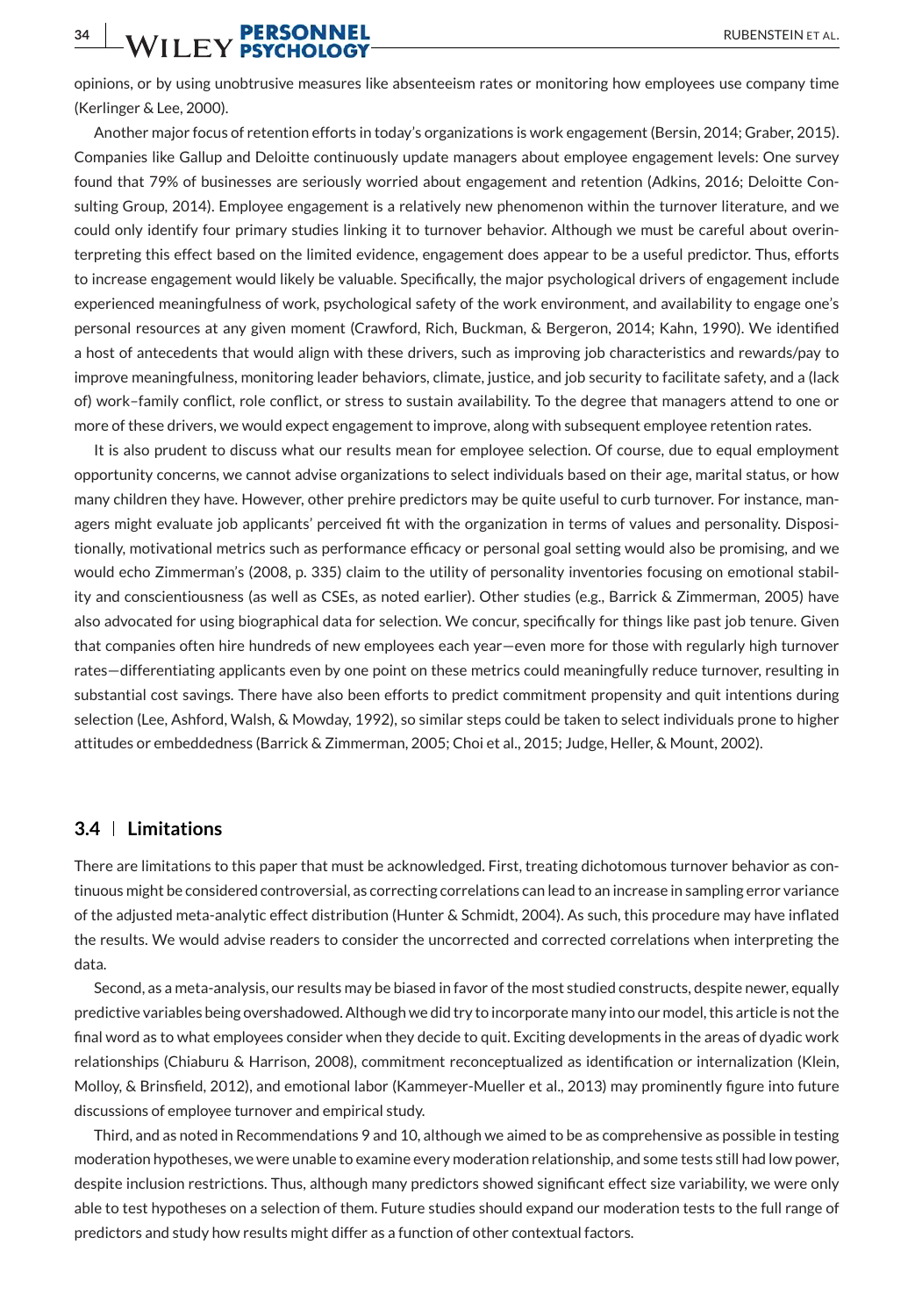

#### **4 CONCLUSION**

This paper reports the most comprehensive analysis of the individual-level voluntary turnover literature to date. In surveying this dense forest, we revealed an array of distal and proximal factors that contribute to exit decisions, while highlighting the context-sensitive nature of this phenomenon. Given the results, as well as the challenges in the existing literature uncovered throughout this work, we advocate for a paradigm shift in turnover research that embraces cutting-edge methodologies to capture the dynamic and multilevel ways by which turnover decisions unfold. It is our intention that this study not be a conclusive statement to turnover study, but rather a checkpoint, to take stock of where we have been and to offer a practical guide as to the most promising avenues for future inquiry.

#### **ACKNOWLEDGMENTS**

We gratefully acknowledge the constructive feedback from editor Dr. John Hausknecht and two anonymous reviewers on earlier versions of this manuscript.

#### **NOTES**

- $1$  From this point forward, when we use the term turnover, we refer to individual-level voluntary turnover.
- $<sup>2</sup>$  In these analyses, we did not consider multiorganization samples, unless the article separately reported mean levels of a vari-</sup> able for each organization studied. Employees are likely only influenced by their own organizational context, such as the mean level of job satisfaction of their own organization. Mean job satisfaction across multiple organizational samples is therefore less meaningful to examine.
- $3$  Due to the substantial number of studies ( $k = 316$ ) included in the meta-analysis, we only include those references that are cited in text. The full coded article list is available upon request from the first author.

#### **REFERENCES<sup>3</sup>**

- Adkins, A. (2016). Employee engagement in U.S. stagnant in 2015. Retrieved from [http://www.gallup.com/poll/188144/empl](http://www.gallup.com/poll/188144/employee-engagement-stagnant-2015.aspx)[oyee-engagement-stagnant-2015.aspx](http://www.gallup.com/poll/188144/employee-engagement-stagnant-2015.aspx)
- Aguinis, H., Beaty, J. C., Boik, R. J., & Pierce, C. A. (2005). Effect size and power in assessing moderating effects of categorical variables using multiple regression: A 30-year review. *Journal of Applied Psychology*, *90*, 94–107. <https://doi.org/10.1037/0021-9010.90.1.94>
- Aguinis, H., Gottfredson, R. K., & Culpepper, S. A. (2013). Best-practice recommendations for estimating cross-level interaction effects using multilevel modeling. *Journal of Management*, *39*, 1490–1528.<https://doi.org/10.1177/0149206313478188>
- Ajzen, I., & Fishbein, M. (1980). *Understanding attitudes and predicting social behavior*. Englewood Cliffs, NJ: Prentice-Hall.
- Allen, D. G., & Griffeth, R. W. (2001). Test of a mediated performance-turnover relationship highlighting the moderating roles of visibility and reward contingency. *Journal of Applied Psychology*, *86*, 1014–1021. <https://doi.org/10.1037/0021-9010.86.5.1014>
- Allen, D. G., Bryant, P. C., & Vardaman, J. (2010). Retaining talent: Replacing misconceptions with evidence-based strategies. *Academy of Management Perspectives*, *24*, 48–64.<https://doi.org/10.5465/AMP.2010.51827775>
- Allen, D. G., Shore, L. M., & Griffeth, R. W. (2003). The role of perceived organizational support and supportive human resource practices in the turnover process. *Journal of Management*, *29*, 99–118.<https://doi.org/10.1177/014920630302900107>
- Allen, D. G., Peltokorpi, V. M., & Rubenstein, A. L. (2016). When "embedded" means "stuck": Moderating effects of job embeddedness in adverse work environments. *Journal of Applied Psychology*, *101*, 1670–1686. <https://doi.org/10.1037/apl0000134>
- Allen, D. G., Weeks, K. P., & Moffitt, K. R. (2005). Withdrawal cognitions and voluntary turnover: The moderating roles of self-monitoring, locus of control, proactive personality, and risk aversion. *Journal of Applied Psychology*, *90*, 980–990. <https://doi.org/10.1037/0021-9010.90.5.980>
- American Psychological Association (2012). *Stress in America*. Retrieved from [http://www.apa.org/news/press/releases/stress/](http://www.apa.org/news/press/releases/stress/2012/generations.aspx) [2012/generations.aspx](http://www.apa.org/news/press/releases/stress/2012/generations.aspx)
- Arnold, H. J., & Feldman, D. C. (1982). A multivariate analysis of the determinants of job turnover. *Journal of Applied Psychology*, *67*, 350–360.<https://doi.org/10.1037/0021-9010.67.3.350>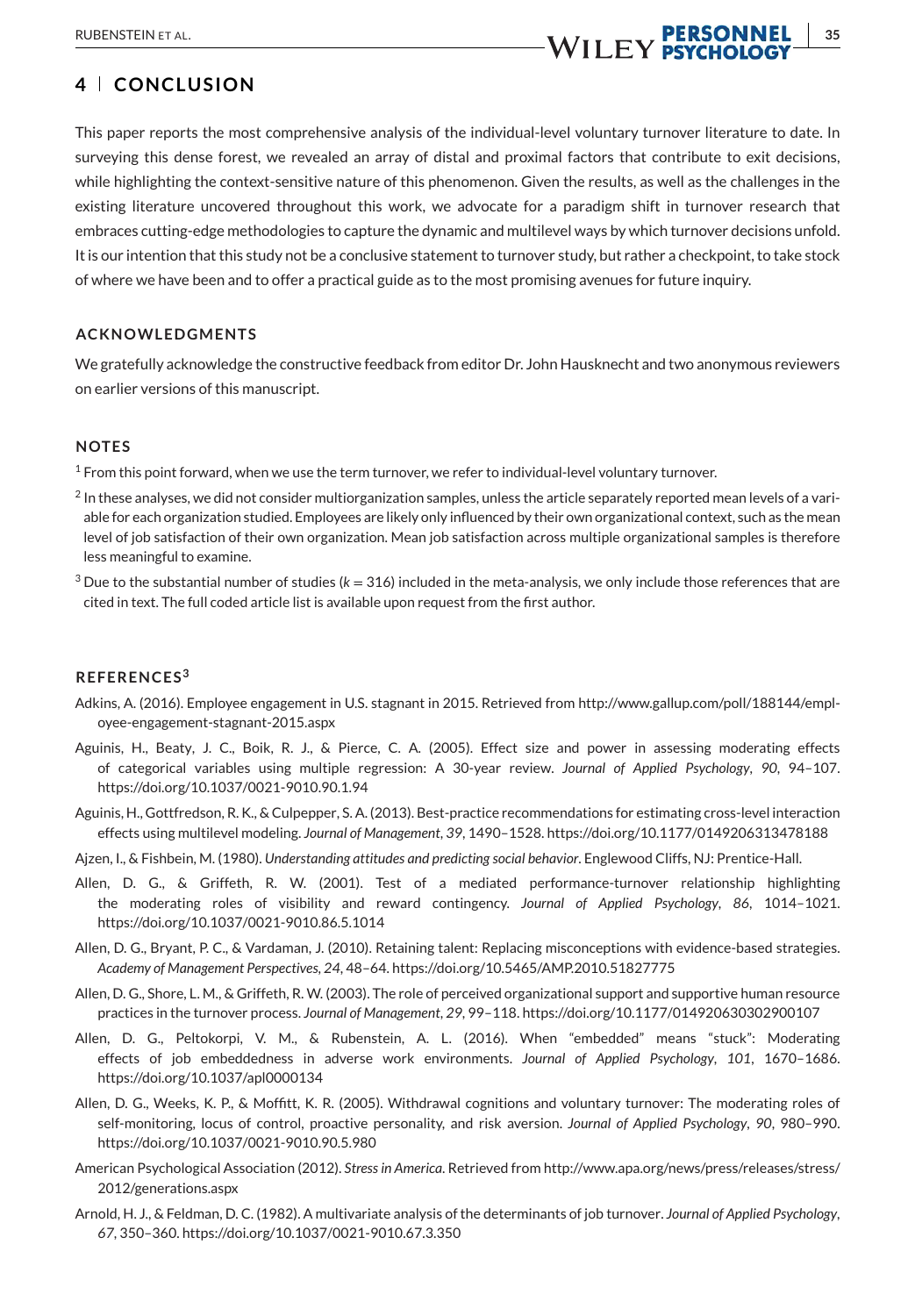### **36 RUBENSTEIN ET AL.**<br>**36 RUBENSTEIN ET AL.**<br>**36 RUBENSTEIN ET AL.**

- Bakker, A. B., & Leiter, M. P. (Eds.). (2010). *Work engagement: A handbook of essential theory and research*. New York, NY: Psychology Press.
- Bal, P. M., & Jansen, P. G. W. (2016). Work flexibility across the lifespan. *Research in Personnel and Human Resources Management*, *34*, 43–99.
- Ballinger, G. A., Lehman, D. W., & Schoorman, F. D. (2010). Leader–member exchange and turnover before and after succession events. *Organizational Behavior and Human Decision Processes*, *113*, 25–36.<https://doi.org/10.1016/j.obhdp.2010.04.003>
- Ballinger, G. A., & Schoorman, F. D. (2007). Individual reactions to leadership succession in workgroups.*Academy of Management Review*, *32*, 118–136.<https://doi.org/10.5465/AMR.2007.23463887>
- Barrick, M. R., & Mount, M. K. (1996). Effects of impression management and self-deception on the predictive validity of personality constructs. *Journal of Applied Psychology*, *81*, 261–272[. https://doi.org/10.1037/0021-9010.81.3.261](https://doi.org/10.1037/0021-9010.81.3.261)
- Barrick, M. R., & Zimmerman, R. D. (2005). Reducing voluntary, avoidable turnover through selection. *Journal of Applied Psychology*, *90*, 159–166.<https://doi.org/10.1037/0021-9010.90.1.159>
- Barrick, M. R., & Zimmerman, R. D. (2009). Hiring for retention and performance. *Human Resource Management*, *48*, 183–206. <https://doi.org/10.1002/hrm.20275>
- Becker, T. E. (2005). Potential problems in the statistical control of variables in organizational research: A qualitative analysis with recommendations. *Organizational Research Methods*, *8*, 274–289. [https://doi.org/10.1177/109442810527-](https://doi.org/10.1177/1094428105278021) [8021](https://doi.org/10.1177/1094428105278021)
- Becker, T. E., Atinc, G., Breaugh, J. A., Carlson, K. D., Edwards, J. R., & Spector, P. E. (2016). Statistical control in correlational studies: 10 essential recommendations for organizational researchers. *Journal of Organizational Behavior*, *37*, 157–167. <https://doi.org/10.1002/job.2053>
- Benson, G. S., Finegold, D., & Mohrman, S. A. (2004). You paid for the skills, now keep them: Tuition reimbursement and voluntary turnover. *Academy of Management Journal*, *47*, 315–331.
- Bentein, K., Vandenberghe, C., Vandenberg, R., & Stinglhamber, F. (2005). The role of change in the relationship between commitment and turnover: a latent growth modeling approach. *Journal of Applied Psychology*, *90*, 468–482. <https://doi.org/10.1037/0021-9010.90.3.468>
- Bernerth, J. B., & Aguinis, H. (2016). A critical review and best-practice recommendations for control variable usage. *Personnel Psychology*, *69*, 229–283.<https://doi.org/10.1111/peps.12103>
- Berry, C. M., Lelchook, A. M., & Clark, M. A. (2012). A meta-analysis of the interrelationships between employee lateness, absenteeism, and turnover: Implications for models of withdrawal behavior. *Journal of Organizational Behavior*, *33*, 678– 699.<https://doi.org/10.1002/job.778>
- Bersin, J. (2014). It's time to rethink the "employee engagement" issue. Retrieved from [http://www.forbes.com/sites/](http://www.forbes.com/sites/joshbersin/2014/04/10/its-time-to-rethink-the-employee-engagement-issue/\0431cf0e4411827) [joshbersin/2014/04/10/its-time-to-rethink-the-employee-engagement-issue/#1cf0e4411827](http://www.forbes.com/sites/joshbersin/2014/04/10/its-time-to-rethink-the-employee-engagement-issue/\0431cf0e4411827)
- Blau, G. (1989). Testing the generalizability of a career commitment measure and its impact on employee turnover. *Journal of Vocational Behavior*, *35*, 88–103.
- Blau, G. (1994). Developing and testing a taxonomy of lateness behavior. *Journal of Applied Psychology*, *79*, 959–970. <https://doi.org/10.1037/0021-9010.79.6.959>
- Blau, G. (2007). Does a corresponding set of variables for explaining voluntary organizational turnover transfer to explaining voluntary occupational turnover? *Journal of Vocational Behavior*, *70*, 135–148. [https://doi.org/10.1016/j.jvb.2006.](https://doi.org/10.1016/j.jvb.2006.07.007) [07.007](https://doi.org/10.1016/j.jvb.2006.07.007)
- Blau, G. J. (1987). Locus of control as potential moderator of the turnover process. *Journal of Occupational Psychology*, *60*, 21– 29.
- Blegen, M. A., Mueller, C. W., & Price, J. L. (1988). Measurement of kinship responsibility for organizational research. *Journal of Applied Psychology*, *73*, 402–409.<https://doi.org/10.1037/0021-9010.73.3.402>
- Bluedorn, A. C. (1982). A unified model of turnover from organizations. *Human Relations*, *35*, 135–153. [https://doi.org/10.1177/001872678203500204]( https://doi.org/10.1177/001872678203500204)
- Borenstein, M., Hedges, L. V., Higgins, J. P. T., & Rothstein, H. R. (2009). *Introduction to meta-analysis*. Chichester, UK: Wiley.
- Borenstein, M., Hedges, L. V., Higgins, J. P. T., & Rothstein, H. R. (2010). A basic introduction to fixed-effect and random-effects models for meta-analysis. *Research Synthesis Methods*, *1*, 97–111.<https://doi.org/10.1002/jrsm.12>
- Boswell, W. R., Boudreau, J. W., & Dunford, B. B. (2004). The outcomes and correlates of job search objectives: Searching to leave or searching for leverage? *Journal of Applied Psychology*, *89*, 1083–1091. [https://doi.org/](https://doi.org/10.1037/0021-9010.89.6.1083) [10.1037/0021-9010.89.6.1083](https://doi.org/10.1037/0021-9010.89.6.1083)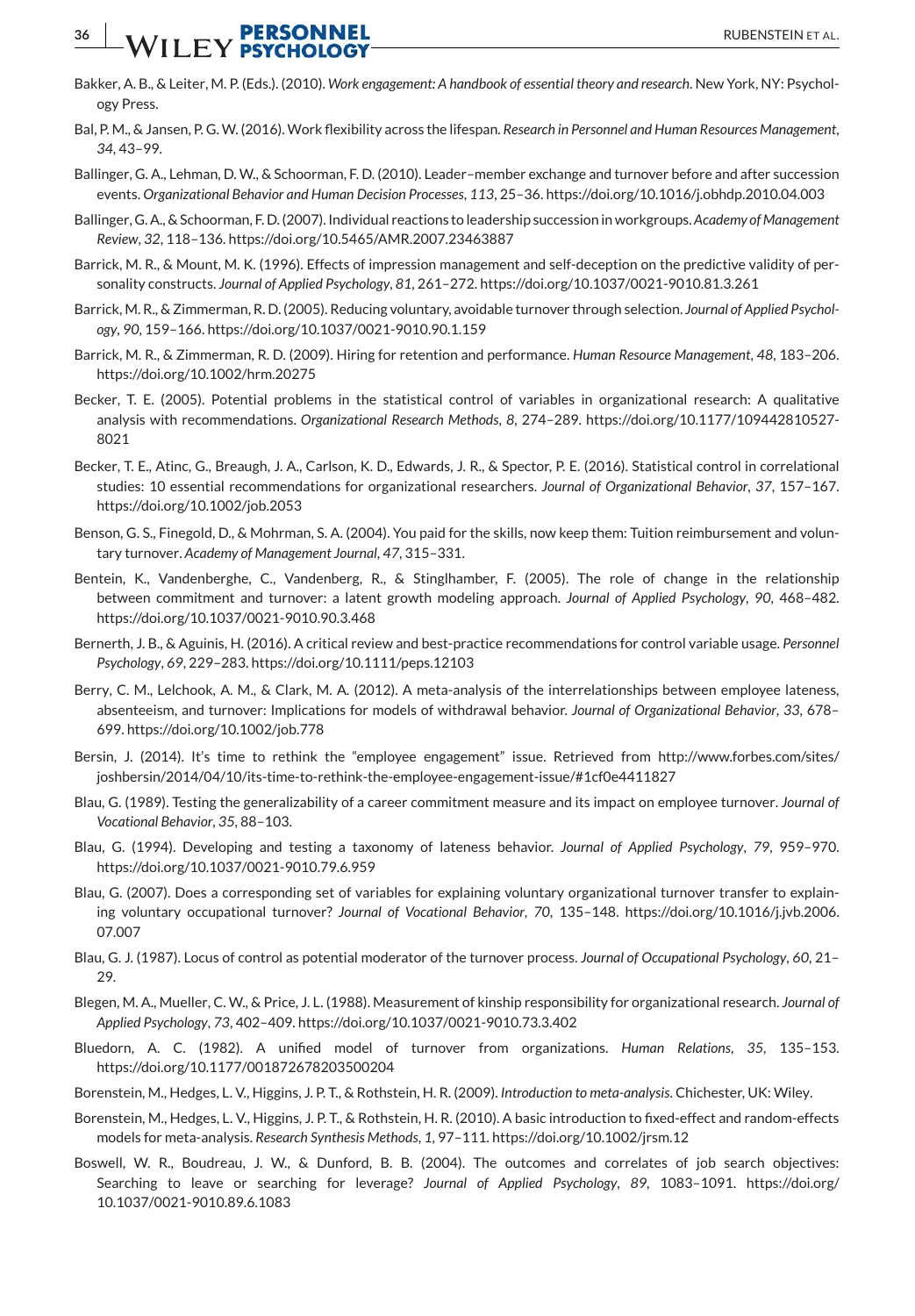# RUBENSTEIN ET AL. **37**<br> **WII FV BENSONNEL** 37

- Boswell, W. R., Boudreau, J. W., & Tichy, J. (2005). The relationship between employee job change and job satisfaction: The honeymoon-hangover effect. *Journal of Applied Psychology*, *90*, 882–892.<https://doi.org/10.1037/0021-9010.90.5.882>
- Bretz, R. D., Boudreau, J. W., & Judge, T. A. (1994). Job search behavior of employed managers. *Personnel Psychology*, *47*, 275– 301.<https://doi.org/10.1111/j.1744-6570.1994.tb01725.x>
- Brief, A. P., Van Sell, M., & Aldag, R. J. (1979). Vocational decision making among women: Implications for organizational behavior. *Academy of Management Review*, *4*, 521–530.<https://doi.org/10.5465/AMR.1979.4498329>
- Buchko, A. A. (1992). Employee ownership, attitudes, and turnover: An empirical assessment. *Human Relations*, *45*, 711–733. <https://doi.org/10.1177/001872679204500704>
- Bunderson, J. S. (2001). How work ideologies shape the psychological contracts of professional employees: Doctor's responses to perceived breach. *Journal of Organizational Behavior*, *22*, 717–741.<https://doi.org/10.1002/job.112>
- Cable, D. M., & DeRue, D. S. (2002). The convergent and discriminant validity of subjective fit perceptions. *Journal of Applied Psychology*, *87*, 875–884.<https://doi.org/10.1037/0021-9010.87.5.875>
- Cappelli, P., & Sherer, P. D. (1991). The missing role of context in OB: The need for a mesolevel approach. In L. L. Cummings & B. M. Staw (Eds.), *Research in organizational behavior* (Vol. 13, pp. 55–110). Greenwich, CT: JAI Press.
- Carr, J. Z., Schmidt, A. M., Ford, K., & DeShon, R. P. (2003). Climate perceptions matter: A meta-analytic path analysis relating molar climate, cognitive and affective states, and individual level work outcomes. *Journal of Applied Psychology*, *88*, 605– 619.<https://doi.org/10.1037/0021-9010.88.4.605>
- Cavanaugh, M. A., Boswell, W. R., Roehling, M. V., & Boudreau, J. W. (2000). An empirical examination of self-reported work stress among U.S. managers. *Journal of Applied Psychology*, *85*, 65–74.<https://doi.org/10.1037/0021-9010.85.1.65>
- Chan, D. (1998). Functional relations among constructs in the same content domain at different levels of analysis: A typology of composition models. *Journal of Applied Psychology*, *83*, 234–242.<https://doi.org/10.1037/0021-9010.83.2.234>
- Chang, C.-H., Rosen, C. C., & Levy, P. E. (2009). The relationship between perceptions of organizational politics and employee attitudes, strain, and behavior: A meta-analytic examination. *Academy of Management Journal*, *52*, 779–801. <https://doi.org/10.5465/AMJ.2009.43670894>
- Chen, G., Ployhart, R. E., Thomas, H. C., Anderson, N., & Bliese, P. D. (2011). The power of momentum: A new model of dynamic relationships between job satisfaction change and turnover intentions. *Academy of Management Journal*, *54*, 159–181. <https://doi.org/10.5465/AMJ.2011.59215089>
- Chen, X., Hui, C., & Sego, D. J. (1998). The role of organizational citizenship behavior in turnover: Conceptualization and preliminary tests of key hypotheses. *Journal of Applied Psychology*, *83*, 922–931.<https://doi.org/10.1037/0021-9010.83.6.922>
- Chen, X. P., Eberly, M. B., Chiang, T. J., Farh, J. L., & Cheng, B. S. (2014). Affective trust in Chinese leaders linking paternalistic leadership to employee performance. *Journal of Management*, *40*, 796–819.<https://doi.org/10.1177/0149206311410604>
- Chiaburu, D. S., & Harrison, D. A. (2008). Do peers make the place? Conceptual synthesis and meta-analysis of coworker effects on perceptions, attitudes, OCBs, and performance. *Journal of Applied Psychology*, *93*, 1082–1103. <https://doi.org/10.1037/0021-9010.93.5.1082>
- Choi, D., Oh, I.-S., & Colbert, A. E. (2015). Understanding organizational commitment: A meta-analytic examination of the roles of the five-factor model of personality and culture. *Journal of Applied Psychology*, *100*, 1542–1567. <https://doi.org/10.1037/apl0000014>
- Clausen, T., & Borg, V. (2010). Do positive work-related states mediate the association between psychosocial work characteristics and turnover? A longitudinal analysis. *International Journal of Stress Management*, *17*, 308–324. <https://doi.org/10.1037/a0021069>
- Clegg, C.W. (1983). Psychology of employee lateness, absence, and turnover: A methodological critique and an empirical study. *Journal of Applied Psychology*, *68*, 88–101.<https://doi.org/10.1037/0021-9010.68.1.88>
- Cohen, A. (2000). The relationship between commitment forms and work outcomes: A comparison of three models. *Human Relations*, *53*, 387–417.<https://doi.org/10.1177/0018726700533005>
- Cohen, J., Cohen, P., West, S. G., & Aiken, L. S. (2013). *Applied multiple regression/correlation analysis for the behavioral sciences*. New York, NY: Routledge.
- Colarelli, S. M., Dean, R. A., & Konstans C. (1987). Comparative effects of personal and situational influences on job outcomes of new professionals. *Journal of Applied Psychology*, *72*, 558–566.<https://doi.org/10.1037/0021-9010.72.4.558>
- Crawford, E. R., Rich, B. L., Buckman, B., & Bergeron, J. (2014). The antecedents and drivers of employee engagement. In C. Truss, R. Delbridge, K. Alfes, A. Shantz, & E. Soane (Eds.), *Employee engagement in theory and practice* (pp. 57–81). New York, NY: Routledge.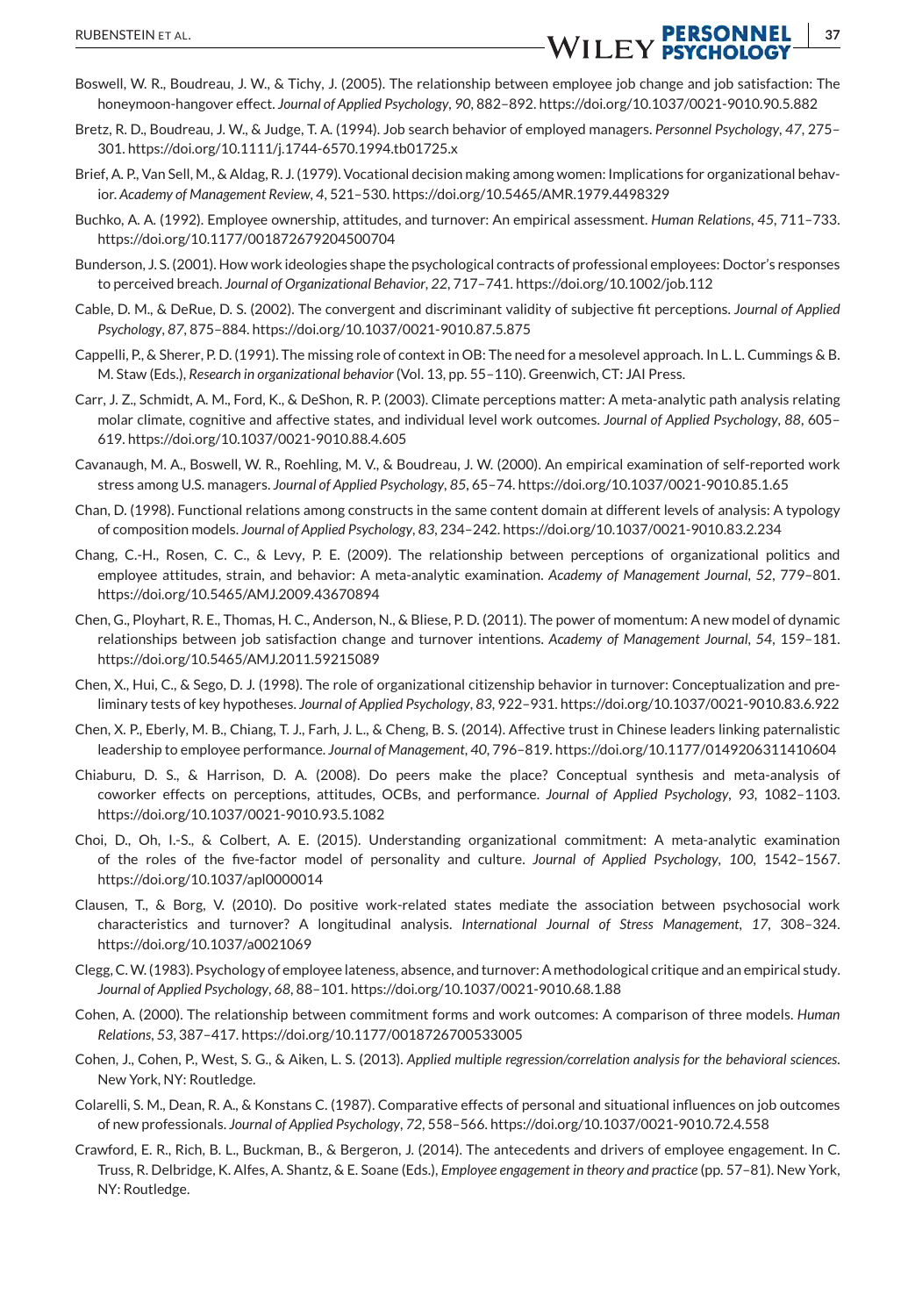# **38** RUBENSTEIN ET AL.

- de Croon, E. M., Sluiter, J. K., Blonk, R. W. B., Broersen, J. P. J., & Frings-Dresen, M. H. W. (2004). Stressful work, psychological job strain, and turnover: A 2-year prospective cohort study of truck drivers. *Journal of Applied Psychology*, *89*, 442–454. <https://doi.org/10.1037/0021-9010.89.3.442>
- Deloitte Consulting. (2014). *Global human capital trends 2014. In Engaging the 21st Century workforce*. Deloitte University Press Accessed January 3, 2017 at [http://d2mtr37y39tpbu.cloudfront.net/wp-content/uploads/2014/03/](http://d2mtr37y39tpbu.cloudfront.net/wp-content/uploads/2014/03/GlobalHumanCapitalTrends_2014.pdf) [GlobalHumanCapitalTrends\\_2014.pdf](http://d2mtr37y39tpbu.cloudfront.net/wp-content/uploads/2014/03/GlobalHumanCapitalTrends_2014.pdf)
- Dess, G. G., & Shaw, J. D. (2001). Voluntary turnover, social capital, and organizational performance. *Academy of Management Review*, *26*, 446–456.<https://doi.org/10.5465/AMR.2001.4845830>
- Edwards, J. R. (2007). Polynomial regression and response surface methodology. In C. Ostroff & T. A. Judge (Eds.), *Perspectives on organizational fit* (pp. 361–372). San Francisco, CA: Jossey-Bass.
- Eisenbeiss, S. A., van Knippenberg, D., & Boerner, S. (2008). Transformational leadership and team innovation: Integrating team climate principles. *Journal of Applied Psychology*, *93*, 1438–1446.<https://doi.org/10.1037/a0012716>
- Elvira, M. M., & Cohen, L. E. (2001). Location matters: A cross-level analysis of the effects of organizational sex composition on turnover. *Academy of Management Journal*, *44*, 591–605.<https://doi.org/10.2307/3069373>
- Erdogan, B., & Bauer, T. N. (2010). Differentiated leader-member exchanges: The buffering role of justice climate. *Journal of Applied Psychology*, *95*, 1104–1120.<https://doi.org/10.1037/a0020578>
- Felps, W., Mitchell, T. R., Hekman, D. R., Lee, T. W., Holtom, B. C., & Harman, W. S. (2009). Turnover contagion: How coworkers' job embeddedness and job search behaviors influence quitting. *Academy of Management Journal*, *52*, 545–561. <https://doi.org/10.5465/AMJ.2009.41331075>
- Glassdoor Economic Research (2016). *Where are the best social benefits in Europe? New report from Glassdoor Economic Research*. Unpublished research report.
- Graber, S. (2015). The two sides of employee engagement. Retrieved from [https://hbr.org/2015/12/the-two-sides-of](https://hbr.org/2015/12/the-two-sides-of-employee-engagement)[employee-engagement.](https://hbr.org/2015/12/the-two-sides-of-employee-engagement)
- Graen, G. B., Liden, R. C., & Hoel,W. (1982). Role of leadership in the employee withdrawal process. *Journal of Applied Psychology*, *67*, 868–872.<https://doi.org/10.1037/0021-9010.67.6.868>
- Griffeth, R. W., Hom, P. W., & Gaertner, S. (2000). A meta-analysis of antecedents and correlates of employee turnover: Update, moderator tests, and research implications for the next millennium. *Journal of Management*, *26*, 463–488. <https://doi.org/10.1177/014920630002600305>
- Griffeth, R. W., Steel, R. P., Allen, D. G., & Bryan, N. (2005). The development of a multidimensional measure of job market cognitions: The Employment Opportunity Index (EOI). *Journal of Applied Psychology*, *90*, 335–349. <https://doi.org/10.1037/0021-9010.90.2.335>
- Hackman, J. R., & Wageman, R. (2007). Asking the right questions about leadership. *American Psychologist*, *62*, 43–47. <https://doi.org/10.1037/0003-066X.62.1.43>
- Hale, D., Ployhart, R., & Shepherd, W. (2015). A two-phase longitudinal model of a turnover event: Disruption, recovery rates, and moderators of collective performance. *Academy of Management Journal*, *59*, 906–929. <https://doi.org/10.5465/amj.2013.0546>
- Hancock, J. I., Allen, D. G., Bosco, F. A., McDaniel, K. R., & Pierce, C. A. (2013). Meta-analytic review of employee turnover as a predictor of firm performance. *Journal of Management*, *39*, 573–603. [https://doi.org/10.1177/014920631142-4943](https://doi.org/10.1177/0149206311424943)
- Harris, K. J.,Wheeler, A. R., & Kacmar, M. (2011). The mediating role of organizational job embeddedness in the LMX-outcomes relationships. *The Leadership Quarterly*, *22*, 271–281.<https://doi.org/10.1016/j.leaqua.2011.02.003>
- Harrison, D. A., Newman, D. A., & Roth, P. L. (2006). How important are job attitudes? Meta-analytic comparisons of integrative behavioral outcomes and time sequences. *Academy of Management Journal*, *49*, 305–325. <https://doi.org/10.5465/AMJ.2006.20786077>
- Hausknecht, J. P., Sturman, M. C., & Roberson, Q. M. (2011). Justice as a dynamic construct: Effects of individual trajectories on distal work outcomes. *Journal of Applied Psychology*, *96*, 872–880.<https://doi.org/10.1037/a0022991>
- Hausknecht, J. P., Trevor, C. O., & Farr, J. L. (2002). Retaking ability tests in a selection setting: Implications for practice effects, training performance, and turnover. *Journal of Applied Psychology*, *87*, 243–254. <https://doi.org/10.1037/0021-9010.87.2.243>
- Heavey, A. L., Holwerda, J. A., & Hausknecht, J. P. (2013). Causes and consequences of collective turnover: A meta-analytic review. *Journal of Applied Psychology*, *98*, 412–453.<https://doi.org/10.1037/a0032380>
- Higgins, J. P., Thompson, S. G., Deeks, J. J., & Altman, D. G. (2003). Measuring inconsistency in meta-analyses. *British Medical Journal*, *327*, 557–560.<https://doi.org/10.1136/bmj.327.7414.557>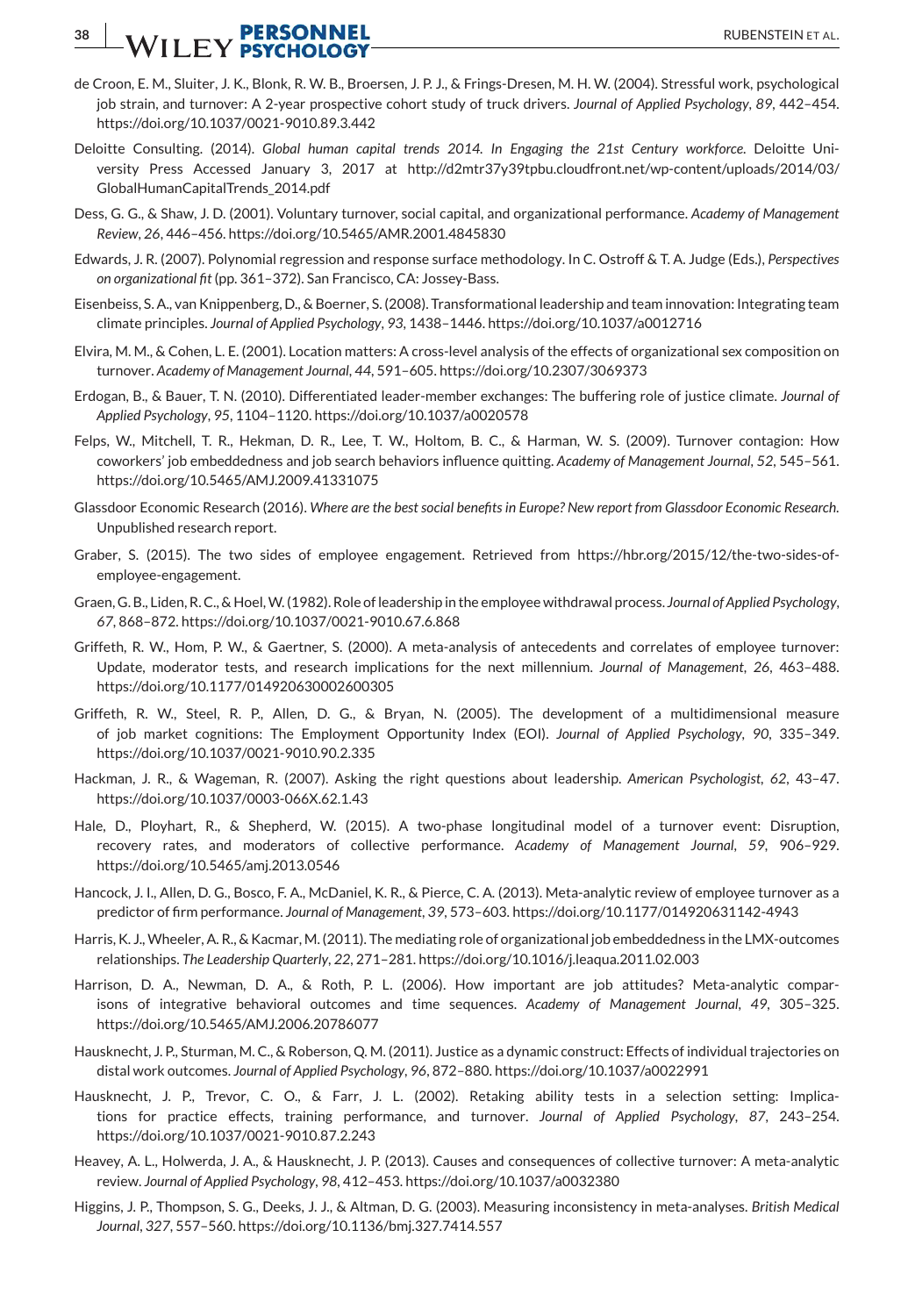

- Hollenbeck, J. R., & Williams, C. R. (1986). Turnover functionality versus turnover frequency: A note on work attitudes and organizational effectiveness. *Journal of Applied Psychology*, *71*, 606–611.<https://doi.org/10.1037/0021-9010.71.4.606>
- Holtom, B. C., & Inderrieden, E. J. (2006). Integrating the unfolding model and job embeddedness model to better understand voluntary turnover. *Journal of Managerial Issues*, *18*, 435–452.
- Holtom, B. C., Mitchell, T. R., Lee, T. W., & Eberly, M. B. (2008). Turnover and retention research: A glance at the past, a closer review of the present, and a venture into the future. *Academy of Management Annals*, *2*, 231–274. <https://doi.org/10.1080/19416520802211552>
- Holtom, B. C., Tidd, S. T., Mitchell, T. R., & Lee, T. W. (2013). A demonstration of the importance of temporal considerations in the prediction of newcomer turnover. *Human Relations*, *66*, 1337–1352.<https://doi.org/10.1177/0018726713477459>
- Hom, P. W., & Hulin, C. L. (1981). A competitive test of the prediction of reenlistment by several models. *Journal of Applied Psychology*, *66*, 23–39.<https://doi.org/10.1037/0021-9010.66.1.23>
- Hom, P. W., & Kinicki, A. J. (2001). Toward a greater understanding of how dissatisfaction drives employee turnover. *Academy of Management Journal*, *44*, 975–987.<https://doi.org/10.2307/3069441>
- Hom, P. W., & Griffeth, R. W. (1995). *Employee turnover*. Cincinnati, OH: South-West College.
- Hom, P. W., Griffeth, R. W., Palich, L. E., & Bracker, J. S. (1998). An exploratory investigation into theoretical mechanisms underlying realistic job previews. *Personnel Psychology*, *51*, 421–451.<https://doi.org/10.1111/j.1744-6570.1998.tb00732.x>
- Hom, P. W., Griffeth, R. W., & Sellaro, C. L. (1984). The validity of Mobley's (1977) model of employee turnover. *Organizational Behavior and Human Performance*, *34*, 141–174. [https://doi.org/10.1016/0030-5073\(84\)90001-1](https://doi.org/10.1016/0030-5073\05084\05190001-1)
- Hom, P. W., Lee, T. W., Shaw, J. D., & Hausknecht, J. P. (2017). One hundred years of employee turnover theory and research. *Journal of Applied Psychology*.<http://psycnet.apa.org/doi/10.1037/apl0000114>
- Hom, P. W., Mitchell, T. R., Lee, T. W., & Griffeth, R. W. (2012). Reviewing employee turnover: Focusing on proximal withdrawal states and an expanded criterion. *Psychological Bulletin*, *138*, 831–858.<https://doi.org/10.1037/a0027983>
- Hom, P. W., Roberson, L., & Ellis, A. D. (2008). Challenging conventional wisdom about employee turnover: Revelations from corporate America. *Journal of Applied Psychology*, *93*, 1–34.<https://doi.org/10.5465/AMBPP.2006.27161825>
- Huffman, A. H., Adler, A. B., Dolan, C. A., & Castro, C. A. (2005). The impact of operations tempo on turnover intentions of Army personnel. *Military Psychology*, *17*, 175–202. [https://doi.org/10.1207/s15327876mp1703\\_4](https://doi.org/10.1207/s15327876mp1703_4)
- Huffman, A. H., Casper, W. J., & Payne, S. C. (2013). How does spouse career support relate to employee turnover? Work interfering with family and job satisfaction as mediators. *Journal of Organizational Behavior*, *35*, 194–212. <https://doi.org/10.1002/job.1862>
- Humphrey, S. E. (2011). What does a great meta-analysis look like? *Organizational Psychology Review*, *1*, 99–103. <https://doi.org/10.1177/2041386611401273>
- Humphrey, S. E., Nahrgang, J. D., & Morgeson, F. P. (2007). Integrating motivational, social, and contextual work design features: A meta-analytic summary and theoretical extension of the work design literature. *Journal of Applied Psychology*, *92*, 1332– 1356.<https://doi.org/10.1037/0021-9010.92.5.1332>
- Hunter, J. E., & Schmidt, F. L. (2004). *Methods of meta-analysis*(2nd ed). Thousand Oaks: Sage.
- Ilies, R., Wilson, K. S., & Wagner, D. T. (2009). The spillover of daily job satisfaction onto employees' family lives: The facilitating role of work-family integration. *Academy of Management Journal*, *52*, 87–102. <https://doi.org/10.5465/AMJ.2009.36461938>
- Iverson, R. D. (1999). An event history analysis of employee turnover: The case of hospital employees in Australia. *Human Resource Management Review*, *9*, 397–418. [https://doi.org/10.1016/S1053-4822\(99\)00027-3](https://doi.org/10.1016/S1053-4822\05099\05100027-3)
- Iverson, R. D., & Pullman, J. A. (2000). Determinants of voluntary turnover and layoffs in an environment of repeated downsizing following a merger: An event history analysis. *Journal of Management*, *26*, 977–1003. <https://doi.org/10.1177/014920630002600510>
- Jackofsky, E. F., Ferris, K. R., & Breckenridge, B. G. (1986). Evidence for a curvilinear relationship between job performance and turnover. *Journal of Management*, *12*, 105–111.<https://doi.org/10.1177/014920638601200109>
- Jiang, K., Liu, D., McKay, P. F., Lee, T. W., & Mitchell, T. R. (2012). When and how is job embeddedness predictive of turnover? A meta-analytic investigation. *Journal of Applied Psychology*, *97*, 1077–1096.<https://doi.org/10.1037/a0028610>
- Johns, G. (2006). The essential impact of context on organizational behavior. *Academy of Management Review*, *31*, 386–408. <https://doi.org/10.5465/AMR.2006.20208687>
- Joseph, D., Ang, S., & Slaughter, S. A. (2015). Turnover or turnaway? Competing risks analysis of male and female IT professionals' job mobility and relative pay gap. *Information Systems Research*, *26*, 145–164. <https://doi.org/10.1177/014920638601200109>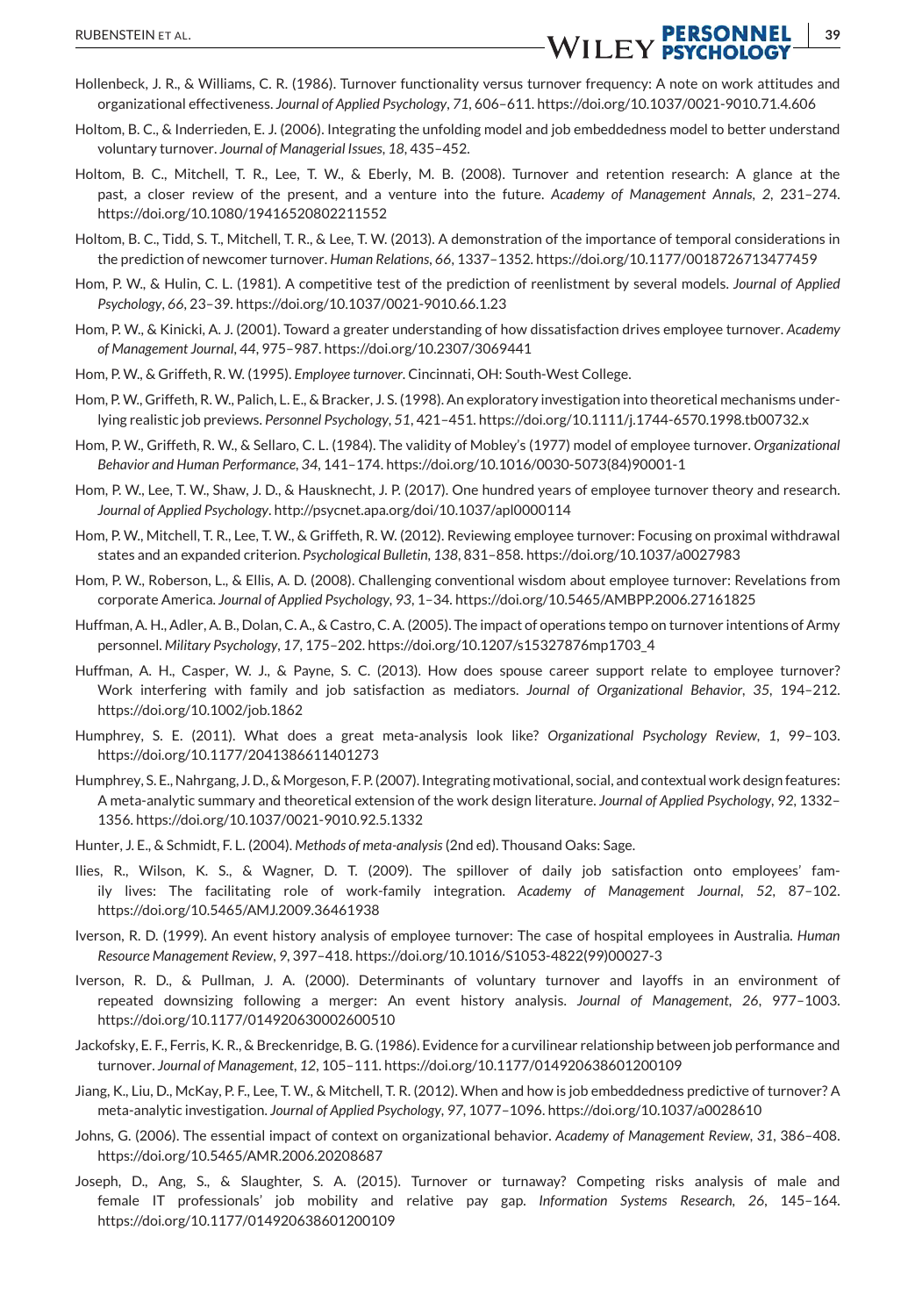# **And I RUBENSTEIN ET AL.**<br> **400 RUBENSTEIN ET AL.**<br> **400 RUBENSTEIN ET AL.**

- Judge, T. A. (1993). Does affective disposition moderate the relationship between job satisfaction and voluntary turnover? *Journal of Applied Psychology*, *78*, 395–401.<https://doi.org/10.1037/0021-9010.78.3.395>
- Judge, T. A., & Bono, J. E. (2001). Relationship of core self-evaluations traits—self-esteem, generalized self-efficacy, locus of control, and emotional stability—with job satisfaction and job performance: A meta-analysis. *Journal of Applied Psychology*, *86*, 80–92[. https://doi.org/10.1037/0021- 9010.86.1.80](https://doi.org/10.1037/0021-9010.86.1.80)
- Judge, T. A., Heller, D., & Mount, M. K. (2002). Five-factor model of personality and job satisfaction: A meta-analysis. *Journal of Applied Psychology*, *87*, 530–541.<https://doi.org/10.1037/0021-9010.87.3.530>
- Judge, T. A., Simon, L. S., Hurst, C., & Kelley, K. (2014). What I experienced yesterday is who I am today: Relationship of work motivations and behaviors to within-individual variation in the five-factor of personality. *Journal of Applied Psychology*, *9*, 199–221[. https://doi.org/10.1037/a0034485](https://doi.org/10.1037/a0034485)
- Kahn, W. A. (1990). Psychological conditions of personal engagement and disengagement at work. *Academy of Management Journal*, *33*, 692–724.<https://doi.org/10.2307/256287>
- Kammeyer-Mueller, J. D., Rubenstein, A. L., Long, D. M., Odio, M. A., Buckman, B. R., Zhang, Y., & Halvorsen-Ganepola, M. D. K. (2013). A meta-analytic structural model of dispositional affectivity and emotional labor. *Personnel Psychology*, *66*, 47–90. <https://doi.org/10.1111/peps.12009>
- Kammeyer-Mueller, J. D., Wanberg, C. R., Glomb, T. M., & Ahlburg, D. (2005). The role of temporal shifts in turnover processes: it's about time. *Journal of Applied Psychology*, *90*, 644–658.<https://doi.org/10.1037/0021-9010.90.4.644>
- Karagonlar, G., Eisenberger, R., & Aselage, J. (2016). Reciprocation wary employees discount psychological contract fulfillment. *Journal of Organizational Behavior*, *37*, 23–40.
- Kemery, E. R., Dunlap, W. P., & Griffeth, R. W. (1988). Correction for variance restriction in point-biserial correlations. *Journal of Applied Psychology*, *73*, 688–691[. https://doi.org/10.1037/0021-9010.73.4.688](https://doi.org/10.1037/0021-9010.73.4.688)
- Kerlinger, F. N., & Lee, H. B. (2000). *Foundations of behavioral research*. Fort Worth, TX: Harcourt.
- Kinicki, A. J., Lockwood, C. A., Hom, P. W., & Griffeth, R. W. (1990). Interviewer predictions of applicant qualifications and interviewer validity: Aggregate and individual analyses. *Journal of Applied Psychology*, *75*, 477–486. <https://doi.org/10.1037/0021-9010.75.5.477>
- Klein, H. J., Molloy, J. C., & Brinsfield, C. T. (2012). Reconceptualizing workplace commitment to redress a stretched construct: Revisiting assumptions and removing confounds. *Academy of Management Review*, *37*, 130–151. [https://doi.org/](https://doi.org/10.5465/amr.2010.0018) [10.5465/amr.2010.0018](https://doi.org/10.5465/amr.2010.0018)
- Koslowsky, M., Sagie, A., Krausz, M., & Singer, A. D. (1997). Correlates of employee lateness: Some theoretical considerations. *Journal of Applied Psychology*, *82*, 79–88.<https://doi.org/10.1037/0021-9010.82.1.79>
- Kraimer, M. L., Seibert, S. E., Wayne, S. J., Liden, R. C., & Bravo, J. (2011). Antecedents and outcomes of organizational support for development: The critical role of career opportunities. *Journal of Applied Psychology*, *96*, 485–500. <https://doi.org/10.1037/a0021452>
- Kristof, A. L. (1996). Person-organization fit: An integrative review of its conceptualizations, measurement, and implications. *Personnel Psychology*, *49*, 1–49.<https://doi.org/10.1111/j.1744-6570.1996.tb01790.x>
- Kristof-Brown, A. L., Zimmerman, R. D., & Johnson, E. C. (2005). Consequences of individuals' fit at work: A metaanalysis of person–job, person–organization, person–group, and person–supervisor fit. *Personnel Psychology*, *58*, 281–342. <https://doi.org/10.1111/j.1744-6570.2005.00672.x>
- Lee, T. W., Ashford, S. J., Walsh, J. P., & Mowday, R. T. (1992). Commitment propensity, organizational commitment, and voluntary turnover: A longitudinal study of organizational entry processes. *Journal of Management*, *18*, 15–32. <https://doi.org/10.1177/014920639201800102>
- Lee, T. W., Burch, T. C., & Mitchell, T. R. (2014). The story of why we stay: A review of job embeddedness. *Annual Review of Organizational Psychology and Organizational Behavior*, *1*, 199–216. [https://doi.org/](https://doi.org/10.1146/annurev-orgpsych-031413-091244) [10.1146/annurev-orgpsych-031413-091244.](https://doi.org/10.1146/annurev-orgpsych-031413-091244)
- Lee, T. W., & Maurer, S. D. (1999). The effects of family structure on organizational commitment, intention to leave and voluntary turnover. *Journal of Managerial Issues*, *11*, 493–513.
- Lee, T. W., & Mitchell, T. R. (1994). An alternative approach: The unfolding model of voluntary employee turnover. *Academy of Management Review*, *19*, 51–89[. https://doi.org/10.5465/AMR.1994.9410122008](https://doi.org/10.5465/AMR.1994.9410122008)
- Lee, T. W., Mitchell, T. R., Holtom, B. C., McDaneil, L. S., & Hill, J. W. (1999). The unfolding model of voluntary turnover: A replication and extension. *Academy of Management Journal*, *42*, 450–462.<https://doi.org/10.2307/257015>
- Lee, T.W., Mitchell, T. R., Sablynski, C. J., Burton, J. P., & Holtom, B. C. (2004). The effects of job embeddedness on organizational citizenship, job performance, volitional absences, and voluntary turnover. *Academy of Management Journal*, *47*, 711–722.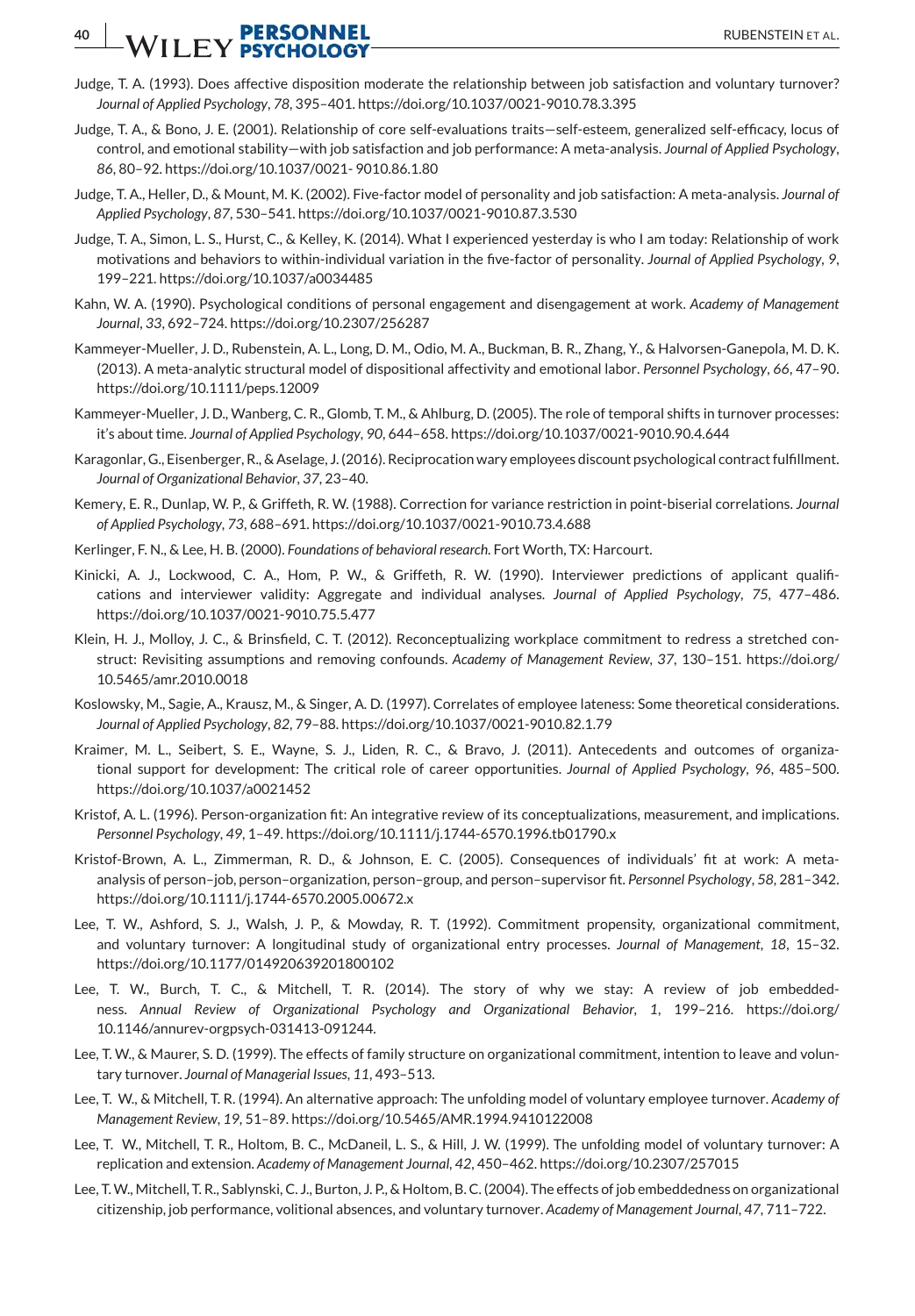

- Lewin, K. (1945). The research center for group dynamics at Massachusetts Institute of Technology. *Sociometry*, *8*, 126–136. <http://www.jstor.org/stable/2785233>
- Li, J. I., Lee, T. W., Mitchell, T. R., Hom, P. W., & Griffeth, R. G. (2016). The effects of proximal withdrawal states on job attitudes, job search, intention to leave and voluntary employee turnover. *Journal of Applied Psychology*, *101*, 1436–1456. <https://doi.org/10.1037/apl0000147>
- Li, N., Liang, J., & Crant, J. M. (2010). The role of proactive personality in job satisfaction and organizational citizenship behavior: A relational perspective. *Journal of Applied Psychology*, *95*, 395–404. [https://doi.org/10.1037/a001-8079](https://doi.org/10.1037/a0018079)
- Liao, H., Chuang, A., & Joshi, A. (2008). Perceived deep-level dissimilarity: Personality antecedents and impact on overall job attitude, helping, work withdrawal, and turnover. *Organizational Behavior and Human Decision Processes*, *106*, 106–124.
- Linnehan, F., & Blau, G. (2003). Testing the impact of job search and recruitment source on new hire turnover in a maquiladora. *Applied Psychology: An International Review*, *52*, 253–271.
- Liu, D., Mitchell, T. R., Lee, T. W., Holtom, B. C., & Hinkin, T. (2012). When employees are out of step with coworkers: How job satisfaction trajectory and dispersion influence individual- and unit-level voluntary turnover. *Academy of Management Journal*, *55*, 1360–1380.<https://doi.org/10.5465/amj.2010.0920>
- Lyness, K. S., & Judiesch, M. K. (2001). Are female managers quitters? The relationships of gender, promotions, and family leaves of absence to voluntary turnover. *Journal of Applied Psychology*, *86*, 1167–1178. <https://doi.org/10.1037/0021-9010.86.6.1167>
- Maertz, C. P., & Campion, M. A. (2004). Profiles in quitting: Integrating process and content turnover theory. *Academy of Management Journal*, *47*, 566–582.<https://doi.org/10.2307/20159602>
- March, J. G., & Simon, H. A. (1958). *Organizations*. New York, NY: Wiley.
- Martin, T. N. (1980). Modelling the turnover process. *Journal of Management Studies*, *17*, 261–274. <https://doi.org/10.1111/j.1467-6486.1980.tb00403.x>
- Matta, F. K., Scott, B., Colquitt, J., Koopman, J., & Passantino, L. (in press). Is consistently unfair better than sporadically fair? An investigation of justice variability and stress. *Academy of Management Journal*.<https://doi.org/10.5465/amj.2014.0455>
- McElroy, J. C., Morrow, P. C., & Fenton, J. B. (1995). Absenteeism and performance as predictors of voluntary turnover. *Journal of Managerial Issues*, *7*, 91–98.<http://www.jstor.org/stable/40604052>
- McElroy, J. C., Morrow, P. C., & Rude, S. N. (2001). Turnover and organizational performance: A comparative analysis of the effects of voluntary, involuntary, and reduction-in-force turnover. *Journal of Applied Psychology*, *86*, 1294–1299. <https://doi.org/10.1037/0021-9010.86.6.1294>
- McPherson, M., Smith-Lovin, L., & Cook, J. M. (2001). Birds of a feather: Homophily in social networks. *Annual Review of Sociology*, *27*, 415–444.<https://doi.org/10.1146/annurev.soc.27.1.415>
- Mirvis, P. H., & Lawler, E. E. (1977). Measuring the financial impact of employee attitudes. *Journal of Applied Psychology*, *62*, 1–8. <https://doi.org/10.1037/0021-9010.62.1.1>
- Mitchell, T. R., Holtom, B. C., Lee, T. W., Sablynski, C. J., & Erez, M. (2001). Why people stay: Using job embeddedness to predict voluntary turnover. *Academy of Management Journal*, *44*, 1102–1121.<https://doi.org/10.2307/3069391>
- Mobley, W. H. (1977). Intermediate linkages in the relationship between job satisfaction and employee turnover. *Journal of Applied Psychology*, *62*, 237–240[. https://doi.org/10.1037/0021-9010.62.2.237](https://doi.org/10.1037/0021-9010.62.2.237)
- Morgeson, F. P.,Mitchell, T. R., & Liu, D. (2015). Event system theory: An event-oriented approach to the organizational sciences. *Academy of Management Review*, *40*, 515–537.<https://doi.org/10.5465/amr.2012.0099>
- Motowidlo, S. J. (1983). Predicting sales turnover from pay satisfaction and expectation. *Journal of Applied Psychology*, *68*, 484– 489.<https://doi.org/10.1037/0021-9010.68.3.484>
- Ostroff, C. (1993). The effects of climate and personal influences on individual behavior and attitudes in organizations. *Organizational Behavior and Human Decision Processes*, *56*, 56–90.<https://doi.org/10.1006/obhd.1993.1045>
- Owens, B. P., Johnson, M. D., & Mitchell, T. R. (2013). Expressed humility in organizations: Implications for performance, teams, and leadership. *Organization Science*, *24*, 1517–1538.<https://doi.org/10.1287/orsc.1120.0795>
- Parasuraman, S., & Alutto, J. A. (1984). Sources and outcomes of stress in organizational settings: Toward the development of a structural model. *Academy of Management Journal*, *27*, 330–350.<https://doi.org/10.2307/255928>
- Park, T. Y., & Shaw, J. D. (2013). Turnover rates and organizational performance: A meta-analysis. *Journal of Applied Psychology*, *98*, 268–309.<https://doi.org/10.1037/a0030723>
- Pfeffer, J. (1983). Organizational demography. In L. L. Cummings, & B. Staw (Eds.), *Research on organizational behavior* (vol. *5*, pp. 299–359). Greenwich, Conn: JAI Press.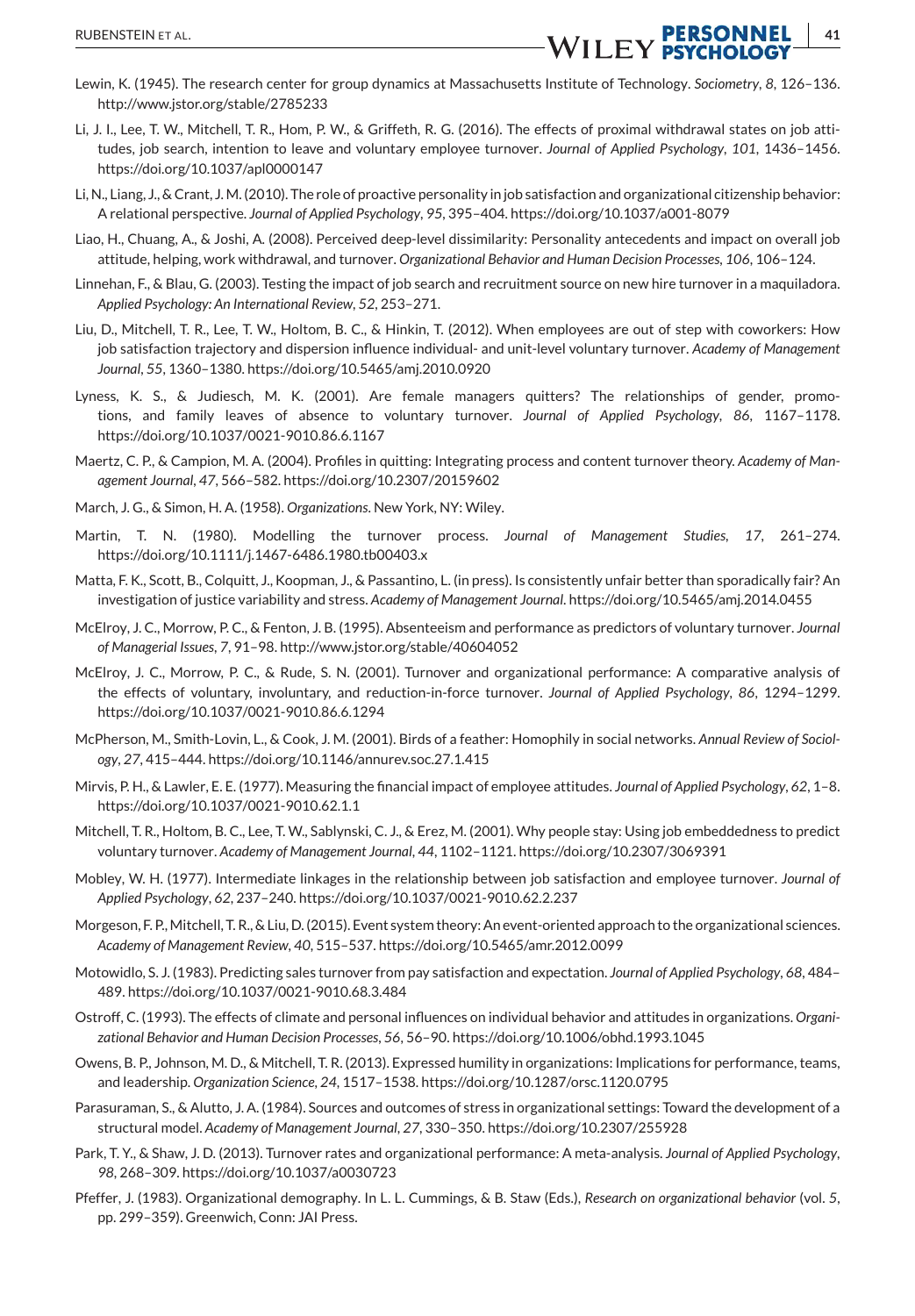# WILEY PERSONNEL<br>WILEY PSYCHOLOGY

- Podsakoff, N. P., LePine, J. A., & LePine, M. A. (2007). Differential challenge stressor-hindrance stressor relationships with job attitudes, withdrawal cognitions, turnover, and withdrawal behavior: A meta-analysis. *Journal of Applied Psychology*, *92*, 438–454[. https://doi.org/10.1037/0021-9010.92.2.438](https://doi.org/10.1037/0021-9010.92.2.438)
- Podsakoff, N. P., Whiting, S. W., Podsakoff, P. M., & Blume, B. D. (2009). Individual-and organizational-level consequences of organizational citizenship behaviors: A meta-analysis. *Journal of Applied Psychology*, *94*, 122–141. <https://doi.org/10.1037/a0013079>
- Podsakoff, P. M., MacKenzie, S. B., Lee, J. Y., & Podsakoff, N. P. (2003). Common method biases in behavioral research: A critical review of the literature and recommended remedies. *Journal of Applied Psychology*, *88*, 879–903. <https://doi.org/10.1037/0021-9010.88.5.879>
- Price, J. L., & Mueller, C. W. (1981). A causal model of turnover for nurses. *Academy of Management Journal*, *24*, 543–565. <https://doi.org/10.2307/255574>
- Quiñones, M. A., Ford, J. K., & Teachout, M. S. (1995). The relationship between work experience and job performance: A conceptual and meta-analytic review. *Personnel Psychology*, *48*, 887–910. [https://doi.org/](https://doi.org/10.1111/j.1744-6570.1995.tb01785.x) [10.1111/j.1744-6570.1995.tb01785.x](https://doi.org/10.1111/j.1744-6570.1995.tb01785.x)
- Ramesh, A., & Gelfand, M. J. (2010). Will they stay or will they go? The role of job embeddedness in predicting turnover in individualistic and collectivistic cultures. *Journal of Applied Psychology*, *95*, 807–823.
- Rhoades, L., Eisenberger, R., & Armeli, S. (2001). Affective commitment to the organization: The contribution of perceived organizational support. *Journal of Applied Psychology*, *86*, 825–836.<https://doi.org/10.1037/0021-9010.86.5.825>
- Riolli, L., & Savicki, V. (2006). Impact of fairness, leadership, and coping on strain, burnout, and turnover in organizational change. *International Journal of Stress Management*, *13*, 351–377.<https://doi.org/10.1037/1072-5245.13.3.351>
- Rosse, J. G. (1988). Relations among lateness, absence, and turnover: Is there a progression of withdrawal? *Human Relations*, *41*, 517–531.<https://doi.org/10.1177/001872678804100702>
- Schmidt, K., & Daume, B. (1993). Job characteristics and voluntary employee turnover: Direct and moderated relationships. *European Work and Organizational Psychologist*, *3*, 29–42.<https://doi.org/10.1080/09602009308408574>
- Schneider, B. (1987). The people make the place. *Personnel Psychology*, *40*, 437–453. [https://doi.org/](https://doi.org/10.1111/j.1744-6570.1987.tb00609.x) [10.1111/j.1744-6570.1987.tb00609.x](https://doi.org/10.1111/j.1744-6570.1987.tb00609.x)
- Schneider, B., Ehrhart, M. G., & Macey, W. H. (2013). Organizational climate and culture. *Annual Review of Psychology*, *64*, 361– 388.<https://doi.org/10.1146/annurev-psych-113011-143809>
- Shapiro, D. L., Hom, P., Shen, W., & Agarwal, A. (2016). Howe do leader departures affect subordinates' organizational attachment? A 360-degree relational perspective. *Academy of Management Review*, *41*, 479–502. <https://doi.org/10.5465/amr.2014.0233>
- Sheridan, J. E. (1985). A catastrophe model of employee withdrawal leading to low job performance, high absenteeism, and job turnover during the first year of employment. *Academy of Management Journal*, *28*, 88–109. <https://doi.org/10.2307/256063>
- Sheridan, J. E., & Vredenburgh, D. J. (1978). Usefulness of leadership behavior and social power variables in predicting job tension, performance, and turnover of nursing employees. *Journal of Applied Psychology*, *63*, 89–95. <https://doi.org/10.1037/0021-9010.63.1.89>
- Smith-Crowe, K., Burke, M. J., & Landis, R. S. (2003). Organizational climate as a moderator of safety knowledge-safety performance relationships. *Journal of Organizational Behavior*, *24*, 861–876.<https://doi.org/10.1002/job.217>
- Spector, P. E. (1991). Confirmatory test of a turnover model utilizing multiple data sources. *Human Performance*, *4*, 221–230. [https://doi.org/10.1207/s15327043hup0403\\_4](https://doi.org/10.1207/s15327043hup0403_4)
- Spell, H. B., Eby, L. T., & Vandenberg, R. J. (2014). Developmental climate: A cross-level analysis of voluntary turnover and job performance. *Journal of Vocational Behavior*, *84*, 283–292.<https://doi.org/10.1016/j.jvb.2014.02.001>
- Spreitzer, G. M., & Mishra, A. K. (2002). To stay or to go: Voluntary survivor turnover following an organizational downsizing. *Journal of Organizational Behavior*, *23*, 707–729.<https://doi.org/10.1002/job.166>
- Stanley, L., Vandenberghe, C., Vandenberg, R., & Bentein, K. (2013). Commitment profiles and employee turnover. *Journal of Vocational Behavior*, *82*, 176–187.<https://doi.org/10.1016/j.jvb.2013.01.011>
- Steel, P. D., & Kammeyer-Mueller, J. D. (2002). Comparing meta-analytic moderator estimation techniques under realistic conditions. *Journal of Applied Psychology*, *87*, 96–111.<https://doi.org/10.1037/0021-9010.87.1.96>
- Steel, R. P. (2002). Turnover theory at the empirical interface: Problems of fit and function. *Academy of Management Review*, *27*, 346–360[. https://doi.org/10.5465/AMR.2002.7389900](https://doi.org/10.5465/AMR.2002.7389900)